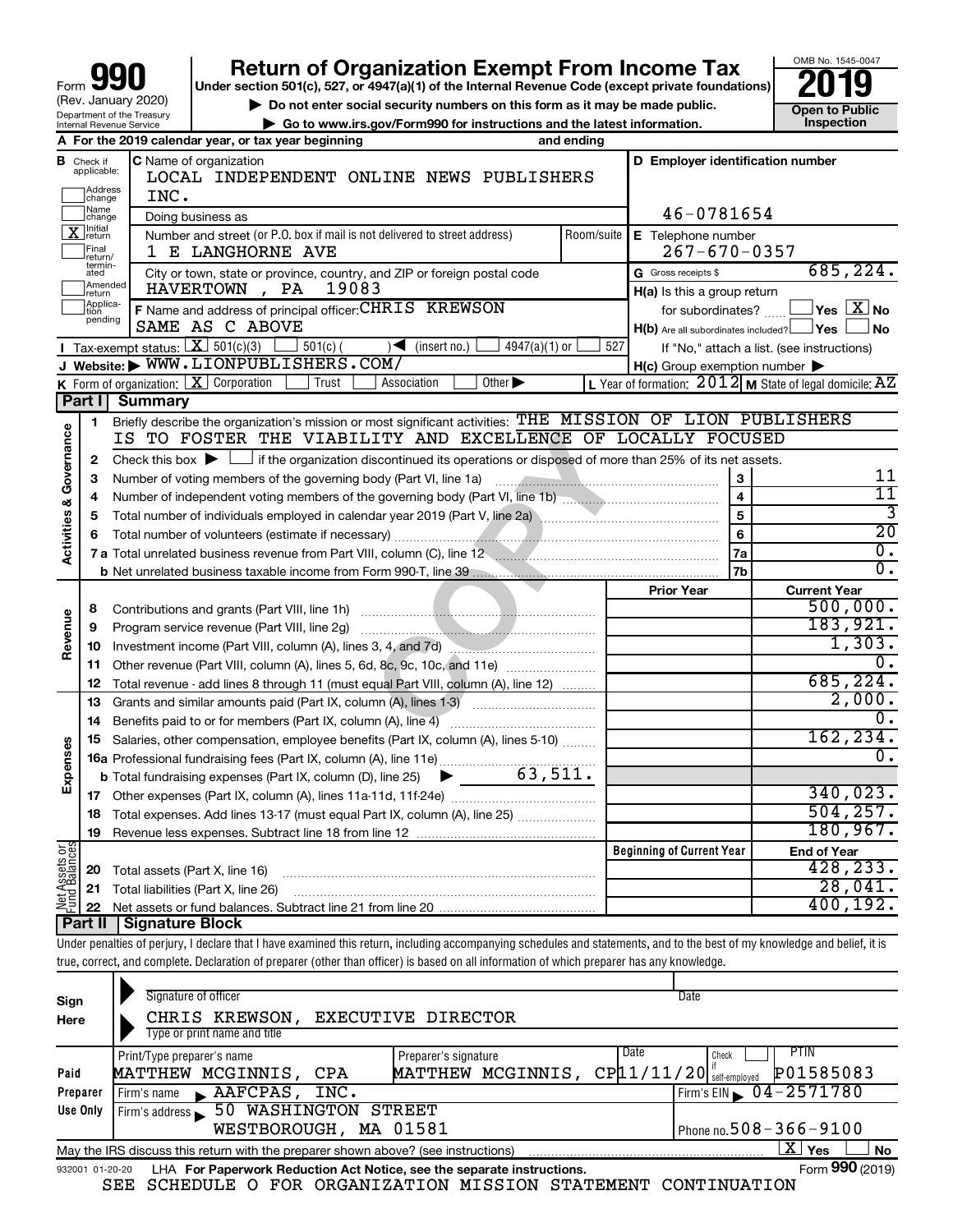|                | LOCAL INDEPENDENT ONLINE NEWS PUBLISHERS                                                                                                                |        |
|----------------|---------------------------------------------------------------------------------------------------------------------------------------------------------|--------|
|                | 46-0781654<br>INC.<br>Form 990 (2019)                                                                                                                   | Page 2 |
|                | <b>Part III Statement of Program Service Accomplishments</b>                                                                                            |        |
| 1              | Briefly describe the organization's mission:                                                                                                            |        |
|                | THE MISSION OF LION PUBLISHERS IS TO FOSTER THE VIABILITY AND                                                                                           |        |
|                | EXCELLENCE OF LOCALLY FOCUSED INDEPENDENT ONLINE NEWS ORGANIZATIONS                                                                                     |        |
|                | AND CULTIVATE THEIR CONNECTIONS TO THEIR COMMUNITIES THROUGH EDUCATION                                                                                  |        |
|                | AND ACTION.                                                                                                                                             |        |
| $\overline{2}$ | Did the organization undertake any significant program services during the year which were not listed on the                                            |        |
|                | $\overline{X}$ Yes $\overline{X}$ No                                                                                                                    |        |
|                | If "Yes." describe these new services on Schedule O.                                                                                                    |        |
| 3              | $\Box$ Yes $[\overline{\mathrm{X}}]$ No<br>Did the organization cease conducting, or make significant changes in how it conducts, any program services? |        |
|                | If "Yes," describe these changes on Schedule O.                                                                                                         |        |
| 4              | Describe the organization's program service accomplishments for each of its three largest program services, as measured by expenses.                    |        |
|                | Section 501(c)(3) and 501(c)(4) organizations are required to report the amount of grants and allocations to others, the total expenses, and            |        |
| 4a             | revenue, if any, for each program service reported.<br>2,000. ) (Revenue \$<br>272,718. including grants of \$<br>183, 921.<br>) (Expenses \$<br>(Code: |        |
|                | IN 2019, LION PUBLISHERS TRIPLED ITS STAFF TO BE ABLE TO MAINTAIN ITS                                                                                   |        |
|                | MEMBERSHIP BASE AND PROVIDE BENEFITS AS WELL AS PRODUCE ITS ANNUAL                                                                                      |        |
|                | CONFERENCE, WITH A CHANGE OF LOCATION. LION INTRODUCED ITS FIRST ANNUAL                                                                                 |        |
|                | AWARDS PROGRAM, RECOGNIZING THE ACCOMPLISHMENTS OF ITS MEMBERS.                                                                                         |        |
|                |                                                                                                                                                         |        |
|                |                                                                                                                                                         |        |
|                |                                                                                                                                                         |        |
|                |                                                                                                                                                         |        |
|                |                                                                                                                                                         |        |
|                |                                                                                                                                                         |        |
|                |                                                                                                                                                         |        |
| 4b             | $\begin{pmatrix} \text{Code:} \\ \end{pmatrix}$ $\begin{pmatrix} \text{Expenses } \$ \end{pmatrix}$<br>including grants of \$<br>$($ Revenue \$         |        |
|                |                                                                                                                                                         |        |
|                |                                                                                                                                                         |        |
|                |                                                                                                                                                         |        |
|                |                                                                                                                                                         |        |
|                |                                                                                                                                                         |        |
|                |                                                                                                                                                         |        |
|                |                                                                                                                                                         |        |
|                |                                                                                                                                                         |        |
|                |                                                                                                                                                         |        |
|                |                                                                                                                                                         |        |
|                |                                                                                                                                                         |        |
| 4c             | (Code: ) (Expenses \$ including grants of \$ ) (Revenue \$ )                                                                                            |        |
|                |                                                                                                                                                         |        |
|                |                                                                                                                                                         |        |
|                |                                                                                                                                                         |        |
|                |                                                                                                                                                         |        |
|                |                                                                                                                                                         |        |
|                |                                                                                                                                                         |        |
|                |                                                                                                                                                         |        |
|                |                                                                                                                                                         |        |
|                |                                                                                                                                                         |        |
|                |                                                                                                                                                         |        |
|                |                                                                                                                                                         |        |
| 4d -           | Other program services (Describe on Schedule O.)<br>(Revenue \$<br>(Expenses \$<br>including grants of \$                                               |        |
|                | 272,718.<br>4e Total program service expenses $\blacktriangleright$                                                                                     |        |
|                | $\mathbf{a} \mathbf{a}$                                                                                                                                 |        |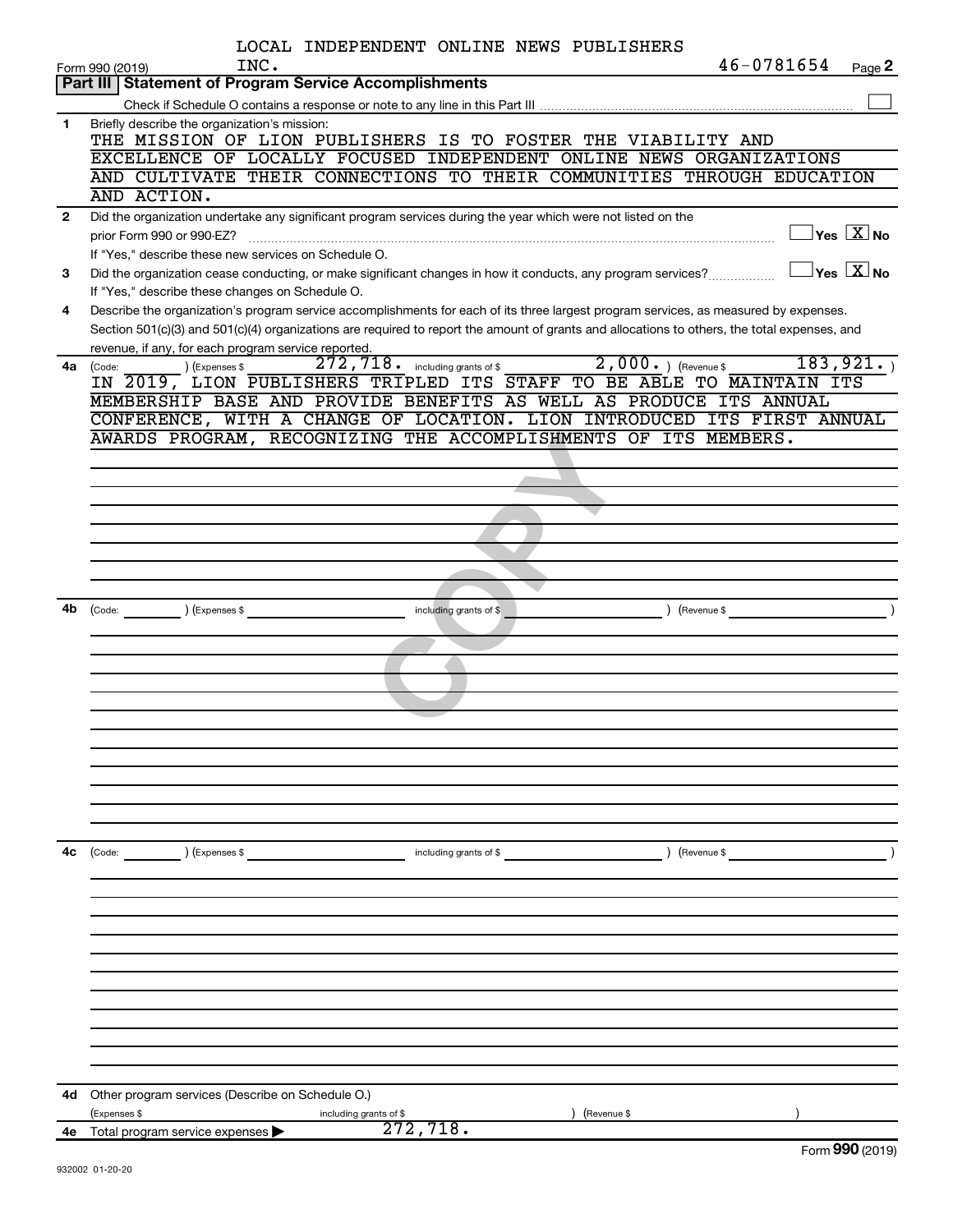$\blacksquare$ Form 990 (2019)  $\blacksquare$   $\blacksquare$   $\blacksquare$   $\blacksquare$   $\blacksquare$   $\blacksquare$   $\blacksquare$   $\blacksquare$   $\blacksquare$   $\blacksquare$   $\blacksquare$   $\blacksquare$   $\blacksquare$   $\blacksquare$   $\blacksquare$   $\blacksquare$   $\blacksquare$   $\blacksquare$   $\blacksquare$   $\blacksquare$   $\blacksquare$   $\blacksquare$   $\blacksquare$   $\blacksquare$   $\blacksquare$   $\blacksquare$   $\blacksquare$   $\blacksquare$   $\bl$ **3** INC. 46-0781654

|     | <b>Part IV   Checklist of Required Schedules</b>                                                                                 |                 |                         |                         |
|-----|----------------------------------------------------------------------------------------------------------------------------------|-----------------|-------------------------|-------------------------|
|     |                                                                                                                                  |                 | Yes                     | No                      |
| 1.  | Is the organization described in section 501(c)(3) or $4947(a)(1)$ (other than a private foundation)?                            |                 |                         |                         |
|     | If "Yes," complete Schedule A                                                                                                    | 1               | х                       |                         |
| 2   |                                                                                                                                  | $\overline{2}$  | $\overline{\mathtt{x}}$ |                         |
| 3   | Did the organization engage in direct or indirect political campaign activities on behalf of or in opposition to candidates for  |                 |                         |                         |
|     | public office? If "Yes," complete Schedule C, Part I                                                                             | 3               |                         | х                       |
| 4   | Section 501(c)(3) organizations. Did the organization engage in lobbying activities, or have a section 501(h) election in effect |                 |                         |                         |
|     |                                                                                                                                  | 4               |                         | х                       |
| 5   | Is the organization a section 501(c)(4), 501(c)(5), or 501(c)(6) organization that receives membership dues, assessments, or     |                 |                         |                         |
|     |                                                                                                                                  | 5               |                         | x                       |
| 6   | Did the organization maintain any donor advised funds or any similar funds or accounts for which donors have the right to        |                 |                         |                         |
|     | provide advice on the distribution or investment of amounts in such funds or accounts? If "Yes," complete Schedule D, Part I     | 6               |                         | x                       |
| 7   | Did the organization receive or hold a conservation easement, including easements to preserve open space,                        |                 |                         |                         |
|     | the environment, historic land areas, or historic structures? If "Yes," complete Schedule D, Part II                             | $\overline{7}$  |                         | х                       |
| 8   | Did the organization maintain collections of works of art, historical treasures, or other similar assets? If "Yes," complete     |                 |                         |                         |
|     | Schedule D, Part III <b>Marting Communities</b> Contract and Technical Communities Contract and Technical Communities            | 8               |                         | x                       |
| 9   | Did the organization report an amount in Part X, line 21, for escrow or custodial account liability, serve as a custodian for    |                 |                         |                         |
|     | amounts not listed in Part X; or provide credit counseling, debt management, credit repair, or debt negotiation services?        |                 |                         |                         |
|     |                                                                                                                                  | 9               |                         | х                       |
| 10  | Did the organization, directly or through a related organization, hold assets in donor-restricted endowments                     |                 |                         |                         |
|     |                                                                                                                                  | 10              |                         | x                       |
| 11  | If the organization's answer to any of the following questions is "Yes," then complete Schedule D, Parts VI, VII, VIII, IX, or X |                 |                         |                         |
|     | as applicable.                                                                                                                   |                 |                         |                         |
| а   | Did the organization report an amount for land, buildings, and equipment in Part X, line 10? If "Yes," complete Schedule D,      |                 |                         |                         |
|     | Part VI                                                                                                                          | 11a             |                         | х                       |
| b   | Did the organization report an amount for investments - other securities in Part X, line 12, that is 5% or more of its total     |                 |                         |                         |
|     | assets reported in Part X, line 16? If "Yes," complete Schedule D, Part VII                                                      | 11b             |                         | х                       |
| с   | Did the organization report an amount for investments - program related in Part X, line 13, that is 5% or more of its total      |                 |                         |                         |
|     | assets reported in Part X, line 16? If "Yes," complete Schedule D, Part VIII                                                     | 11c             |                         | х                       |
|     | d Did the organization report an amount for other assets in Part X, line 15, that is 5% or more of its total assets reported in  |                 |                         |                         |
|     |                                                                                                                                  | 11d             |                         | x                       |
|     | Did the organization report an amount for other liabilities in Part X, line 25? If "Yes," complete Schedule D, Part X            | 11e             |                         | $\overline{\texttt{x}}$ |
| f   | Did the organization's separate or consolidated financial statements for the tax year include a footnote that addresses          |                 |                         |                         |
|     | the organization's liability for uncertain tax positions under FIN 48 (ASC 740)? If "Yes," complete Schedule D, Part X           | 11f             | х                       |                         |
|     | 12a Did the organization obtain separate, independent audited financial statements for the tax year? If "Yes," complete          |                 |                         |                         |
|     |                                                                                                                                  | 12a             | х                       |                         |
|     | Was the organization included in consolidated, independent audited financial statements for the tax year?                        |                 |                         |                         |
|     | If "Yes," and if the organization answered "No" to line 12a, then completing Schedule D, Parts XI and XII is optional            | 12 <sub>b</sub> |                         | х                       |
| 13  |                                                                                                                                  | 13              |                         | $\overline{\textbf{x}}$ |
| 14a | Did the organization maintain an office, employees, or agents outside of the United States?                                      | 14a             |                         | $\overline{\text{X}}$   |
|     | <b>b</b> Did the organization have aggregate revenues or expenses of more than \$10,000 from grantmaking, fundraising, business, |                 |                         |                         |
|     | investment, and program service activities outside the United States, or aggregate foreign investments valued at \$100,000       |                 |                         |                         |
|     |                                                                                                                                  | 14b             |                         | x                       |
| 15  | Did the organization report on Part IX, column (A), line 3, more than \$5,000 of grants or other assistance to or for any        |                 |                         |                         |
|     |                                                                                                                                  | 15              |                         | x                       |
| 16  | Did the organization report on Part IX, column (A), line 3, more than \$5,000 of aggregate grants or other assistance to         |                 |                         |                         |
|     |                                                                                                                                  | 16              |                         | x                       |
| 17  | Did the organization report a total of more than \$15,000 of expenses for professional fundraising services on Part IX,          |                 |                         |                         |
|     |                                                                                                                                  | 17              |                         | x                       |
| 18  | Did the organization report more than \$15,000 total of fundraising event gross income and contributions on Part VIII, lines     |                 |                         |                         |
|     |                                                                                                                                  | 18              |                         | x                       |
| 19  | Did the organization report more than \$15,000 of gross income from gaming activities on Part VIII, line 9a? If "Yes,"           |                 |                         |                         |
|     |                                                                                                                                  | 19              |                         | x                       |
| 20a |                                                                                                                                  | 20a             |                         | $\overline{\texttt{x}}$ |
| b   |                                                                                                                                  | 20 <sub>b</sub> |                         |                         |
| 21  | Did the organization report more than \$5,000 of grants or other assistance to any domestic organization or                      |                 |                         |                         |
|     |                                                                                                                                  | 21              |                         | x                       |
|     |                                                                                                                                  |                 |                         |                         |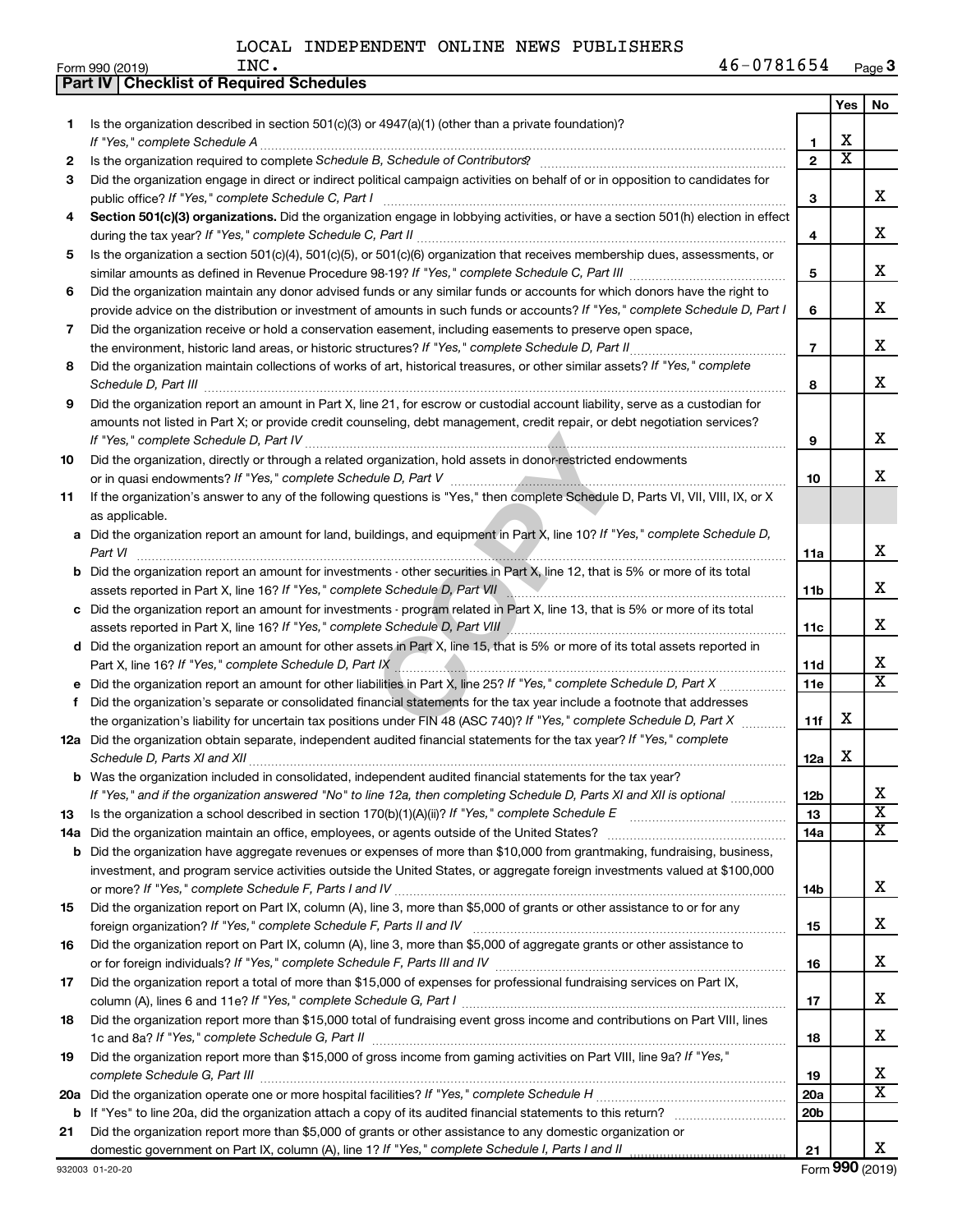|               | <b>Part IV   Checklist of Required Schedules (continued)</b>                                                                                                                                                                                 |                 |     |                         |
|---------------|----------------------------------------------------------------------------------------------------------------------------------------------------------------------------------------------------------------------------------------------|-----------------|-----|-------------------------|
|               |                                                                                                                                                                                                                                              |                 | Yes | No                      |
| 22            | Did the organization report more than \$5,000 of grants or other assistance to or for domestic individuals on                                                                                                                                |                 |     |                         |
|               |                                                                                                                                                                                                                                              | 22              |     | X                       |
| 23            | Did the organization answer "Yes" to Part VII, Section A, line 3, 4, or 5 about compensation of the organization's current                                                                                                                   |                 |     |                         |
|               | and former officers, directors, trustees, key employees, and highest compensated employees? If "Yes," complete                                                                                                                               |                 |     |                         |
|               |                                                                                                                                                                                                                                              | 23              |     | х                       |
|               | Schedule J                                                                                                                                                                                                                                   |                 |     |                         |
|               | 24a Did the organization have a tax-exempt bond issue with an outstanding principal amount of more than \$100,000 as of the                                                                                                                  |                 |     |                         |
|               | last day of the year, that was issued after December 31, 2002? If "Yes," answer lines 24b through 24d and complete                                                                                                                           |                 |     |                         |
|               |                                                                                                                                                                                                                                              | 24a             |     | x                       |
|               | <b>b</b> Did the organization invest any proceeds of tax-exempt bonds beyond a temporary period exception?                                                                                                                                   | 24 <sub>b</sub> |     |                         |
|               | c Did the organization maintain an escrow account other than a refunding escrow at any time during the year to defease                                                                                                                       |                 |     |                         |
|               |                                                                                                                                                                                                                                              | 24c             |     |                         |
|               |                                                                                                                                                                                                                                              | 24d             |     |                         |
|               | 25a Section 501(c)(3), 501(c)(4), and 501(c)(29) organizations. Did the organization engage in an excess benefit                                                                                                                             |                 |     |                         |
|               |                                                                                                                                                                                                                                              | 25a             |     | x                       |
|               | b Is the organization aware that it engaged in an excess benefit transaction with a disqualified person in a prior year, and                                                                                                                 |                 |     |                         |
|               | that the transaction has not been reported on any of the organization's prior Forms 990 or 990-EZ? If "Yes," complete                                                                                                                        |                 |     |                         |
|               | Schedule L, Part I                                                                                                                                                                                                                           | 25 <sub>b</sub> |     | X                       |
| 26            | Did the organization report any amount on Part X, line 5 or 22, for receivables from or payables to any current                                                                                                                              |                 |     |                         |
|               | or former officer, director, trustee, key employee, creator or founder, substantial contributor, or 35%                                                                                                                                      |                 |     |                         |
|               | controlled entity or family member of any of these persons? If "Yes," complete Schedule L, Part II                                                                                                                                           | 26              |     | X                       |
| 27            | Did the organization provide a grant or other assistance to any current or former officer, director, trustee, key employee,                                                                                                                  |                 |     |                         |
|               | creator or founder, substantial contributor or employee thereof, a grant selection committee member, or to a 35% controlled                                                                                                                  |                 |     |                         |
|               | entity (including an employee thereof) or family member of any of these persons? If "Yes," complete Schedule L, Part III                                                                                                                     | 27              |     | х                       |
|               |                                                                                                                                                                                                                                              |                 |     |                         |
| 28            | Was the organization a party to a business transaction with one of the following parties (see Schedule L, Part IV                                                                                                                            |                 |     |                         |
|               | instructions, for applicable filing thresholds, conditions, and exceptions):                                                                                                                                                                 |                 |     |                         |
| а             | A current or former officer, director, trustee, key employee, creator or founder, or substantial contributor? If                                                                                                                             |                 |     |                         |
|               |                                                                                                                                                                                                                                              | 28a             |     | х                       |
|               |                                                                                                                                                                                                                                              | 28 <sub>b</sub> |     | $\overline{\text{x}}$   |
| с             | A 35% controlled entity of one or more individuals and/or organizations described in lines 28a or 28b?/f                                                                                                                                     |                 |     |                         |
|               |                                                                                                                                                                                                                                              | 28c             |     | X                       |
| 29            |                                                                                                                                                                                                                                              | 29              |     | $\overline{\textbf{X}}$ |
| 30            | Did the organization receive contributions of art, historical treasures, or other similar assets, or qualified conservation                                                                                                                  |                 |     |                         |
|               |                                                                                                                                                                                                                                              | 30              |     | х                       |
| 31            | Did the organization liquidate, terminate, or dissolve and cease operations? If "Yes," complete Schedule N, Part I                                                                                                                           | 31              |     | $\overline{\textbf{X}}$ |
| 32            | Did the organization sell, exchange, dispose of, or transfer more than 25% of its net assets? If "Yes," complete                                                                                                                             |                 |     |                         |
|               | Schedule N, Part II                                                                                                                                                                                                                          | 32              |     | X                       |
| 33            | Did the organization own 100% of an entity disregarded as separate from the organization under Regulations                                                                                                                                   |                 |     |                         |
|               |                                                                                                                                                                                                                                              | 33              |     | х                       |
| 34            | Was the organization related to any tax-exempt or taxable entity? If "Yes," complete Schedule R, Part II, III, or IV, and                                                                                                                    |                 |     |                         |
|               | Part V, line 1                                                                                                                                                                                                                               | 34              |     | х                       |
|               |                                                                                                                                                                                                                                              | 35a             |     | X                       |
|               | b If "Yes" to line 35a, did the organization receive any payment from or engage in any transaction with a controlled entity                                                                                                                  |                 |     |                         |
|               |                                                                                                                                                                                                                                              | 35 <sub>b</sub> |     |                         |
| 36            | Section 501(c)(3) organizations. Did the organization make any transfers to an exempt non-charitable related organization?                                                                                                                   |                 |     |                         |
|               |                                                                                                                                                                                                                                              | 36              |     | х                       |
|               | Did the organization conduct more than 5% of its activities through an entity that is not a related organization                                                                                                                             |                 |     |                         |
| 37            |                                                                                                                                                                                                                                              |                 |     | х                       |
|               |                                                                                                                                                                                                                                              | 37              |     |                         |
| 38            | Did the organization complete Schedule O and provide explanations in Schedule O for Part VI, lines 11b and 19?                                                                                                                               |                 |     |                         |
| <b>Part V</b> | Note: All Form 990 filers are required to complete Schedule O<br>אוו סיפט ווופוש או פון דוויס אוייס וויס פון דוויס וויס איז הייס וויס איז הייס הייס וויס איז סיפט איז הייס וויס<br>Statements Regarding Other IRS Filings and Tax Compliance | 38              | х   |                         |
|               |                                                                                                                                                                                                                                              |                 |     |                         |
|               |                                                                                                                                                                                                                                              |                 |     |                         |
|               | 14                                                                                                                                                                                                                                           |                 | Yes | No                      |
|               | 1a<br>0                                                                                                                                                                                                                                      |                 |     |                         |
| b             | 1b                                                                                                                                                                                                                                           |                 |     |                         |
|               | Did the organization comply with backup withholding rules for reportable payments to vendors and reportable gaming                                                                                                                           |                 |     |                         |
|               |                                                                                                                                                                                                                                              | 1c              | х   |                         |

 $\overline{\phantom{0}}$  $\overline{\phantom{a}}$ 

|  | <b>Part IV Checklist of Required Schedules</b> |
|--|------------------------------------------------|
|--|------------------------------------------------|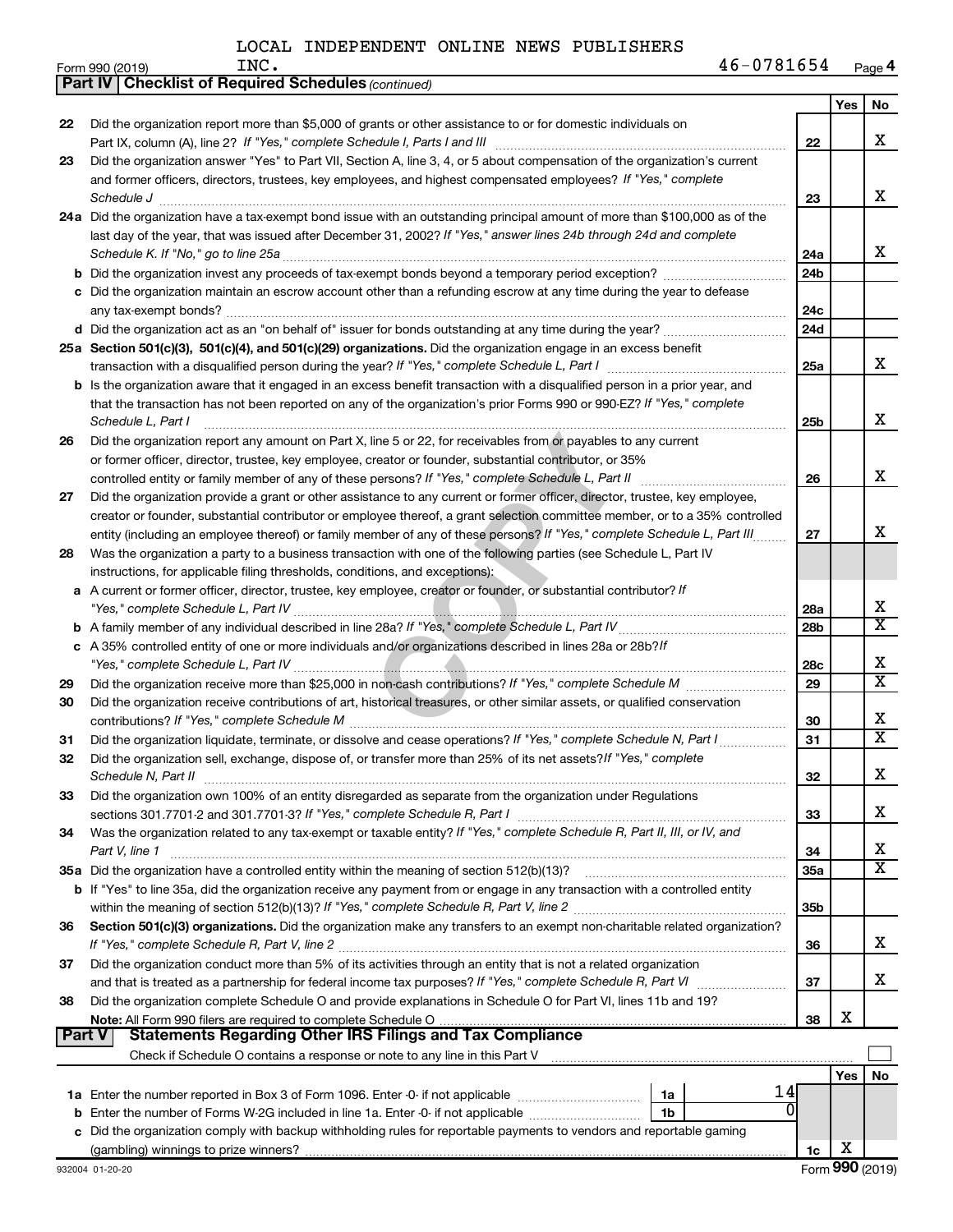| 46-0781654<br>INC.<br>Page 5 |
|------------------------------|
|------------------------------|

|        | Form 990 (2019)<br>INC.<br>46-0781654                                                                                                           |                |            | Page 5 |
|--------|-------------------------------------------------------------------------------------------------------------------------------------------------|----------------|------------|--------|
| Part V | Statements Regarding Other IRS Filings and Tax Compliance (continued)                                                                           |                |            |        |
|        |                                                                                                                                                 |                | <b>Yes</b> | No     |
|        | 2a Enter the number of employees reported on Form W-3, Transmittal of Wage and Tax Statements,                                                  |                |            |        |
|        | filed for the calendar year ending with or within the year covered by this return <i>manumumumum</i><br>2a                                      | 31             |            |        |
|        |                                                                                                                                                 | 2 <sub>b</sub> | х          |        |
|        |                                                                                                                                                 |                |            |        |
|        | 3a Did the organization have unrelated business gross income of \$1,000 or more during the year?                                                | 3a             |            | х      |
| b      | If "Yes," has it filed a Form 990-T for this year? If "No" to line 3b, provide an explanation on Schedule O                                     | 3b             |            |        |
|        | 4a At any time during the calendar year, did the organization have an interest in, or a signature or other authority over, a                    |                |            |        |
|        | financial account in a foreign country (such as a bank account, securities account, or other financial account)?                                | 4a             |            | x      |
|        | <b>b</b> If "Yes," enter the name of the foreign country                                                                                        |                |            |        |
|        | See instructions for filing requirements for FinCEN Form 114, Report of Foreign Bank and Financial Accounts (FBAR).                             |                |            |        |
| 5а     |                                                                                                                                                 | 5a             |            | х      |
| b      |                                                                                                                                                 | 5b             |            | X      |
| с      |                                                                                                                                                 | 5c             |            |        |
|        | 6a Does the organization have annual gross receipts that are normally greater than \$100,000, and did the organization solicit                  |                |            |        |
|        | any contributions that were not tax deductible as charitable contributions?                                                                     | 6a             |            | х      |
|        | <b>b</b> If "Yes," did the organization include with every solicitation an express statement that such contributions or gifts                   |                |            |        |
|        | were not tax deductible?                                                                                                                        | 6b             |            |        |
| 7      | Organizations that may receive deductible contributions under section 170(c).                                                                   |                |            |        |
| а      | Did the organization receive a payment in excess of \$75 made partly as a contribution and partly for goods and services provided to the payor? | 7a             |            | х      |
| b      |                                                                                                                                                 | 7b             |            |        |
| с      | Did the organization sell, exchange, or otherwise dispose of tangible personal property for which it was required                               |                |            |        |
|        | to file Form 8282?                                                                                                                              | 7c             |            | х      |
|        | 7d                                                                                                                                              |                |            |        |
| d      |                                                                                                                                                 | 7e             |            | х      |
| е      | Did the organization receive any funds, directly or indirectly, to pay premiums on a personal benefit contract?                                 | 7f             |            | X      |
| Ť      |                                                                                                                                                 |                |            |        |
| g      | If the organization received a contribution of qualified intellectual property, did the organization file Form 8899 as required?                | 7g             |            |        |
| h      | If the organization received a contribution of cars, boats, airplanes, or other vehicles, did the organization file a Form 1098-C?              | 7h             |            |        |
| 8      | Sponsoring organizations maintaining donor advised funds. Did a donor advised fund maintained by the                                            |                |            |        |
|        | sponsoring organization have excess business holdings at any time during the year?                                                              | 8              |            |        |
| 9      | Sponsoring organizations maintaining donor advised funds.                                                                                       |                |            |        |
| а      | Did the sponsoring organization make any taxable distributions under section 4966?                                                              | 9а             |            |        |
| b      |                                                                                                                                                 | 9b             |            |        |
| 10     | Section 501(c)(7) organizations. Enter:                                                                                                         |                |            |        |
| а      | 10a                                                                                                                                             |                |            |        |
| b      | 10 <sub>b</sub><br>Gross receipts, included on Form 990, Part VIII, line 12, for public use of club facilities                                  |                |            |        |
| 11     | Section 501(c)(12) organizations. Enter:                                                                                                        |                |            |        |
| а      | 11a                                                                                                                                             |                |            |        |
| b      | Gross income from other sources (Do not net amounts due or paid to other sources against                                                        |                |            |        |
|        | 11b                                                                                                                                             |                |            |        |
|        | 12a Section 4947(a)(1) non-exempt charitable trusts. Is the organization filing Form 990 in lieu of Form 1041?                                  | 12a            |            |        |
|        | 12b<br><b>b</b> If "Yes," enter the amount of tax-exempt interest received or accrued during the year                                           |                |            |        |
| 13     | Section 501(c)(29) qualified nonprofit health insurance issuers.                                                                                |                |            |        |
| а      |                                                                                                                                                 | 13a            |            |        |
|        | <b>Note:</b> See the instructions for additional information the organization must report on Schedule O.                                        |                |            |        |
| b      | Enter the amount of reserves the organization is required to maintain by the states in which the                                                |                |            |        |
|        | 13b                                                                                                                                             |                |            |        |
|        | 13с                                                                                                                                             |                |            |        |
| 14a    |                                                                                                                                                 | 14a            |            | X      |
|        | <b>b</b> If "Yes," has it filed a Form 720 to report these payments? If "No," provide an explanation on Schedule O                              | 14b            |            |        |
| 15     | Is the organization subject to the section 4960 tax on payment(s) of more than \$1,000,000 in remuneration or                                   |                |            |        |
|        |                                                                                                                                                 | 15             |            | x      |
|        | If "Yes," see instructions and file Form 4720, Schedule N.                                                                                      |                |            |        |
| 16     | Is the organization an educational institution subject to the section 4968 excise tax on net investment income?                                 | 16             |            | х      |
|        | If "Yes," complete Form 4720, Schedule O.                                                                                                       |                |            |        |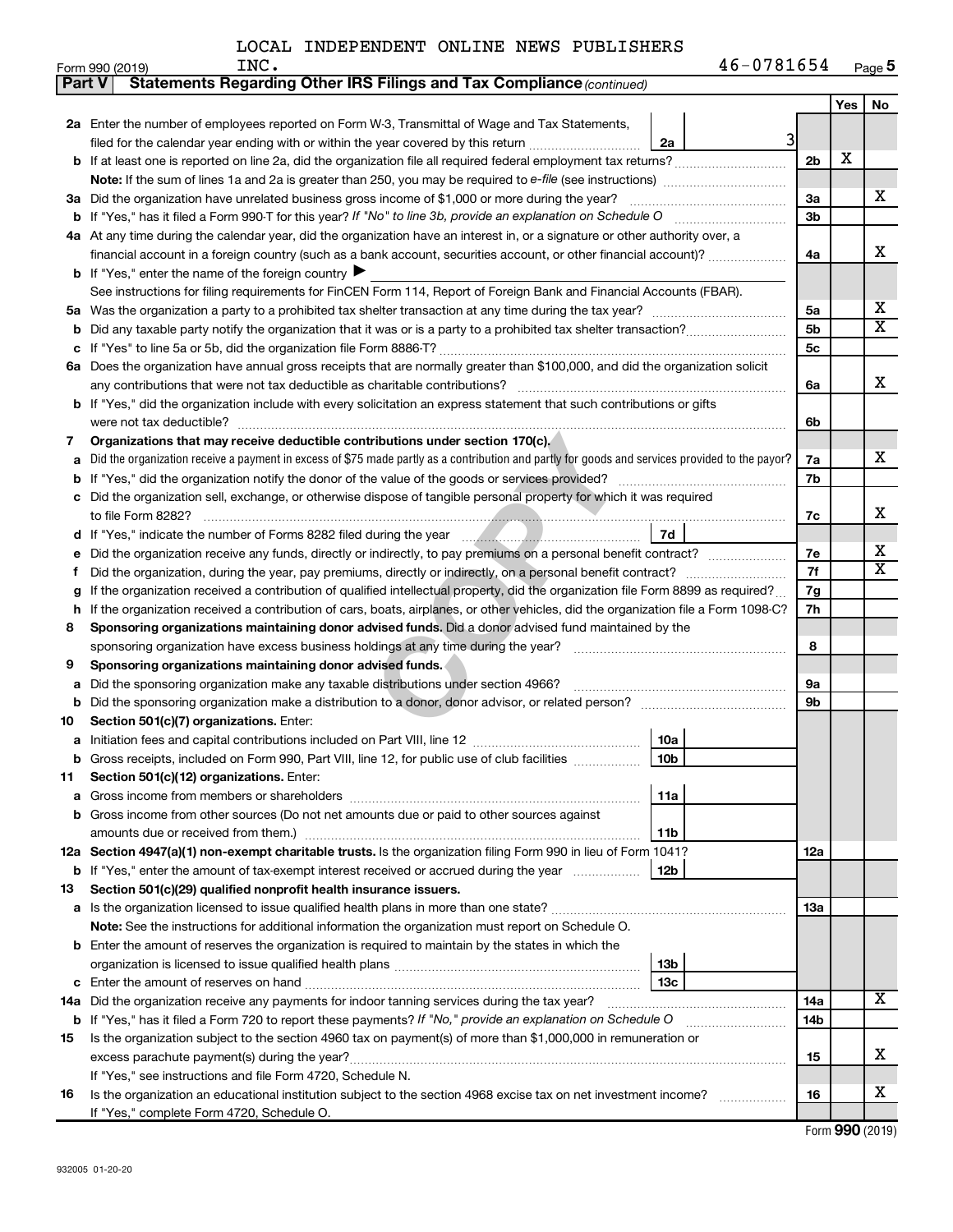| Part VI Governance, Management, and Disclosure For each "Yes" response to lines 2 through 7b below, and for a "No" response<br>to line 8a, 8b, or 10b below, describe the circumstances, processes, or changes on Schedule O. See instructions.<br>$\overline{\mathbf{X}}$<br><b>Section A. Governing Body and Management</b><br>No<br>Yes<br>11<br>1a Enter the number of voting members of the governing body at the end of the tax year<br>1a<br>If there are material differences in voting rights among members of the governing body, or if the governing<br>body delegated broad authority to an executive committee or similar committee, explain on Schedule O.<br>11<br><b>b</b> Enter the number of voting members included on line 1a, above, who are independent<br>1b<br>Did any officer, director, trustee, or key employee have a family relationship or a business relationship with any other<br>2<br>x<br>$\mathbf{2}$<br>Did the organization delegate control over management duties customarily performed by or under the direct supervision<br>3<br>х<br>3<br>$\overline{\texttt{x}}$<br>4<br>Did the organization make any significant changes to its governing documents since the prior Form 990 was filed?<br>4<br>$\overline{\textbf{x}}$<br>5<br>5<br>$\overline{\textbf{x}}$<br>6<br>6<br>7a Did the organization have members, stockholders, or other persons who had the power to elect or appoint one or<br>X<br>7a<br><b>b</b> Are any governance decisions of the organization reserved to (or subject to approval by) members, stockholders, or<br>X<br>persons other than the governing body?<br>7b<br>Did the organization contemporaneously document the meetings held or written actions undertaken during the year by the following:<br>8<br>х<br>8а<br>$\overline{\textbf{x}}$<br>8b<br>Is there any officer, director, trustee, or key employee listed in Part VII, Section A, who cannot be reached at the<br>9<br>x<br>9<br><b>Section B. Policies</b> (This Section B requests information about policies not required by the Internal Revenue Code.)<br>Yes<br>No<br>$\overline{\textbf{X}}$<br>10a<br>b If "Yes," did the organization have written policies and procedures governing the activities of such chapters, affiliates,<br>10b<br>x<br>11a<br>11a Has the organization provided a complete copy of this Form 990 to all members of its governing body before filing the form?<br><b>b</b> Describe in Schedule O the process, if any, used by the organization to review this Form 990.<br>х<br>12a<br>$\overline{\texttt{x}}$<br>12 <sub>b</sub><br><b>b</b> Were officers, directors, or trustees, and key employees required to disclose annually interests that could give rise to conflicts?<br>c Did the organization regularly and consistently monitor and enforce compliance with the policy? If "Yes," describe<br>х<br>in Schedule O how this was done <i>manufacture contract to the schedule O</i> how this was done<br>12c<br>Y<br>Did the organization have a written whistleblower policy?<br>13<br>13<br>х<br>14<br>14<br>Did the process for determining compensation of the following persons include a review and approval by independent<br>15<br>persons, comparability data, and contemporaneous substantiation of the deliberation and decision?<br>X<br><b>15a</b><br>a<br>X<br>15 <sub>b</sub><br>If "Yes" to line 15a or 15b, describe the process in Schedule O (see instructions).<br>16a Did the organization invest in, contribute assets to, or participate in a joint venture or similar arrangement with a<br>х<br>taxable entity during the year?<br>16a<br>b If "Yes," did the organization follow a written policy or procedure requiring the organization to evaluate its participation<br>in joint venture arrangements under applicable federal tax law, and take steps to safeguard the organization's<br>exempt status with respect to such arrangements?<br>16b<br><b>Section C. Disclosure</b><br><b>NONE</b><br>List the states with which a copy of this Form 990 is required to be filed $\blacktriangleright$<br>17<br>Section 6104 requires an organization to make its Forms 1023 (1024 or 1024-A, if applicable), 990, and 990-T (Section 501(c)(3)s only) available<br>18<br>for public inspection. Indicate how you made these available. Check all that apply.<br>$ \mathbf{X} $ Upon request<br>Own website<br>Another's website<br>Other (explain on Schedule O)<br>Describe on Schedule O whether (and if so, how) the organization made its governing documents, conflict of interest policy, and financial<br>19<br>statements available to the public during the tax year.<br>State the name, address, and telephone number of the person who possesses the organization's books and records<br>20<br>PHAYVANH LUEKHAMHAN - 802-522-3973<br>05641<br>24 HIGHLAND AVE, BARRE, VT | 46-0781654<br>INC.<br>Form 990 (2019) |  | Page 6 |
|--------------------------------------------------------------------------------------------------------------------------------------------------------------------------------------------------------------------------------------------------------------------------------------------------------------------------------------------------------------------------------------------------------------------------------------------------------------------------------------------------------------------------------------------------------------------------------------------------------------------------------------------------------------------------------------------------------------------------------------------------------------------------------------------------------------------------------------------------------------------------------------------------------------------------------------------------------------------------------------------------------------------------------------------------------------------------------------------------------------------------------------------------------------------------------------------------------------------------------------------------------------------------------------------------------------------------------------------------------------------------------------------------------------------------------------------------------------------------------------------------------------------------------------------------------------------------------------------------------------------------------------------------------------------------------------------------------------------------------------------------------------------------------------------------------------------------------------------------------------------------------------------------------------------------------------------------------------------------------------------------------------------------------------------------------------------------------------------------------------------------------------------------------------------------------------------------------------------------------------------------------------------------------------------------------------------------------------------------------------------------------------------------------------------------------------------------------------------------------------------------------------------------------------------------------------------------------------------------------------------------------------------------------------------------------------------------------------------------------------------------------------------------------------------------------------------------------------------------------------------------------------------------------------------------------------------------------------------------------------------------------------------------------------------------------------------------------------------------------------------------------------------------------------------------------------------------------------------------------------------------------------------------------------------------------------------------------------------------------------------------------------------------------------------------------------------------------------------------------------------------------------------------------------------------------------------------------------------------------------------------------------------------------------------------------------------------------------------------------------------------------------------------------------------------------------------------------------------------------------------------------------------------------------------------------------------------------------------------------------------------------------------------------------------------------------------------------------------------------------------------------------------------------------------------------------------------------------------------------------------------------------------------------------------------------------------------------------------------------------------------------------------------------------------------------------------------------------------------------------------------------------------------------------------------------------------------------------------------------------------------------------------------------------------------------------------------------------------------------------------------------------------------------------------------------------------------------------------------------------------------------------------------------|---------------------------------------|--|--------|
|                                                                                                                                                                                                                                                                                                                                                                                                                                                                                                                                                                                                                                                                                                                                                                                                                                                                                                                                                                                                                                                                                                                                                                                                                                                                                                                                                                                                                                                                                                                                                                                                                                                                                                                                                                                                                                                                                                                                                                                                                                                                                                                                                                                                                                                                                                                                                                                                                                                                                                                                                                                                                                                                                                                                                                                                                                                                                                                                                                                                                                                                                                                                                                                                                                                                                                                                                                                                                                                                                                                                                                                                                                                                                                                                                                                                                                                                                                                                                                                                                                                                                                                                                                                                                                                                                                                                                                                                                                                                                                                                                                                                                                                                                                                                                                                                                                                                                                        |                                       |  |        |
|                                                                                                                                                                                                                                                                                                                                                                                                                                                                                                                                                                                                                                                                                                                                                                                                                                                                                                                                                                                                                                                                                                                                                                                                                                                                                                                                                                                                                                                                                                                                                                                                                                                                                                                                                                                                                                                                                                                                                                                                                                                                                                                                                                                                                                                                                                                                                                                                                                                                                                                                                                                                                                                                                                                                                                                                                                                                                                                                                                                                                                                                                                                                                                                                                                                                                                                                                                                                                                                                                                                                                                                                                                                                                                                                                                                                                                                                                                                                                                                                                                                                                                                                                                                                                                                                                                                                                                                                                                                                                                                                                                                                                                                                                                                                                                                                                                                                                                        |                                       |  |        |
|                                                                                                                                                                                                                                                                                                                                                                                                                                                                                                                                                                                                                                                                                                                                                                                                                                                                                                                                                                                                                                                                                                                                                                                                                                                                                                                                                                                                                                                                                                                                                                                                                                                                                                                                                                                                                                                                                                                                                                                                                                                                                                                                                                                                                                                                                                                                                                                                                                                                                                                                                                                                                                                                                                                                                                                                                                                                                                                                                                                                                                                                                                                                                                                                                                                                                                                                                                                                                                                                                                                                                                                                                                                                                                                                                                                                                                                                                                                                                                                                                                                                                                                                                                                                                                                                                                                                                                                                                                                                                                                                                                                                                                                                                                                                                                                                                                                                                                        |                                       |  |        |
|                                                                                                                                                                                                                                                                                                                                                                                                                                                                                                                                                                                                                                                                                                                                                                                                                                                                                                                                                                                                                                                                                                                                                                                                                                                                                                                                                                                                                                                                                                                                                                                                                                                                                                                                                                                                                                                                                                                                                                                                                                                                                                                                                                                                                                                                                                                                                                                                                                                                                                                                                                                                                                                                                                                                                                                                                                                                                                                                                                                                                                                                                                                                                                                                                                                                                                                                                                                                                                                                                                                                                                                                                                                                                                                                                                                                                                                                                                                                                                                                                                                                                                                                                                                                                                                                                                                                                                                                                                                                                                                                                                                                                                                                                                                                                                                                                                                                                                        |                                       |  |        |
|                                                                                                                                                                                                                                                                                                                                                                                                                                                                                                                                                                                                                                                                                                                                                                                                                                                                                                                                                                                                                                                                                                                                                                                                                                                                                                                                                                                                                                                                                                                                                                                                                                                                                                                                                                                                                                                                                                                                                                                                                                                                                                                                                                                                                                                                                                                                                                                                                                                                                                                                                                                                                                                                                                                                                                                                                                                                                                                                                                                                                                                                                                                                                                                                                                                                                                                                                                                                                                                                                                                                                                                                                                                                                                                                                                                                                                                                                                                                                                                                                                                                                                                                                                                                                                                                                                                                                                                                                                                                                                                                                                                                                                                                                                                                                                                                                                                                                                        |                                       |  |        |
|                                                                                                                                                                                                                                                                                                                                                                                                                                                                                                                                                                                                                                                                                                                                                                                                                                                                                                                                                                                                                                                                                                                                                                                                                                                                                                                                                                                                                                                                                                                                                                                                                                                                                                                                                                                                                                                                                                                                                                                                                                                                                                                                                                                                                                                                                                                                                                                                                                                                                                                                                                                                                                                                                                                                                                                                                                                                                                                                                                                                                                                                                                                                                                                                                                                                                                                                                                                                                                                                                                                                                                                                                                                                                                                                                                                                                                                                                                                                                                                                                                                                                                                                                                                                                                                                                                                                                                                                                                                                                                                                                                                                                                                                                                                                                                                                                                                                                                        |                                       |  |        |
|                                                                                                                                                                                                                                                                                                                                                                                                                                                                                                                                                                                                                                                                                                                                                                                                                                                                                                                                                                                                                                                                                                                                                                                                                                                                                                                                                                                                                                                                                                                                                                                                                                                                                                                                                                                                                                                                                                                                                                                                                                                                                                                                                                                                                                                                                                                                                                                                                                                                                                                                                                                                                                                                                                                                                                                                                                                                                                                                                                                                                                                                                                                                                                                                                                                                                                                                                                                                                                                                                                                                                                                                                                                                                                                                                                                                                                                                                                                                                                                                                                                                                                                                                                                                                                                                                                                                                                                                                                                                                                                                                                                                                                                                                                                                                                                                                                                                                                        |                                       |  |        |
|                                                                                                                                                                                                                                                                                                                                                                                                                                                                                                                                                                                                                                                                                                                                                                                                                                                                                                                                                                                                                                                                                                                                                                                                                                                                                                                                                                                                                                                                                                                                                                                                                                                                                                                                                                                                                                                                                                                                                                                                                                                                                                                                                                                                                                                                                                                                                                                                                                                                                                                                                                                                                                                                                                                                                                                                                                                                                                                                                                                                                                                                                                                                                                                                                                                                                                                                                                                                                                                                                                                                                                                                                                                                                                                                                                                                                                                                                                                                                                                                                                                                                                                                                                                                                                                                                                                                                                                                                                                                                                                                                                                                                                                                                                                                                                                                                                                                                                        |                                       |  |        |
|                                                                                                                                                                                                                                                                                                                                                                                                                                                                                                                                                                                                                                                                                                                                                                                                                                                                                                                                                                                                                                                                                                                                                                                                                                                                                                                                                                                                                                                                                                                                                                                                                                                                                                                                                                                                                                                                                                                                                                                                                                                                                                                                                                                                                                                                                                                                                                                                                                                                                                                                                                                                                                                                                                                                                                                                                                                                                                                                                                                                                                                                                                                                                                                                                                                                                                                                                                                                                                                                                                                                                                                                                                                                                                                                                                                                                                                                                                                                                                                                                                                                                                                                                                                                                                                                                                                                                                                                                                                                                                                                                                                                                                                                                                                                                                                                                                                                                                        |                                       |  |        |
|                                                                                                                                                                                                                                                                                                                                                                                                                                                                                                                                                                                                                                                                                                                                                                                                                                                                                                                                                                                                                                                                                                                                                                                                                                                                                                                                                                                                                                                                                                                                                                                                                                                                                                                                                                                                                                                                                                                                                                                                                                                                                                                                                                                                                                                                                                                                                                                                                                                                                                                                                                                                                                                                                                                                                                                                                                                                                                                                                                                                                                                                                                                                                                                                                                                                                                                                                                                                                                                                                                                                                                                                                                                                                                                                                                                                                                                                                                                                                                                                                                                                                                                                                                                                                                                                                                                                                                                                                                                                                                                                                                                                                                                                                                                                                                                                                                                                                                        |                                       |  |        |
|                                                                                                                                                                                                                                                                                                                                                                                                                                                                                                                                                                                                                                                                                                                                                                                                                                                                                                                                                                                                                                                                                                                                                                                                                                                                                                                                                                                                                                                                                                                                                                                                                                                                                                                                                                                                                                                                                                                                                                                                                                                                                                                                                                                                                                                                                                                                                                                                                                                                                                                                                                                                                                                                                                                                                                                                                                                                                                                                                                                                                                                                                                                                                                                                                                                                                                                                                                                                                                                                                                                                                                                                                                                                                                                                                                                                                                                                                                                                                                                                                                                                                                                                                                                                                                                                                                                                                                                                                                                                                                                                                                                                                                                                                                                                                                                                                                                                                                        |                                       |  |        |
|                                                                                                                                                                                                                                                                                                                                                                                                                                                                                                                                                                                                                                                                                                                                                                                                                                                                                                                                                                                                                                                                                                                                                                                                                                                                                                                                                                                                                                                                                                                                                                                                                                                                                                                                                                                                                                                                                                                                                                                                                                                                                                                                                                                                                                                                                                                                                                                                                                                                                                                                                                                                                                                                                                                                                                                                                                                                                                                                                                                                                                                                                                                                                                                                                                                                                                                                                                                                                                                                                                                                                                                                                                                                                                                                                                                                                                                                                                                                                                                                                                                                                                                                                                                                                                                                                                                                                                                                                                                                                                                                                                                                                                                                                                                                                                                                                                                                                                        |                                       |  |        |
|                                                                                                                                                                                                                                                                                                                                                                                                                                                                                                                                                                                                                                                                                                                                                                                                                                                                                                                                                                                                                                                                                                                                                                                                                                                                                                                                                                                                                                                                                                                                                                                                                                                                                                                                                                                                                                                                                                                                                                                                                                                                                                                                                                                                                                                                                                                                                                                                                                                                                                                                                                                                                                                                                                                                                                                                                                                                                                                                                                                                                                                                                                                                                                                                                                                                                                                                                                                                                                                                                                                                                                                                                                                                                                                                                                                                                                                                                                                                                                                                                                                                                                                                                                                                                                                                                                                                                                                                                                                                                                                                                                                                                                                                                                                                                                                                                                                                                                        |                                       |  |        |
|                                                                                                                                                                                                                                                                                                                                                                                                                                                                                                                                                                                                                                                                                                                                                                                                                                                                                                                                                                                                                                                                                                                                                                                                                                                                                                                                                                                                                                                                                                                                                                                                                                                                                                                                                                                                                                                                                                                                                                                                                                                                                                                                                                                                                                                                                                                                                                                                                                                                                                                                                                                                                                                                                                                                                                                                                                                                                                                                                                                                                                                                                                                                                                                                                                                                                                                                                                                                                                                                                                                                                                                                                                                                                                                                                                                                                                                                                                                                                                                                                                                                                                                                                                                                                                                                                                                                                                                                                                                                                                                                                                                                                                                                                                                                                                                                                                                                                                        |                                       |  |        |
|                                                                                                                                                                                                                                                                                                                                                                                                                                                                                                                                                                                                                                                                                                                                                                                                                                                                                                                                                                                                                                                                                                                                                                                                                                                                                                                                                                                                                                                                                                                                                                                                                                                                                                                                                                                                                                                                                                                                                                                                                                                                                                                                                                                                                                                                                                                                                                                                                                                                                                                                                                                                                                                                                                                                                                                                                                                                                                                                                                                                                                                                                                                                                                                                                                                                                                                                                                                                                                                                                                                                                                                                                                                                                                                                                                                                                                                                                                                                                                                                                                                                                                                                                                                                                                                                                                                                                                                                                                                                                                                                                                                                                                                                                                                                                                                                                                                                                                        |                                       |  |        |
|                                                                                                                                                                                                                                                                                                                                                                                                                                                                                                                                                                                                                                                                                                                                                                                                                                                                                                                                                                                                                                                                                                                                                                                                                                                                                                                                                                                                                                                                                                                                                                                                                                                                                                                                                                                                                                                                                                                                                                                                                                                                                                                                                                                                                                                                                                                                                                                                                                                                                                                                                                                                                                                                                                                                                                                                                                                                                                                                                                                                                                                                                                                                                                                                                                                                                                                                                                                                                                                                                                                                                                                                                                                                                                                                                                                                                                                                                                                                                                                                                                                                                                                                                                                                                                                                                                                                                                                                                                                                                                                                                                                                                                                                                                                                                                                                                                                                                                        |                                       |  |        |
|                                                                                                                                                                                                                                                                                                                                                                                                                                                                                                                                                                                                                                                                                                                                                                                                                                                                                                                                                                                                                                                                                                                                                                                                                                                                                                                                                                                                                                                                                                                                                                                                                                                                                                                                                                                                                                                                                                                                                                                                                                                                                                                                                                                                                                                                                                                                                                                                                                                                                                                                                                                                                                                                                                                                                                                                                                                                                                                                                                                                                                                                                                                                                                                                                                                                                                                                                                                                                                                                                                                                                                                                                                                                                                                                                                                                                                                                                                                                                                                                                                                                                                                                                                                                                                                                                                                                                                                                                                                                                                                                                                                                                                                                                                                                                                                                                                                                                                        |                                       |  |        |
|                                                                                                                                                                                                                                                                                                                                                                                                                                                                                                                                                                                                                                                                                                                                                                                                                                                                                                                                                                                                                                                                                                                                                                                                                                                                                                                                                                                                                                                                                                                                                                                                                                                                                                                                                                                                                                                                                                                                                                                                                                                                                                                                                                                                                                                                                                                                                                                                                                                                                                                                                                                                                                                                                                                                                                                                                                                                                                                                                                                                                                                                                                                                                                                                                                                                                                                                                                                                                                                                                                                                                                                                                                                                                                                                                                                                                                                                                                                                                                                                                                                                                                                                                                                                                                                                                                                                                                                                                                                                                                                                                                                                                                                                                                                                                                                                                                                                                                        |                                       |  |        |
|                                                                                                                                                                                                                                                                                                                                                                                                                                                                                                                                                                                                                                                                                                                                                                                                                                                                                                                                                                                                                                                                                                                                                                                                                                                                                                                                                                                                                                                                                                                                                                                                                                                                                                                                                                                                                                                                                                                                                                                                                                                                                                                                                                                                                                                                                                                                                                                                                                                                                                                                                                                                                                                                                                                                                                                                                                                                                                                                                                                                                                                                                                                                                                                                                                                                                                                                                                                                                                                                                                                                                                                                                                                                                                                                                                                                                                                                                                                                                                                                                                                                                                                                                                                                                                                                                                                                                                                                                                                                                                                                                                                                                                                                                                                                                                                                                                                                                                        |                                       |  |        |
|                                                                                                                                                                                                                                                                                                                                                                                                                                                                                                                                                                                                                                                                                                                                                                                                                                                                                                                                                                                                                                                                                                                                                                                                                                                                                                                                                                                                                                                                                                                                                                                                                                                                                                                                                                                                                                                                                                                                                                                                                                                                                                                                                                                                                                                                                                                                                                                                                                                                                                                                                                                                                                                                                                                                                                                                                                                                                                                                                                                                                                                                                                                                                                                                                                                                                                                                                                                                                                                                                                                                                                                                                                                                                                                                                                                                                                                                                                                                                                                                                                                                                                                                                                                                                                                                                                                                                                                                                                                                                                                                                                                                                                                                                                                                                                                                                                                                                                        |                                       |  |        |
|                                                                                                                                                                                                                                                                                                                                                                                                                                                                                                                                                                                                                                                                                                                                                                                                                                                                                                                                                                                                                                                                                                                                                                                                                                                                                                                                                                                                                                                                                                                                                                                                                                                                                                                                                                                                                                                                                                                                                                                                                                                                                                                                                                                                                                                                                                                                                                                                                                                                                                                                                                                                                                                                                                                                                                                                                                                                                                                                                                                                                                                                                                                                                                                                                                                                                                                                                                                                                                                                                                                                                                                                                                                                                                                                                                                                                                                                                                                                                                                                                                                                                                                                                                                                                                                                                                                                                                                                                                                                                                                                                                                                                                                                                                                                                                                                                                                                                                        |                                       |  |        |
|                                                                                                                                                                                                                                                                                                                                                                                                                                                                                                                                                                                                                                                                                                                                                                                                                                                                                                                                                                                                                                                                                                                                                                                                                                                                                                                                                                                                                                                                                                                                                                                                                                                                                                                                                                                                                                                                                                                                                                                                                                                                                                                                                                                                                                                                                                                                                                                                                                                                                                                                                                                                                                                                                                                                                                                                                                                                                                                                                                                                                                                                                                                                                                                                                                                                                                                                                                                                                                                                                                                                                                                                                                                                                                                                                                                                                                                                                                                                                                                                                                                                                                                                                                                                                                                                                                                                                                                                                                                                                                                                                                                                                                                                                                                                                                                                                                                                                                        |                                       |  |        |
|                                                                                                                                                                                                                                                                                                                                                                                                                                                                                                                                                                                                                                                                                                                                                                                                                                                                                                                                                                                                                                                                                                                                                                                                                                                                                                                                                                                                                                                                                                                                                                                                                                                                                                                                                                                                                                                                                                                                                                                                                                                                                                                                                                                                                                                                                                                                                                                                                                                                                                                                                                                                                                                                                                                                                                                                                                                                                                                                                                                                                                                                                                                                                                                                                                                                                                                                                                                                                                                                                                                                                                                                                                                                                                                                                                                                                                                                                                                                                                                                                                                                                                                                                                                                                                                                                                                                                                                                                                                                                                                                                                                                                                                                                                                                                                                                                                                                                                        |                                       |  |        |
|                                                                                                                                                                                                                                                                                                                                                                                                                                                                                                                                                                                                                                                                                                                                                                                                                                                                                                                                                                                                                                                                                                                                                                                                                                                                                                                                                                                                                                                                                                                                                                                                                                                                                                                                                                                                                                                                                                                                                                                                                                                                                                                                                                                                                                                                                                                                                                                                                                                                                                                                                                                                                                                                                                                                                                                                                                                                                                                                                                                                                                                                                                                                                                                                                                                                                                                                                                                                                                                                                                                                                                                                                                                                                                                                                                                                                                                                                                                                                                                                                                                                                                                                                                                                                                                                                                                                                                                                                                                                                                                                                                                                                                                                                                                                                                                                                                                                                                        |                                       |  |        |
|                                                                                                                                                                                                                                                                                                                                                                                                                                                                                                                                                                                                                                                                                                                                                                                                                                                                                                                                                                                                                                                                                                                                                                                                                                                                                                                                                                                                                                                                                                                                                                                                                                                                                                                                                                                                                                                                                                                                                                                                                                                                                                                                                                                                                                                                                                                                                                                                                                                                                                                                                                                                                                                                                                                                                                                                                                                                                                                                                                                                                                                                                                                                                                                                                                                                                                                                                                                                                                                                                                                                                                                                                                                                                                                                                                                                                                                                                                                                                                                                                                                                                                                                                                                                                                                                                                                                                                                                                                                                                                                                                                                                                                                                                                                                                                                                                                                                                                        |                                       |  |        |
|                                                                                                                                                                                                                                                                                                                                                                                                                                                                                                                                                                                                                                                                                                                                                                                                                                                                                                                                                                                                                                                                                                                                                                                                                                                                                                                                                                                                                                                                                                                                                                                                                                                                                                                                                                                                                                                                                                                                                                                                                                                                                                                                                                                                                                                                                                                                                                                                                                                                                                                                                                                                                                                                                                                                                                                                                                                                                                                                                                                                                                                                                                                                                                                                                                                                                                                                                                                                                                                                                                                                                                                                                                                                                                                                                                                                                                                                                                                                                                                                                                                                                                                                                                                                                                                                                                                                                                                                                                                                                                                                                                                                                                                                                                                                                                                                                                                                                                        |                                       |  |        |
|                                                                                                                                                                                                                                                                                                                                                                                                                                                                                                                                                                                                                                                                                                                                                                                                                                                                                                                                                                                                                                                                                                                                                                                                                                                                                                                                                                                                                                                                                                                                                                                                                                                                                                                                                                                                                                                                                                                                                                                                                                                                                                                                                                                                                                                                                                                                                                                                                                                                                                                                                                                                                                                                                                                                                                                                                                                                                                                                                                                                                                                                                                                                                                                                                                                                                                                                                                                                                                                                                                                                                                                                                                                                                                                                                                                                                                                                                                                                                                                                                                                                                                                                                                                                                                                                                                                                                                                                                                                                                                                                                                                                                                                                                                                                                                                                                                                                                                        |                                       |  |        |
|                                                                                                                                                                                                                                                                                                                                                                                                                                                                                                                                                                                                                                                                                                                                                                                                                                                                                                                                                                                                                                                                                                                                                                                                                                                                                                                                                                                                                                                                                                                                                                                                                                                                                                                                                                                                                                                                                                                                                                                                                                                                                                                                                                                                                                                                                                                                                                                                                                                                                                                                                                                                                                                                                                                                                                                                                                                                                                                                                                                                                                                                                                                                                                                                                                                                                                                                                                                                                                                                                                                                                                                                                                                                                                                                                                                                                                                                                                                                                                                                                                                                                                                                                                                                                                                                                                                                                                                                                                                                                                                                                                                                                                                                                                                                                                                                                                                                                                        |                                       |  |        |
|                                                                                                                                                                                                                                                                                                                                                                                                                                                                                                                                                                                                                                                                                                                                                                                                                                                                                                                                                                                                                                                                                                                                                                                                                                                                                                                                                                                                                                                                                                                                                                                                                                                                                                                                                                                                                                                                                                                                                                                                                                                                                                                                                                                                                                                                                                                                                                                                                                                                                                                                                                                                                                                                                                                                                                                                                                                                                                                                                                                                                                                                                                                                                                                                                                                                                                                                                                                                                                                                                                                                                                                                                                                                                                                                                                                                                                                                                                                                                                                                                                                                                                                                                                                                                                                                                                                                                                                                                                                                                                                                                                                                                                                                                                                                                                                                                                                                                                        |                                       |  |        |
|                                                                                                                                                                                                                                                                                                                                                                                                                                                                                                                                                                                                                                                                                                                                                                                                                                                                                                                                                                                                                                                                                                                                                                                                                                                                                                                                                                                                                                                                                                                                                                                                                                                                                                                                                                                                                                                                                                                                                                                                                                                                                                                                                                                                                                                                                                                                                                                                                                                                                                                                                                                                                                                                                                                                                                                                                                                                                                                                                                                                                                                                                                                                                                                                                                                                                                                                                                                                                                                                                                                                                                                                                                                                                                                                                                                                                                                                                                                                                                                                                                                                                                                                                                                                                                                                                                                                                                                                                                                                                                                                                                                                                                                                                                                                                                                                                                                                                                        |                                       |  |        |
|                                                                                                                                                                                                                                                                                                                                                                                                                                                                                                                                                                                                                                                                                                                                                                                                                                                                                                                                                                                                                                                                                                                                                                                                                                                                                                                                                                                                                                                                                                                                                                                                                                                                                                                                                                                                                                                                                                                                                                                                                                                                                                                                                                                                                                                                                                                                                                                                                                                                                                                                                                                                                                                                                                                                                                                                                                                                                                                                                                                                                                                                                                                                                                                                                                                                                                                                                                                                                                                                                                                                                                                                                                                                                                                                                                                                                                                                                                                                                                                                                                                                                                                                                                                                                                                                                                                                                                                                                                                                                                                                                                                                                                                                                                                                                                                                                                                                                                        |                                       |  |        |
|                                                                                                                                                                                                                                                                                                                                                                                                                                                                                                                                                                                                                                                                                                                                                                                                                                                                                                                                                                                                                                                                                                                                                                                                                                                                                                                                                                                                                                                                                                                                                                                                                                                                                                                                                                                                                                                                                                                                                                                                                                                                                                                                                                                                                                                                                                                                                                                                                                                                                                                                                                                                                                                                                                                                                                                                                                                                                                                                                                                                                                                                                                                                                                                                                                                                                                                                                                                                                                                                                                                                                                                                                                                                                                                                                                                                                                                                                                                                                                                                                                                                                                                                                                                                                                                                                                                                                                                                                                                                                                                                                                                                                                                                                                                                                                                                                                                                                                        |                                       |  |        |
|                                                                                                                                                                                                                                                                                                                                                                                                                                                                                                                                                                                                                                                                                                                                                                                                                                                                                                                                                                                                                                                                                                                                                                                                                                                                                                                                                                                                                                                                                                                                                                                                                                                                                                                                                                                                                                                                                                                                                                                                                                                                                                                                                                                                                                                                                                                                                                                                                                                                                                                                                                                                                                                                                                                                                                                                                                                                                                                                                                                                                                                                                                                                                                                                                                                                                                                                                                                                                                                                                                                                                                                                                                                                                                                                                                                                                                                                                                                                                                                                                                                                                                                                                                                                                                                                                                                                                                                                                                                                                                                                                                                                                                                                                                                                                                                                                                                                                                        |                                       |  |        |
|                                                                                                                                                                                                                                                                                                                                                                                                                                                                                                                                                                                                                                                                                                                                                                                                                                                                                                                                                                                                                                                                                                                                                                                                                                                                                                                                                                                                                                                                                                                                                                                                                                                                                                                                                                                                                                                                                                                                                                                                                                                                                                                                                                                                                                                                                                                                                                                                                                                                                                                                                                                                                                                                                                                                                                                                                                                                                                                                                                                                                                                                                                                                                                                                                                                                                                                                                                                                                                                                                                                                                                                                                                                                                                                                                                                                                                                                                                                                                                                                                                                                                                                                                                                                                                                                                                                                                                                                                                                                                                                                                                                                                                                                                                                                                                                                                                                                                                        |                                       |  |        |
|                                                                                                                                                                                                                                                                                                                                                                                                                                                                                                                                                                                                                                                                                                                                                                                                                                                                                                                                                                                                                                                                                                                                                                                                                                                                                                                                                                                                                                                                                                                                                                                                                                                                                                                                                                                                                                                                                                                                                                                                                                                                                                                                                                                                                                                                                                                                                                                                                                                                                                                                                                                                                                                                                                                                                                                                                                                                                                                                                                                                                                                                                                                                                                                                                                                                                                                                                                                                                                                                                                                                                                                                                                                                                                                                                                                                                                                                                                                                                                                                                                                                                                                                                                                                                                                                                                                                                                                                                                                                                                                                                                                                                                                                                                                                                                                                                                                                                                        |                                       |  |        |
|                                                                                                                                                                                                                                                                                                                                                                                                                                                                                                                                                                                                                                                                                                                                                                                                                                                                                                                                                                                                                                                                                                                                                                                                                                                                                                                                                                                                                                                                                                                                                                                                                                                                                                                                                                                                                                                                                                                                                                                                                                                                                                                                                                                                                                                                                                                                                                                                                                                                                                                                                                                                                                                                                                                                                                                                                                                                                                                                                                                                                                                                                                                                                                                                                                                                                                                                                                                                                                                                                                                                                                                                                                                                                                                                                                                                                                                                                                                                                                                                                                                                                                                                                                                                                                                                                                                                                                                                                                                                                                                                                                                                                                                                                                                                                                                                                                                                                                        |                                       |  |        |
|                                                                                                                                                                                                                                                                                                                                                                                                                                                                                                                                                                                                                                                                                                                                                                                                                                                                                                                                                                                                                                                                                                                                                                                                                                                                                                                                                                                                                                                                                                                                                                                                                                                                                                                                                                                                                                                                                                                                                                                                                                                                                                                                                                                                                                                                                                                                                                                                                                                                                                                                                                                                                                                                                                                                                                                                                                                                                                                                                                                                                                                                                                                                                                                                                                                                                                                                                                                                                                                                                                                                                                                                                                                                                                                                                                                                                                                                                                                                                                                                                                                                                                                                                                                                                                                                                                                                                                                                                                                                                                                                                                                                                                                                                                                                                                                                                                                                                                        |                                       |  |        |
|                                                                                                                                                                                                                                                                                                                                                                                                                                                                                                                                                                                                                                                                                                                                                                                                                                                                                                                                                                                                                                                                                                                                                                                                                                                                                                                                                                                                                                                                                                                                                                                                                                                                                                                                                                                                                                                                                                                                                                                                                                                                                                                                                                                                                                                                                                                                                                                                                                                                                                                                                                                                                                                                                                                                                                                                                                                                                                                                                                                                                                                                                                                                                                                                                                                                                                                                                                                                                                                                                                                                                                                                                                                                                                                                                                                                                                                                                                                                                                                                                                                                                                                                                                                                                                                                                                                                                                                                                                                                                                                                                                                                                                                                                                                                                                                                                                                                                                        |                                       |  |        |
|                                                                                                                                                                                                                                                                                                                                                                                                                                                                                                                                                                                                                                                                                                                                                                                                                                                                                                                                                                                                                                                                                                                                                                                                                                                                                                                                                                                                                                                                                                                                                                                                                                                                                                                                                                                                                                                                                                                                                                                                                                                                                                                                                                                                                                                                                                                                                                                                                                                                                                                                                                                                                                                                                                                                                                                                                                                                                                                                                                                                                                                                                                                                                                                                                                                                                                                                                                                                                                                                                                                                                                                                                                                                                                                                                                                                                                                                                                                                                                                                                                                                                                                                                                                                                                                                                                                                                                                                                                                                                                                                                                                                                                                                                                                                                                                                                                                                                                        |                                       |  |        |
|                                                                                                                                                                                                                                                                                                                                                                                                                                                                                                                                                                                                                                                                                                                                                                                                                                                                                                                                                                                                                                                                                                                                                                                                                                                                                                                                                                                                                                                                                                                                                                                                                                                                                                                                                                                                                                                                                                                                                                                                                                                                                                                                                                                                                                                                                                                                                                                                                                                                                                                                                                                                                                                                                                                                                                                                                                                                                                                                                                                                                                                                                                                                                                                                                                                                                                                                                                                                                                                                                                                                                                                                                                                                                                                                                                                                                                                                                                                                                                                                                                                                                                                                                                                                                                                                                                                                                                                                                                                                                                                                                                                                                                                                                                                                                                                                                                                                                                        |                                       |  |        |
|                                                                                                                                                                                                                                                                                                                                                                                                                                                                                                                                                                                                                                                                                                                                                                                                                                                                                                                                                                                                                                                                                                                                                                                                                                                                                                                                                                                                                                                                                                                                                                                                                                                                                                                                                                                                                                                                                                                                                                                                                                                                                                                                                                                                                                                                                                                                                                                                                                                                                                                                                                                                                                                                                                                                                                                                                                                                                                                                                                                                                                                                                                                                                                                                                                                                                                                                                                                                                                                                                                                                                                                                                                                                                                                                                                                                                                                                                                                                                                                                                                                                                                                                                                                                                                                                                                                                                                                                                                                                                                                                                                                                                                                                                                                                                                                                                                                                                                        |                                       |  |        |
|                                                                                                                                                                                                                                                                                                                                                                                                                                                                                                                                                                                                                                                                                                                                                                                                                                                                                                                                                                                                                                                                                                                                                                                                                                                                                                                                                                                                                                                                                                                                                                                                                                                                                                                                                                                                                                                                                                                                                                                                                                                                                                                                                                                                                                                                                                                                                                                                                                                                                                                                                                                                                                                                                                                                                                                                                                                                                                                                                                                                                                                                                                                                                                                                                                                                                                                                                                                                                                                                                                                                                                                                                                                                                                                                                                                                                                                                                                                                                                                                                                                                                                                                                                                                                                                                                                                                                                                                                                                                                                                                                                                                                                                                                                                                                                                                                                                                                                        |                                       |  |        |
|                                                                                                                                                                                                                                                                                                                                                                                                                                                                                                                                                                                                                                                                                                                                                                                                                                                                                                                                                                                                                                                                                                                                                                                                                                                                                                                                                                                                                                                                                                                                                                                                                                                                                                                                                                                                                                                                                                                                                                                                                                                                                                                                                                                                                                                                                                                                                                                                                                                                                                                                                                                                                                                                                                                                                                                                                                                                                                                                                                                                                                                                                                                                                                                                                                                                                                                                                                                                                                                                                                                                                                                                                                                                                                                                                                                                                                                                                                                                                                                                                                                                                                                                                                                                                                                                                                                                                                                                                                                                                                                                                                                                                                                                                                                                                                                                                                                                                                        |                                       |  |        |
|                                                                                                                                                                                                                                                                                                                                                                                                                                                                                                                                                                                                                                                                                                                                                                                                                                                                                                                                                                                                                                                                                                                                                                                                                                                                                                                                                                                                                                                                                                                                                                                                                                                                                                                                                                                                                                                                                                                                                                                                                                                                                                                                                                                                                                                                                                                                                                                                                                                                                                                                                                                                                                                                                                                                                                                                                                                                                                                                                                                                                                                                                                                                                                                                                                                                                                                                                                                                                                                                                                                                                                                                                                                                                                                                                                                                                                                                                                                                                                                                                                                                                                                                                                                                                                                                                                                                                                                                                                                                                                                                                                                                                                                                                                                                                                                                                                                                                                        |                                       |  |        |
|                                                                                                                                                                                                                                                                                                                                                                                                                                                                                                                                                                                                                                                                                                                                                                                                                                                                                                                                                                                                                                                                                                                                                                                                                                                                                                                                                                                                                                                                                                                                                                                                                                                                                                                                                                                                                                                                                                                                                                                                                                                                                                                                                                                                                                                                                                                                                                                                                                                                                                                                                                                                                                                                                                                                                                                                                                                                                                                                                                                                                                                                                                                                                                                                                                                                                                                                                                                                                                                                                                                                                                                                                                                                                                                                                                                                                                                                                                                                                                                                                                                                                                                                                                                                                                                                                                                                                                                                                                                                                                                                                                                                                                                                                                                                                                                                                                                                                                        |                                       |  |        |
|                                                                                                                                                                                                                                                                                                                                                                                                                                                                                                                                                                                                                                                                                                                                                                                                                                                                                                                                                                                                                                                                                                                                                                                                                                                                                                                                                                                                                                                                                                                                                                                                                                                                                                                                                                                                                                                                                                                                                                                                                                                                                                                                                                                                                                                                                                                                                                                                                                                                                                                                                                                                                                                                                                                                                                                                                                                                                                                                                                                                                                                                                                                                                                                                                                                                                                                                                                                                                                                                                                                                                                                                                                                                                                                                                                                                                                                                                                                                                                                                                                                                                                                                                                                                                                                                                                                                                                                                                                                                                                                                                                                                                                                                                                                                                                                                                                                                                                        |                                       |  |        |
|                                                                                                                                                                                                                                                                                                                                                                                                                                                                                                                                                                                                                                                                                                                                                                                                                                                                                                                                                                                                                                                                                                                                                                                                                                                                                                                                                                                                                                                                                                                                                                                                                                                                                                                                                                                                                                                                                                                                                                                                                                                                                                                                                                                                                                                                                                                                                                                                                                                                                                                                                                                                                                                                                                                                                                                                                                                                                                                                                                                                                                                                                                                                                                                                                                                                                                                                                                                                                                                                                                                                                                                                                                                                                                                                                                                                                                                                                                                                                                                                                                                                                                                                                                                                                                                                                                                                                                                                                                                                                                                                                                                                                                                                                                                                                                                                                                                                                                        |                                       |  |        |
|                                                                                                                                                                                                                                                                                                                                                                                                                                                                                                                                                                                                                                                                                                                                                                                                                                                                                                                                                                                                                                                                                                                                                                                                                                                                                                                                                                                                                                                                                                                                                                                                                                                                                                                                                                                                                                                                                                                                                                                                                                                                                                                                                                                                                                                                                                                                                                                                                                                                                                                                                                                                                                                                                                                                                                                                                                                                                                                                                                                                                                                                                                                                                                                                                                                                                                                                                                                                                                                                                                                                                                                                                                                                                                                                                                                                                                                                                                                                                                                                                                                                                                                                                                                                                                                                                                                                                                                                                                                                                                                                                                                                                                                                                                                                                                                                                                                                                                        |                                       |  |        |
|                                                                                                                                                                                                                                                                                                                                                                                                                                                                                                                                                                                                                                                                                                                                                                                                                                                                                                                                                                                                                                                                                                                                                                                                                                                                                                                                                                                                                                                                                                                                                                                                                                                                                                                                                                                                                                                                                                                                                                                                                                                                                                                                                                                                                                                                                                                                                                                                                                                                                                                                                                                                                                                                                                                                                                                                                                                                                                                                                                                                                                                                                                                                                                                                                                                                                                                                                                                                                                                                                                                                                                                                                                                                                                                                                                                                                                                                                                                                                                                                                                                                                                                                                                                                                                                                                                                                                                                                                                                                                                                                                                                                                                                                                                                                                                                                                                                                                                        |                                       |  |        |
|                                                                                                                                                                                                                                                                                                                                                                                                                                                                                                                                                                                                                                                                                                                                                                                                                                                                                                                                                                                                                                                                                                                                                                                                                                                                                                                                                                                                                                                                                                                                                                                                                                                                                                                                                                                                                                                                                                                                                                                                                                                                                                                                                                                                                                                                                                                                                                                                                                                                                                                                                                                                                                                                                                                                                                                                                                                                                                                                                                                                                                                                                                                                                                                                                                                                                                                                                                                                                                                                                                                                                                                                                                                                                                                                                                                                                                                                                                                                                                                                                                                                                                                                                                                                                                                                                                                                                                                                                                                                                                                                                                                                                                                                                                                                                                                                                                                                                                        |                                       |  |        |
|                                                                                                                                                                                                                                                                                                                                                                                                                                                                                                                                                                                                                                                                                                                                                                                                                                                                                                                                                                                                                                                                                                                                                                                                                                                                                                                                                                                                                                                                                                                                                                                                                                                                                                                                                                                                                                                                                                                                                                                                                                                                                                                                                                                                                                                                                                                                                                                                                                                                                                                                                                                                                                                                                                                                                                                                                                                                                                                                                                                                                                                                                                                                                                                                                                                                                                                                                                                                                                                                                                                                                                                                                                                                                                                                                                                                                                                                                                                                                                                                                                                                                                                                                                                                                                                                                                                                                                                                                                                                                                                                                                                                                                                                                                                                                                                                                                                                                                        |                                       |  |        |
|                                                                                                                                                                                                                                                                                                                                                                                                                                                                                                                                                                                                                                                                                                                                                                                                                                                                                                                                                                                                                                                                                                                                                                                                                                                                                                                                                                                                                                                                                                                                                                                                                                                                                                                                                                                                                                                                                                                                                                                                                                                                                                                                                                                                                                                                                                                                                                                                                                                                                                                                                                                                                                                                                                                                                                                                                                                                                                                                                                                                                                                                                                                                                                                                                                                                                                                                                                                                                                                                                                                                                                                                                                                                                                                                                                                                                                                                                                                                                                                                                                                                                                                                                                                                                                                                                                                                                                                                                                                                                                                                                                                                                                                                                                                                                                                                                                                                                                        |                                       |  |        |
|                                                                                                                                                                                                                                                                                                                                                                                                                                                                                                                                                                                                                                                                                                                                                                                                                                                                                                                                                                                                                                                                                                                                                                                                                                                                                                                                                                                                                                                                                                                                                                                                                                                                                                                                                                                                                                                                                                                                                                                                                                                                                                                                                                                                                                                                                                                                                                                                                                                                                                                                                                                                                                                                                                                                                                                                                                                                                                                                                                                                                                                                                                                                                                                                                                                                                                                                                                                                                                                                                                                                                                                                                                                                                                                                                                                                                                                                                                                                                                                                                                                                                                                                                                                                                                                                                                                                                                                                                                                                                                                                                                                                                                                                                                                                                                                                                                                                                                        |                                       |  |        |
|                                                                                                                                                                                                                                                                                                                                                                                                                                                                                                                                                                                                                                                                                                                                                                                                                                                                                                                                                                                                                                                                                                                                                                                                                                                                                                                                                                                                                                                                                                                                                                                                                                                                                                                                                                                                                                                                                                                                                                                                                                                                                                                                                                                                                                                                                                                                                                                                                                                                                                                                                                                                                                                                                                                                                                                                                                                                                                                                                                                                                                                                                                                                                                                                                                                                                                                                                                                                                                                                                                                                                                                                                                                                                                                                                                                                                                                                                                                                                                                                                                                                                                                                                                                                                                                                                                                                                                                                                                                                                                                                                                                                                                                                                                                                                                                                                                                                                                        |                                       |  |        |
|                                                                                                                                                                                                                                                                                                                                                                                                                                                                                                                                                                                                                                                                                                                                                                                                                                                                                                                                                                                                                                                                                                                                                                                                                                                                                                                                                                                                                                                                                                                                                                                                                                                                                                                                                                                                                                                                                                                                                                                                                                                                                                                                                                                                                                                                                                                                                                                                                                                                                                                                                                                                                                                                                                                                                                                                                                                                                                                                                                                                                                                                                                                                                                                                                                                                                                                                                                                                                                                                                                                                                                                                                                                                                                                                                                                                                                                                                                                                                                                                                                                                                                                                                                                                                                                                                                                                                                                                                                                                                                                                                                                                                                                                                                                                                                                                                                                                                                        |                                       |  |        |
|                                                                                                                                                                                                                                                                                                                                                                                                                                                                                                                                                                                                                                                                                                                                                                                                                                                                                                                                                                                                                                                                                                                                                                                                                                                                                                                                                                                                                                                                                                                                                                                                                                                                                                                                                                                                                                                                                                                                                                                                                                                                                                                                                                                                                                                                                                                                                                                                                                                                                                                                                                                                                                                                                                                                                                                                                                                                                                                                                                                                                                                                                                                                                                                                                                                                                                                                                                                                                                                                                                                                                                                                                                                                                                                                                                                                                                                                                                                                                                                                                                                                                                                                                                                                                                                                                                                                                                                                                                                                                                                                                                                                                                                                                                                                                                                                                                                                                                        |                                       |  |        |
|                                                                                                                                                                                                                                                                                                                                                                                                                                                                                                                                                                                                                                                                                                                                                                                                                                                                                                                                                                                                                                                                                                                                                                                                                                                                                                                                                                                                                                                                                                                                                                                                                                                                                                                                                                                                                                                                                                                                                                                                                                                                                                                                                                                                                                                                                                                                                                                                                                                                                                                                                                                                                                                                                                                                                                                                                                                                                                                                                                                                                                                                                                                                                                                                                                                                                                                                                                                                                                                                                                                                                                                                                                                                                                                                                                                                                                                                                                                                                                                                                                                                                                                                                                                                                                                                                                                                                                                                                                                                                                                                                                                                                                                                                                                                                                                                                                                                                                        |                                       |  |        |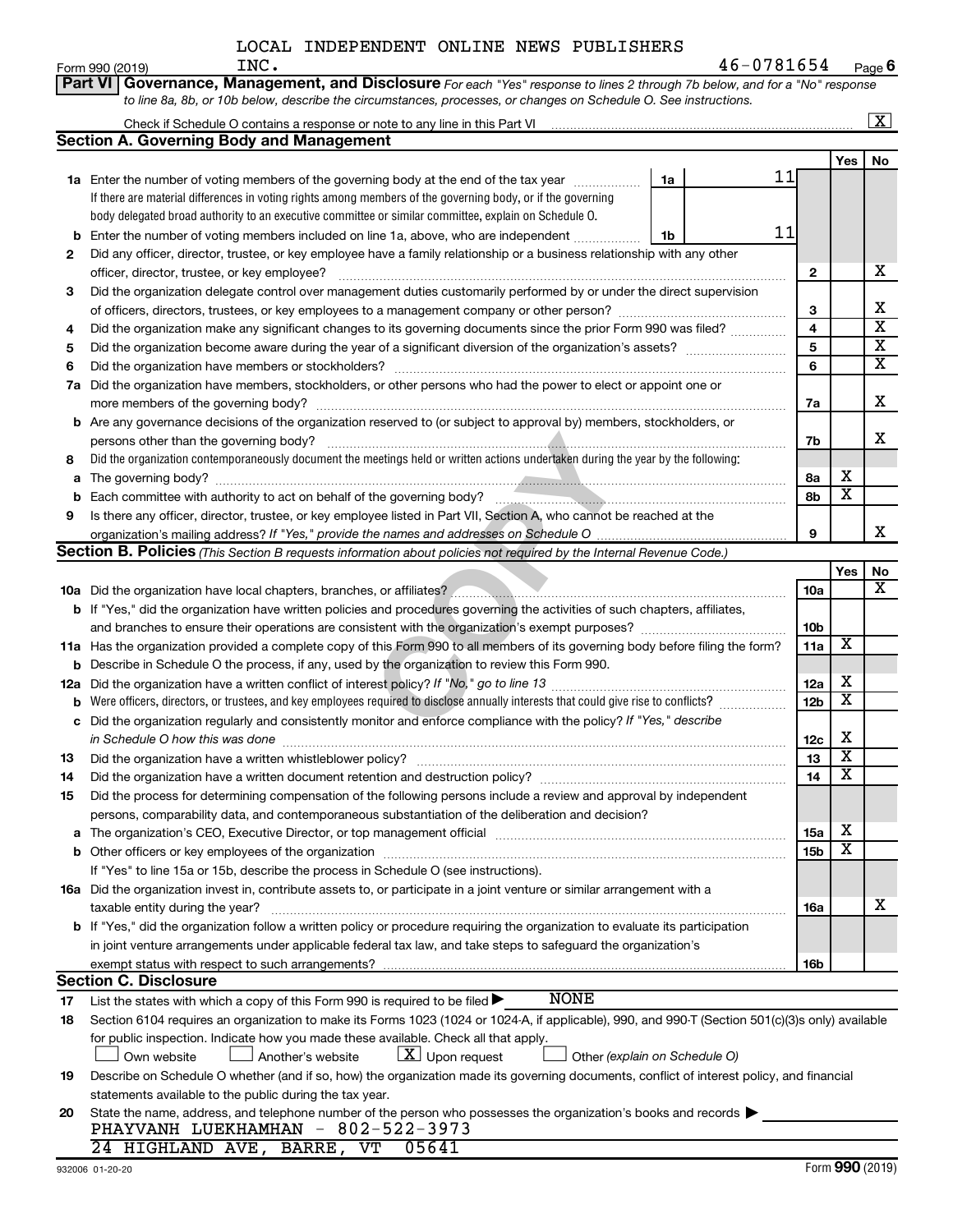$\Box$ 

|  | Part VII Compensation of Officers, Directors, Trustees, Key Employees, Highest Compensated |  |  |  |  |
|--|--------------------------------------------------------------------------------------------|--|--|--|--|
|  | <b>Employees, and Independent Contractors</b>                                              |  |  |  |  |

Check if Schedule O contains a response or note to any line in this Part VII

**Section A. Officers, Directors, Trustees, Key Employees, and Highest Compensated Employees**

**1a**  Complete this table for all persons required to be listed. Report compensation for the calendar year ending with or within the organization's tax year.  $\bullet$  List all of the organization's current officers, directors, trustees (whether individuals or organizations), regardless of amount of compensation.

Enter -0- in columns (D), (E), and (F) if no compensation was paid.

**•** List all of the organization's current key employees, if any. See instructions for definition of "key employee."

• List the organization's five *current* highest compensated employees (other than an officer, director, trustee, or key employee) who received reportable compensation (Box 5 of Form W-2 and/or Box 7 of Form 1099-MISC) of more than \$100,000 from the organization and any related organizations.

 $\bullet$  List all of the organization's former officers, key employees, and highest compensated employees who received more than \$100,000 of reportable compensation from the organization and any related organizations.

**•** List all of the organization's former directors or trustees that received, in the capacity as a former director or trustee of the organization, more than \$10,000 of reportable compensation from the organization and any related organizations.

See instructions for the order in which to list the persons above.

Check this box if neither the organization nor any related organization compensated any current officer, director, or trustee.  $\Box$ 

| (A)                              | (B)                  |                               |                                                                  |                                         | (C)          |                                 |            | (D)                             | (E)             | (F)                      |
|----------------------------------|----------------------|-------------------------------|------------------------------------------------------------------|-----------------------------------------|--------------|---------------------------------|------------|---------------------------------|-----------------|--------------------------|
| Name and title                   | Average              |                               |                                                                  | Position<br>(do not check more than one |              |                                 | Reportable | Reportable                      | Estimated       |                          |
|                                  | hours per            |                               | box, unless person is both an<br>officer and a director/trustee) |                                         |              |                                 |            | compensation                    | compensation    | amount of                |
|                                  | week                 |                               |                                                                  |                                         |              |                                 |            | from                            | from related    | other                    |
|                                  | (list any            |                               |                                                                  |                                         |              |                                 |            | the                             | organizations   | compensation             |
|                                  | hours for<br>related |                               |                                                                  |                                         |              |                                 |            | organization<br>(W-2/1099-MISC) | (W-2/1099-MISC) | from the<br>organization |
|                                  | organizations        |                               |                                                                  |                                         |              |                                 |            |                                 |                 | and related              |
|                                  | below                |                               |                                                                  |                                         |              |                                 |            |                                 |                 | organizations            |
|                                  | line)                | ndividual trustee or director | Institutional trustee                                            | Officer                                 | Key employee | Highest compensated<br>employee | Former     |                                 |                 |                          |
| CHRIS KREWSON<br>(1)             | 40.00                |                               |                                                                  |                                         |              |                                 |            |                                 |                 |                          |
| EXECUTIVE DIRECTOR               |                      |                               |                                                                  | $\mathbf X$                             |              |                                 |            | 67,351.                         | $\mathbf 0$ .   | 3,544.                   |
| (4)<br>KELLY GILFILLAN           | 5.00                 |                               |                                                                  |                                         |              |                                 |            |                                 |                 |                          |
| CHAIR                            |                      | $\mathbf X$                   |                                                                  | $\mathbf X$                             |              |                                 |            | 0.                              | $\mathbf 0$     | $\mathbf 0$ .            |
| <b>JAY ALLRED</b><br>(5)         | 4.00                 |                               |                                                                  |                                         |              |                                 |            |                                 |                 |                          |
| VICE CHAIR                       |                      | X                             |                                                                  | $\mathbf X$                             |              |                                 |            | $\mathbf 0$                     | $\mathbf 0$     | $\mathbf 0$ .            |
| DYLAN SMITH<br>(6)               | 3.00                 |                               |                                                                  |                                         |              |                                 |            |                                 |                 |                          |
| PAST CHAIR                       |                      | X                             |                                                                  | $\mathbf X$                             |              |                                 |            | $\mathbf 0$ .                   | $\mathbf 0$     | $\boldsymbol{0}$ .       |
| <b>JAN SCHAFFER</b><br>(7)       | 3.00                 |                               |                                                                  |                                         |              |                                 |            |                                 |                 |                          |
| TREASURER AS OF 10/2019          |                      | X                             |                                                                  | $\mathbf x$                             |              |                                 |            | $\mathbf 0$ .                   | $\mathbf 0$     | $\mathbf 0$ .            |
| <b>ROSE HOBAN</b><br>(8)         | 3.00                 |                               |                                                                  |                                         |              |                                 |            |                                 |                 |                          |
| DIRECTOR/SECRETARY AS OF 10/2019 |                      | X                             |                                                                  | $\mathbf X$                             |              |                                 |            | $\mathbf 0$ .                   | $\mathbf 0$     | $\boldsymbol{0}$ .       |
| (9)<br>TRACIE POWELL             | 3.00                 |                               |                                                                  |                                         |              |                                 |            |                                 |                 |                          |
| <b>DIRECTOR</b>                  |                      | $\mathbf X$                   |                                                                  |                                         |              |                                 |            | 0.                              | $\mathbf 0$ .   | $\mathbf 0$ .            |
| (10) TERESA WIPPEL               | 1.00                 |                               |                                                                  |                                         |              |                                 |            |                                 |                 |                          |
| <b>DIRECTOR</b>                  |                      | $\mathbf X$                   |                                                                  |                                         |              |                                 |            | 0.                              | $\mathbf 0$     | $\mathbf 0$ .            |
| (11) SCOTT BRODBECK              | 1.00                 |                               |                                                                  |                                         |              |                                 |            |                                 |                 |                          |
| <b>DIRECTOR</b>                  |                      | $\mathbf X$                   |                                                                  |                                         |              |                                 |            | 0.                              | $\mathbf 0$ .   | $\mathbf 0$ .            |
| (12) GLENN BURKINS               | 1.00                 |                               |                                                                  |                                         |              |                                 |            |                                 |                 |                          |
| <b>DIRECTOR</b>                  |                      | $\mathbf X$                   |                                                                  |                                         |              |                                 |            | $\mathbf 0$ .                   | $\mathbf 0$ .   | $\mathbf 0$ .            |
| (13) ALVARO GURDIAN              | 1.00                 |                               |                                                                  |                                         |              |                                 |            |                                 |                 |                          |
| <b>DIRECTOR</b>                  |                      | $\mathbf X$                   |                                                                  |                                         |              |                                 |            | 0.                              | $\mathbf 0$ .   | $\mathbf 0$ .            |
| (14) CHARLOTTE-ANNE LUCAS        | 3.00                 |                               |                                                                  |                                         |              |                                 |            |                                 |                 |                          |
| SECRETARY UNTIL 10/2019          |                      | $\mathbf X$                   |                                                                  | $\mathbf X$                             |              |                                 |            | 0.                              | $\mathbf 0$     | $\mathbf 0$ .            |
| (15) DOUG HARDY                  | 2.00                 |                               |                                                                  |                                         |              |                                 |            |                                 |                 |                          |
| TREASURER UNTIL 10/2019          |                      | $\mathbf X$                   |                                                                  | $\mathbf X$                             |              |                                 |            | 0.                              | 0.              | $\mathbf 0$ .            |
| (16) KIM CLARK                   | 1.00                 |                               |                                                                  |                                         |              |                                 |            |                                 |                 |                          |
| DIRECTOR (RESIGNED)              |                      | $\mathbf X$                   |                                                                  |                                         |              |                                 |            | $\mathbf 0$ .                   | $\mathbf 0$     | $\mathbf 0$ .            |
| (17) URIAH KISER                 | 1.00                 |                               |                                                                  |                                         |              |                                 |            |                                 |                 |                          |
| DIRECTOR (RESIGNED)              |                      | $\mathbf X$                   |                                                                  |                                         |              |                                 |            | 0.                              | $\mathbf 0$ .   | $\mathbf 0$ .            |
| (18) SUZANNE MCBRIDE             | 1.00                 |                               |                                                                  |                                         |              |                                 |            |                                 |                 |                          |
| DIRECTOR (RESIGNED)              |                      | X                             |                                                                  |                                         |              |                                 |            | 0.                              | 0               | $\boldsymbol{0}$ .       |
|                                  |                      |                               |                                                                  |                                         |              |                                 |            |                                 |                 |                          |
|                                  |                      |                               |                                                                  |                                         |              |                                 |            |                                 |                 |                          |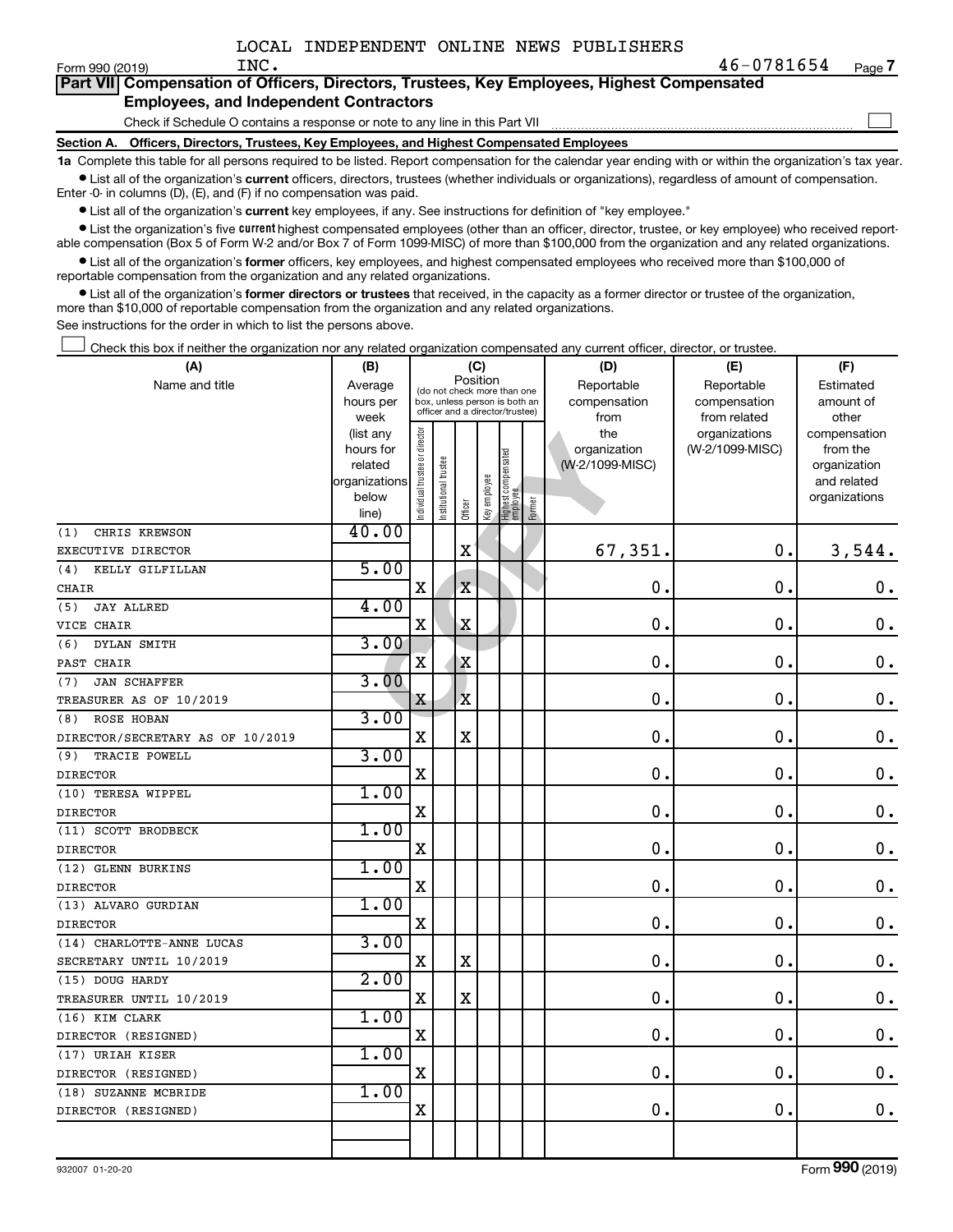|                 |                                                                                                                                                                                          |                      |                                |                       |                 |              |                                                                  |        | LOCAL INDEPENDENT ONLINE NEWS PUBLISHERS |                              |                        |                         |                    |    |
|-----------------|------------------------------------------------------------------------------------------------------------------------------------------------------------------------------------------|----------------------|--------------------------------|-----------------------|-----------------|--------------|------------------------------------------------------------------|--------|------------------------------------------|------------------------------|------------------------|-------------------------|--------------------|----|
| <b>Part VII</b> | INC.<br>Form 990 (2019)                                                                                                                                                                  |                      |                                |                       |                 |              |                                                                  |        |                                          | 46-0781654                   |                        |                         | Page 8             |    |
|                 | Section A. Officers, Directors, Trustees, Key Employees, and Highest Compensated Employees (continued)                                                                                   |                      |                                |                       |                 |              |                                                                  |        |                                          |                              |                        |                         |                    |    |
|                 | (A)                                                                                                                                                                                      | (B)                  |                                |                       | (C)<br>Position |              |                                                                  |        | (D)                                      | (E)                          |                        |                         | (F)                |    |
|                 | Name and title                                                                                                                                                                           | Average<br>hours per |                                |                       |                 |              | (do not check more than one                                      |        | Reportable                               | Reportable                   |                        |                         | Estimated          |    |
|                 |                                                                                                                                                                                          | week                 |                                |                       |                 |              | box, unless person is both an<br>officer and a director/trustee) |        | compensation<br>from                     | compensation<br>from related |                        |                         | amount of<br>other |    |
|                 |                                                                                                                                                                                          | (list any            |                                |                       |                 |              |                                                                  |        | the                                      | organizations                |                        |                         | compensation       |    |
|                 |                                                                                                                                                                                          | hours for            |                                |                       |                 |              |                                                                  |        | organization                             | (W-2/1099-MISC)              |                        |                         | from the           |    |
|                 |                                                                                                                                                                                          | related              |                                |                       |                 |              |                                                                  |        | (W-2/1099-MISC)                          |                              |                        |                         | organization       |    |
|                 |                                                                                                                                                                                          | organizations        | Individual trustee or director | Institutional trustee |                 | key employee | Highest compensated<br>employee                                  |        |                                          |                              |                        |                         | and related        |    |
|                 |                                                                                                                                                                                          | below<br>line)       |                                |                       | Officer         |              |                                                                  | Former |                                          |                              |                        |                         | organizations      |    |
|                 |                                                                                                                                                                                          |                      |                                |                       |                 |              |                                                                  |        |                                          |                              |                        |                         |                    |    |
|                 |                                                                                                                                                                                          |                      |                                |                       |                 |              |                                                                  |        |                                          |                              |                        |                         |                    |    |
|                 |                                                                                                                                                                                          |                      |                                |                       |                 |              |                                                                  |        |                                          |                              |                        |                         |                    |    |
|                 |                                                                                                                                                                                          |                      |                                |                       |                 |              |                                                                  |        |                                          |                              |                        |                         |                    |    |
|                 |                                                                                                                                                                                          |                      |                                |                       |                 |              |                                                                  |        |                                          |                              |                        |                         |                    |    |
|                 |                                                                                                                                                                                          |                      |                                |                       |                 |              |                                                                  |        |                                          |                              |                        |                         |                    |    |
|                 |                                                                                                                                                                                          |                      |                                |                       |                 |              |                                                                  |        |                                          |                              |                        |                         |                    |    |
|                 |                                                                                                                                                                                          |                      |                                |                       |                 |              |                                                                  |        |                                          |                              |                        |                         |                    |    |
|                 |                                                                                                                                                                                          |                      |                                |                       |                 |              |                                                                  |        |                                          |                              |                        |                         |                    |    |
|                 |                                                                                                                                                                                          |                      |                                |                       |                 |              |                                                                  |        |                                          |                              |                        |                         |                    |    |
|                 |                                                                                                                                                                                          |                      |                                |                       |                 |              |                                                                  |        |                                          |                              |                        |                         |                    |    |
|                 |                                                                                                                                                                                          |                      |                                |                       |                 |              |                                                                  |        |                                          |                              |                        |                         |                    |    |
|                 |                                                                                                                                                                                          |                      |                                |                       |                 |              |                                                                  |        |                                          |                              |                        |                         |                    |    |
|                 |                                                                                                                                                                                          |                      |                                |                       |                 |              |                                                                  |        |                                          |                              |                        |                         |                    |    |
|                 |                                                                                                                                                                                          |                      |                                |                       |                 |              |                                                                  |        |                                          |                              |                        |                         |                    |    |
|                 |                                                                                                                                                                                          |                      |                                |                       |                 |              |                                                                  |        |                                          |                              |                        |                         |                    |    |
|                 |                                                                                                                                                                                          |                      |                                |                       |                 |              |                                                                  |        |                                          |                              |                        |                         |                    |    |
|                 |                                                                                                                                                                                          |                      |                                |                       |                 |              |                                                                  |        |                                          |                              |                        |                         |                    |    |
|                 |                                                                                                                                                                                          |                      |                                |                       |                 |              |                                                                  |        | 67, 351.<br>0                            |                              | Ο.<br>$\overline{0}$ . |                         | 3,544.             | 0. |
|                 |                                                                                                                                                                                          |                      |                                |                       |                 |              |                                                                  |        | 67, 351.                                 |                              | $\overline{0}$ .       |                         | 3,544.             |    |
|                 |                                                                                                                                                                                          |                      |                                |                       |                 |              |                                                                  |        |                                          |                              |                        |                         |                    |    |
| $\mathbf{2}$    | Total number of individuals (including but not limited to those listed above) who received more than \$100,000 of reportable<br>compensation from the organization $\blacktriangleright$ |                      |                                |                       |                 |              |                                                                  |        |                                          |                              |                        |                         |                    | 0  |
|                 |                                                                                                                                                                                          |                      |                                |                       |                 |              |                                                                  |        |                                          |                              |                        |                         | No<br>Yes          |    |
| з               | Did the organization list any former officer, director, trustee, key employee, or highest compensated employee on                                                                        |                      |                                |                       |                 |              |                                                                  |        |                                          |                              |                        |                         |                    |    |
|                 | line 1a? If "Yes," complete Schedule J for such individual                                                                                                                               |                      |                                |                       |                 |              |                                                                  |        |                                          |                              |                        | 3                       | x                  |    |
| 4               | For any individual listed on line 1a, is the sum of reportable compensation and other compensation from the organization                                                                 |                      |                                |                       |                 |              |                                                                  |        |                                          |                              |                        |                         |                    |    |
|                 |                                                                                                                                                                                          |                      |                                |                       |                 |              |                                                                  |        |                                          |                              |                        | $\overline{\mathbf{4}}$ | х                  |    |
| 5               | Did any person listed on line 1a receive or accrue compensation from any unrelated organization or individual for services                                                               |                      |                                |                       |                 |              |                                                                  |        |                                          |                              |                        |                         |                    |    |
|                 |                                                                                                                                                                                          |                      |                                |                       |                 |              |                                                                  |        |                                          |                              |                        | 5                       | х                  |    |
|                 | <b>Section B. Independent Contractors</b>                                                                                                                                                |                      |                                |                       |                 |              |                                                                  |        |                                          |                              |                        |                         |                    |    |
| 1               | Complete this table for your five highest compensated independent contractors that received more than \$100,000 of compensation from                                                     |                      |                                |                       |                 |              |                                                                  |        |                                          |                              |                        |                         |                    |    |
|                 | the organization. Report compensation for the calendar year ending with or within the organization's tax year.                                                                           |                      |                                |                       |                 |              |                                                                  |        |                                          |                              |                        |                         |                    |    |
|                 | (A)                                                                                                                                                                                      |                      |                                |                       |                 |              |                                                                  |        | (B)                                      |                              |                        | (C)                     |                    |    |
|                 | Name and business address                                                                                                                                                                |                      |                                | <b>NONE</b>           |                 |              |                                                                  |        | Description of services                  |                              |                        |                         | Compensation       |    |
|                 |                                                                                                                                                                                          |                      |                                |                       |                 |              |                                                                  |        |                                          |                              |                        |                         |                    |    |
|                 |                                                                                                                                                                                          |                      |                                |                       |                 |              |                                                                  |        |                                          |                              |                        |                         |                    |    |
|                 |                                                                                                                                                                                          |                      |                                |                       |                 |              |                                                                  |        |                                          |                              |                        |                         |                    |    |
|                 |                                                                                                                                                                                          |                      |                                |                       |                 |              |                                                                  |        |                                          |                              |                        |                         |                    |    |
|                 |                                                                                                                                                                                          |                      |                                |                       |                 |              |                                                                  |        |                                          |                              |                        |                         |                    |    |
|                 |                                                                                                                                                                                          |                      |                                |                       |                 |              |                                                                  |        |                                          |                              |                        |                         |                    |    |
|                 |                                                                                                                                                                                          |                      |                                |                       |                 |              |                                                                  |        |                                          |                              |                        |                         |                    |    |
|                 |                                                                                                                                                                                          |                      |                                |                       |                 |              |                                                                  |        |                                          |                              |                        |                         |                    |    |
| 2               | Total number of independent contractors (including but not limited to those listed above) who received more than                                                                         |                      |                                |                       |                 |              |                                                                  |        |                                          |                              |                        |                         |                    |    |
|                 | \$100,000 of compensation from the organization                                                                                                                                          |                      |                                |                       |                 |              | 0                                                                |        |                                          |                              |                        |                         |                    |    |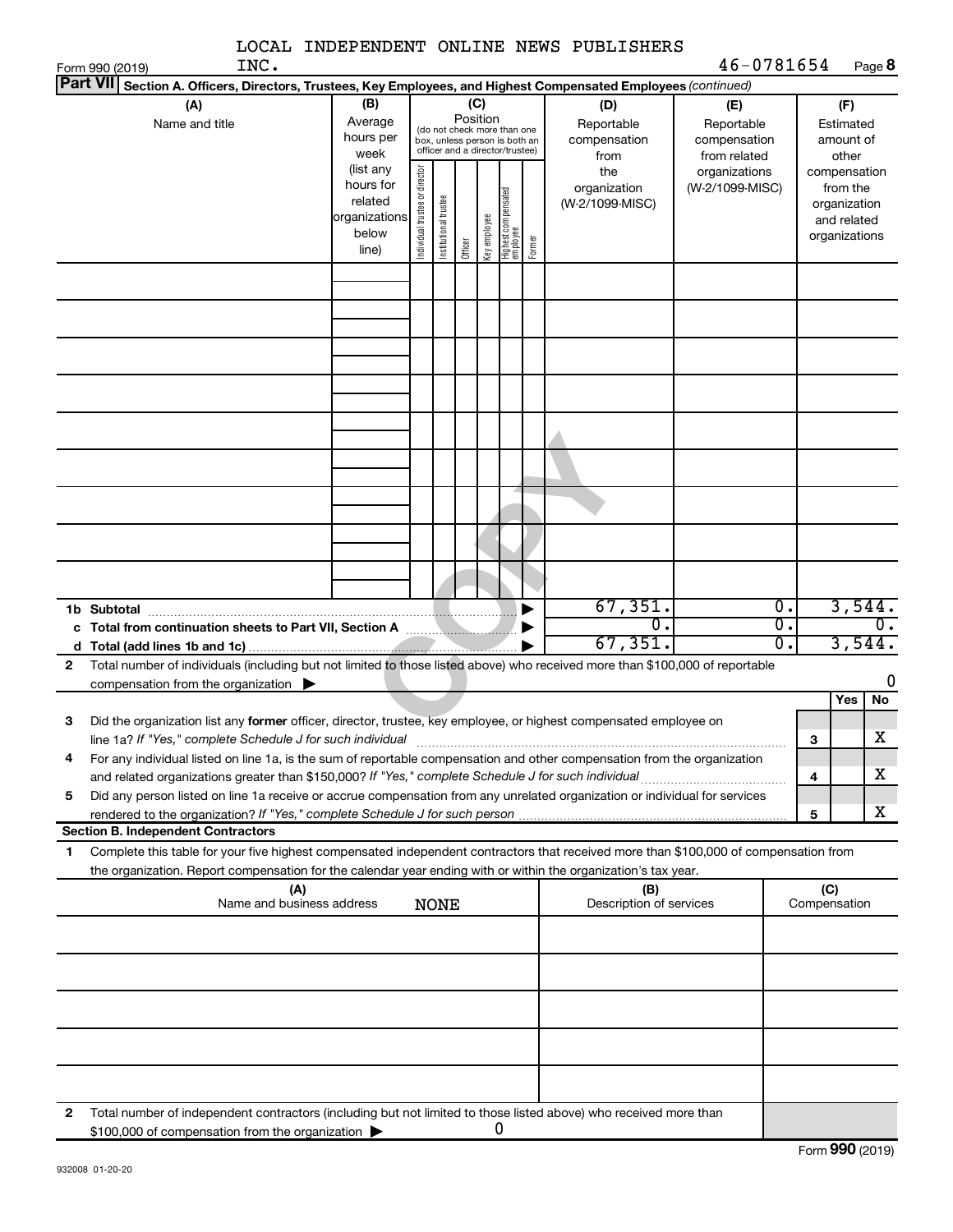|                                                           |      |   | INC.<br>Form 990 (2019)                                                             |                      |               |                                   | 46-0781654       | Page 9                               |
|-----------------------------------------------------------|------|---|-------------------------------------------------------------------------------------|----------------------|---------------|-----------------------------------|------------------|--------------------------------------|
| <b>Part VIII</b>                                          |      |   | <b>Statement of Revenue</b>                                                         |                      |               |                                   |                  |                                      |
|                                                           |      |   |                                                                                     |                      |               |                                   |                  |                                      |
|                                                           |      |   |                                                                                     |                      | Total revenue | Related or exempt                 | Unrelated        | (D)<br>Revenue excluded              |
|                                                           |      |   |                                                                                     |                      |               | function revenue business revenue |                  | from tax under<br>sections 512 - 514 |
|                                                           |      |   | 1 a Federated campaigns<br>1a                                                       |                      |               |                                   |                  |                                      |
|                                                           |      |   | 1 <sub>b</sub><br><b>b</b> Membership dues                                          |                      |               |                                   |                  |                                      |
|                                                           |      |   | 1 <sub>c</sub><br>c Fundraising events                                              |                      |               |                                   |                  |                                      |
|                                                           |      |   | 1 <sub>d</sub><br>d Related organizations                                           |                      |               |                                   |                  |                                      |
|                                                           |      |   | e Government grants (contributions)<br>1e                                           |                      |               |                                   |                  |                                      |
|                                                           |      |   | f All other contributions, gifts, grants, and                                       |                      |               |                                   |                  |                                      |
|                                                           |      |   | similar amounts not included above<br>1f                                            | 500,000.             |               |                                   |                  |                                      |
| Contributions, Gifts, Grants<br>and Other Similar Amounts |      |   | 1g <br>g Noncash contributions included in lines 1a-1f                              |                      |               |                                   |                  |                                      |
|                                                           |      |   |                                                                                     |                      | 500,000.      |                                   |                  |                                      |
|                                                           |      |   |                                                                                     | <b>Business Code</b> |               |                                   |                  |                                      |
|                                                           | 2a   |   | <b>CONFERENCE</b>                                                                   | 900099               | 156,699.      | 156,699.                          |                  |                                      |
|                                                           |      | b | <b>MEMBERSHIP DUES</b>                                                              | 900099               | 27,222.       | 27,222.                           |                  |                                      |
|                                                           |      | с |                                                                                     |                      |               |                                   |                  |                                      |
|                                                           |      | d |                                                                                     |                      |               |                                   |                  |                                      |
| Program Service<br>Revenue                                |      |   | All other program service revenue                                                   |                      |               |                                   |                  |                                      |
|                                                           |      | a |                                                                                     |                      | 183,921.      |                                   |                  |                                      |
|                                                           | 3    |   | Investment income (including dividends, interest, and                               |                      |               |                                   |                  |                                      |
|                                                           |      |   |                                                                                     |                      | 1,303.        |                                   |                  | 1,303.                               |
|                                                           | 4    |   | Income from investment of tax-exempt bond proceeds                                  |                      |               |                                   |                  |                                      |
|                                                           | 5    |   |                                                                                     |                      |               |                                   |                  |                                      |
|                                                           |      |   | (i) Real                                                                            | (ii) Personal        |               |                                   |                  |                                      |
|                                                           | 6а   |   | Gross rents<br>6a                                                                   |                      |               |                                   |                  |                                      |
|                                                           |      |   | <b>b</b> Less: rental expenses $\ldots$<br>6b                                       |                      |               |                                   |                  |                                      |
|                                                           |      |   | Rental income or (loss)<br>6c                                                       |                      |               |                                   |                  |                                      |
|                                                           |      |   | d Net rental income or (loss)                                                       |                      |               |                                   |                  |                                      |
|                                                           |      |   | (i) Securities<br><b>7 a</b> Gross amount from sales of                             | (ii) Other           |               |                                   |                  |                                      |
|                                                           |      |   | assets other than inventory<br>7a                                                   |                      |               |                                   |                  |                                      |
|                                                           |      |   | <b>b</b> Less: cost or other basis                                                  |                      |               |                                   |                  |                                      |
| evenue                                                    |      |   | and sales expenses<br>7b<br>7c<br>c Gain or (loss)                                  |                      |               |                                   |                  |                                      |
| œ                                                         |      |   |                                                                                     |                      |               |                                   |                  |                                      |
|                                                           |      |   | 8 a Gross income from fundraising events (not                                       |                      |               |                                   |                  |                                      |
| Other                                                     |      |   | including \$<br><u>state of</u> the state of                                        |                      |               |                                   |                  |                                      |
|                                                           |      |   | contributions reported on line 1c). See                                             |                      |               |                                   |                  |                                      |
|                                                           |      |   |                                                                                     |                      |               |                                   |                  |                                      |
|                                                           |      |   | 8b                                                                                  |                      |               |                                   |                  |                                      |
|                                                           |      |   | c Net income or (loss) from fundraising events                                      |                      |               |                                   |                  |                                      |
|                                                           |      |   | 9 a Gross income from gaming activities. See                                        |                      |               |                                   |                  |                                      |
|                                                           |      |   |                                                                                     |                      |               |                                   |                  |                                      |
|                                                           |      |   | 9 <sub>b</sub>                                                                      |                      |               |                                   |                  |                                      |
|                                                           |      |   | c Net income or (loss) from gaming activities                                       |                      |               |                                   |                  |                                      |
|                                                           |      |   | 10 a Gross sales of inventory, less returns                                         |                      |               |                                   |                  |                                      |
|                                                           |      |   | 10 <sub>b</sub>                                                                     |                      |               |                                   |                  |                                      |
|                                                           |      |   | <b>b</b> Less: cost of goods sold<br>c Net income or (loss) from sales of inventory |                      |               |                                   |                  |                                      |
|                                                           |      |   |                                                                                     | <b>Business Code</b> |               |                                   |                  |                                      |
|                                                           | 11 a |   |                                                                                     |                      |               |                                   |                  |                                      |
|                                                           |      | b |                                                                                     |                      |               |                                   |                  |                                      |
| Miscellaneous<br>Revenue                                  |      | c | <u> 1989 - Johann Stein, markinsk politik (d. 1989)</u>                             |                      |               |                                   |                  |                                      |
|                                                           |      |   |                                                                                     |                      |               |                                   |                  |                                      |
|                                                           |      |   |                                                                                     |                      |               |                                   |                  |                                      |
|                                                           | 12   |   |                                                                                     |                      |               | $685, 224.$ 183, 921.             | $\overline{0}$ . | 1,303.                               |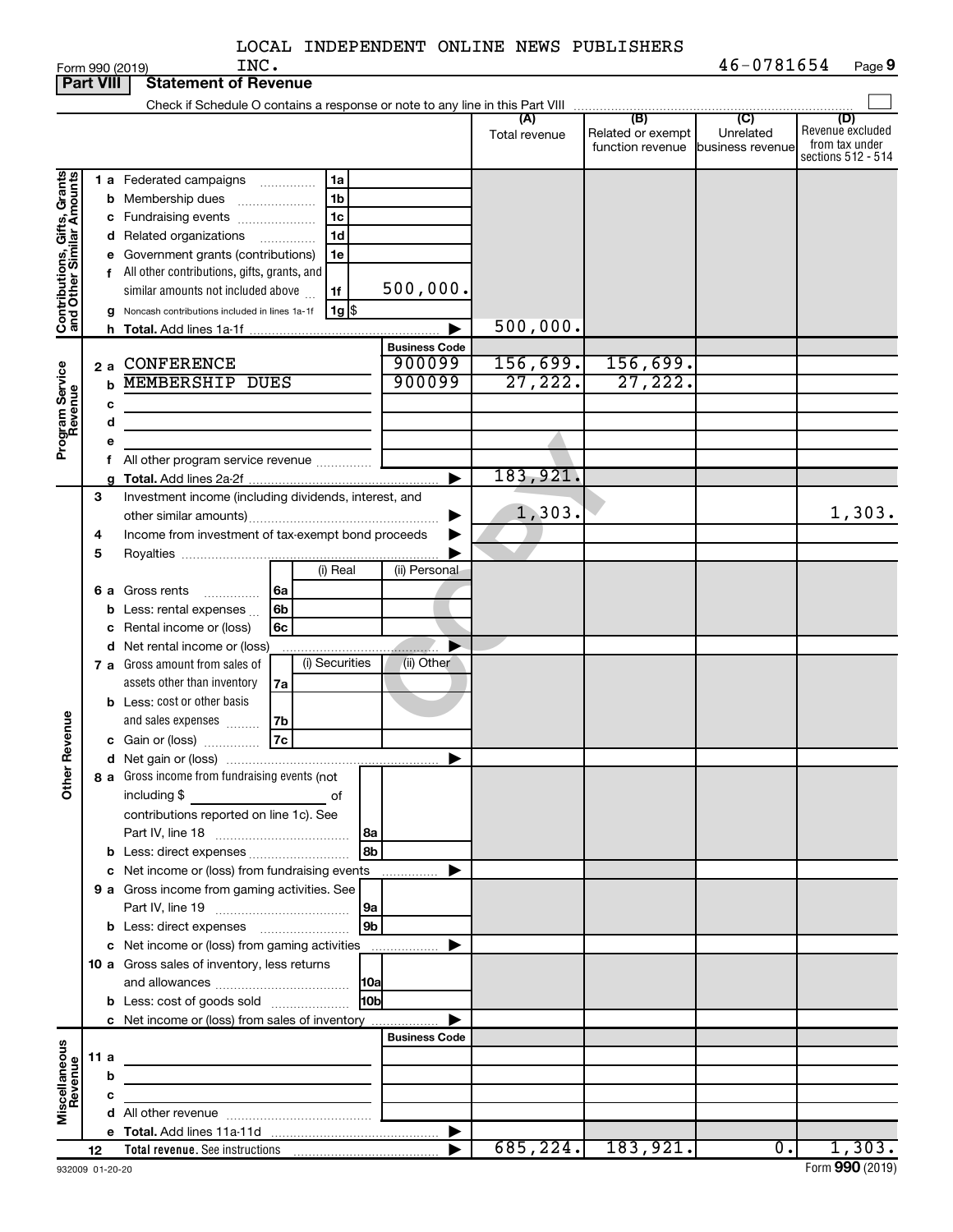|              | INC.<br>Form 990 (2019)                                                                                                                                  |                   |                             |                                    | 46-0781654<br>Page 10          |
|--------------|----------------------------------------------------------------------------------------------------------------------------------------------------------|-------------------|-----------------------------|------------------------------------|--------------------------------|
|              | <b>Part IX Statement of Functional Expenses</b>                                                                                                          |                   |                             |                                    |                                |
|              | Section 501(c)(3) and 501(c)(4) organizations must complete all columns. All other organizations must complete column (A).                               |                   |                             |                                    |                                |
|              |                                                                                                                                                          | (A)               | (B)                         |                                    | $\overline{\mathbf{x}}$<br>(D) |
|              | Do not include amounts reported on lines 6b,<br>7b, 8b, 9b, and 10b of Part VIII.                                                                        | Total expenses    | Program service<br>expenses | Management and<br>general expenses | Fundraising<br>expenses        |
| 1            | Grants and other assistance to domestic organizations                                                                                                    |                   |                             |                                    |                                |
|              | and domestic governments. See Part IV, line 21                                                                                                           |                   |                             |                                    |                                |
| $\mathbf{2}$ | Grants and other assistance to domestic                                                                                                                  |                   |                             |                                    |                                |
|              | individuals. See Part IV, line 22                                                                                                                        | 2,000.            | 2,000.                      |                                    |                                |
| 3            | Grants and other assistance to foreign                                                                                                                   |                   |                             |                                    |                                |
|              | organizations, foreign governments, and foreign                                                                                                          |                   |                             |                                    |                                |
|              | individuals. See Part IV, lines 15 and 16                                                                                                                |                   |                             |                                    |                                |
| 4            | Benefits paid to or for members                                                                                                                          |                   |                             |                                    |                                |
| 5            | Compensation of current officers, directors,                                                                                                             | 70,896.           |                             | 35,448.                            | 35,448.                        |
| 6            | trustees, and key employees<br>Compensation not included above to disqualified                                                                           |                   |                             |                                    |                                |
|              | persons (as defined under section 4958(f)(1)) and                                                                                                        |                   |                             |                                    |                                |
|              | persons described in section 4958(c)(3)(B)                                                                                                               |                   |                             |                                    |                                |
| 7            | Other salaries and wages                                                                                                                                 | 72,084.           | 30,770.                     | 21, 305.                           | 20,009.                        |
| 8            | Pension plan accruals and contributions (include                                                                                                         |                   |                             |                                    |                                |
|              | section 401(k) and 403(b) employer contributions)                                                                                                        |                   |                             |                                    |                                |
| 9            | Other employee benefits                                                                                                                                  | 6,439.            | 1,710.                      | 3,718.                             | 1,011.                         |
| 10           |                                                                                                                                                          | 12,815.           | 2,828.                      | 5,053.                             | 4,934.                         |
| 11           | Fees for services (nonemployees):                                                                                                                        |                   |                             |                                    |                                |
|              |                                                                                                                                                          |                   |                             |                                    |                                |
| b            |                                                                                                                                                          | 3,818.            |                             | 1,709.                             | 2,109.                         |
|              |                                                                                                                                                          | 1,975.            |                             | 1,975.                             |                                |
| d            |                                                                                                                                                          |                   |                             |                                    |                                |
| e            | Professional fundraising services. See Part IV, line 17                                                                                                  |                   |                             |                                    |                                |
| f            | Investment management fees                                                                                                                               |                   |                             |                                    |                                |
| g            | Other. (If line 11g amount exceeds 10% of line 25,                                                                                                       |                   |                             |                                    |                                |
|              | column (A) amount, list line 11g expenses on Sch O.)                                                                                                     | 152,895.          | 107,955.                    | 44,940.                            |                                |
| 12           |                                                                                                                                                          | 4,733.            | 1,551.                      | 3,182.                             |                                |
| 13           |                                                                                                                                                          | 7.711.<br>10,733. | 6,124.                      | 1,587.                             |                                |
| 14           |                                                                                                                                                          |                   | 7,265.                      | 3,468.                             |                                |
| 15           |                                                                                                                                                          | 72,839.           | 72,499.                     | 340.                               |                                |
| 16           |                                                                                                                                                          | 62,511.           | 23,813.                     | 38,698.                            |                                |
| 17           | Travel                                                                                                                                                   |                   |                             |                                    |                                |
| 18           | Payments of travel or entertainment expenses<br>for any federal, state, or local public officials                                                        |                   |                             |                                    |                                |
| 19           | Conferences, conventions, and meetings                                                                                                                   |                   |                             |                                    |                                |
| 20           | Interest                                                                                                                                                 |                   |                             |                                    |                                |
| 21           |                                                                                                                                                          |                   |                             |                                    |                                |
| 22           | Depreciation, depletion, and amortization                                                                                                                |                   |                             |                                    |                                |
| 23           | Insurance                                                                                                                                                | 1,987.            | 264.                        | 1,723.                             |                                |
| 24           | Other expenses. Itemize expenses not covered<br>above (List miscellaneous expenses on line 24e. If<br>line 24e amount exceeds 10% of line 25, column (A) |                   |                             |                                    |                                |
|              | amount, list line 24e expenses on Schedule O.)<br>a PROGRAM EXPENSE                                                                                      | 15,582.           | 15,582.                     |                                    |                                |
| b            | <b>MISCELLANEOUS</b>                                                                                                                                     | 4,266.            | 357.                        | 3,909.                             |                                |
| c            | <b>DUES</b>                                                                                                                                              | 973.              |                             | 973.                               |                                |
| d            |                                                                                                                                                          |                   |                             |                                    |                                |
|              | e All other expenses                                                                                                                                     |                   |                             |                                    |                                |
| 25           | Total functional expenses. Add lines 1 through 24e                                                                                                       | 504, 257.         | 272,718.                    | 168,028.                           | 63,511.                        |
| 26           | Joint costs. Complete this line only if the organization                                                                                                 |                   |                             |                                    |                                |
|              | reported in column (B) joint costs from a combined                                                                                                       |                   |                             |                                    |                                |
|              | educational campaign and fundraising solicitation.                                                                                                       |                   |                             |                                    |                                |

Check here  $\blacktriangleright$ 

Check here  $\begin{array}{c} \begin{array}{|c} \hline \end{array} \end{array}$  if following SOP 98-2 (ASC 958-720)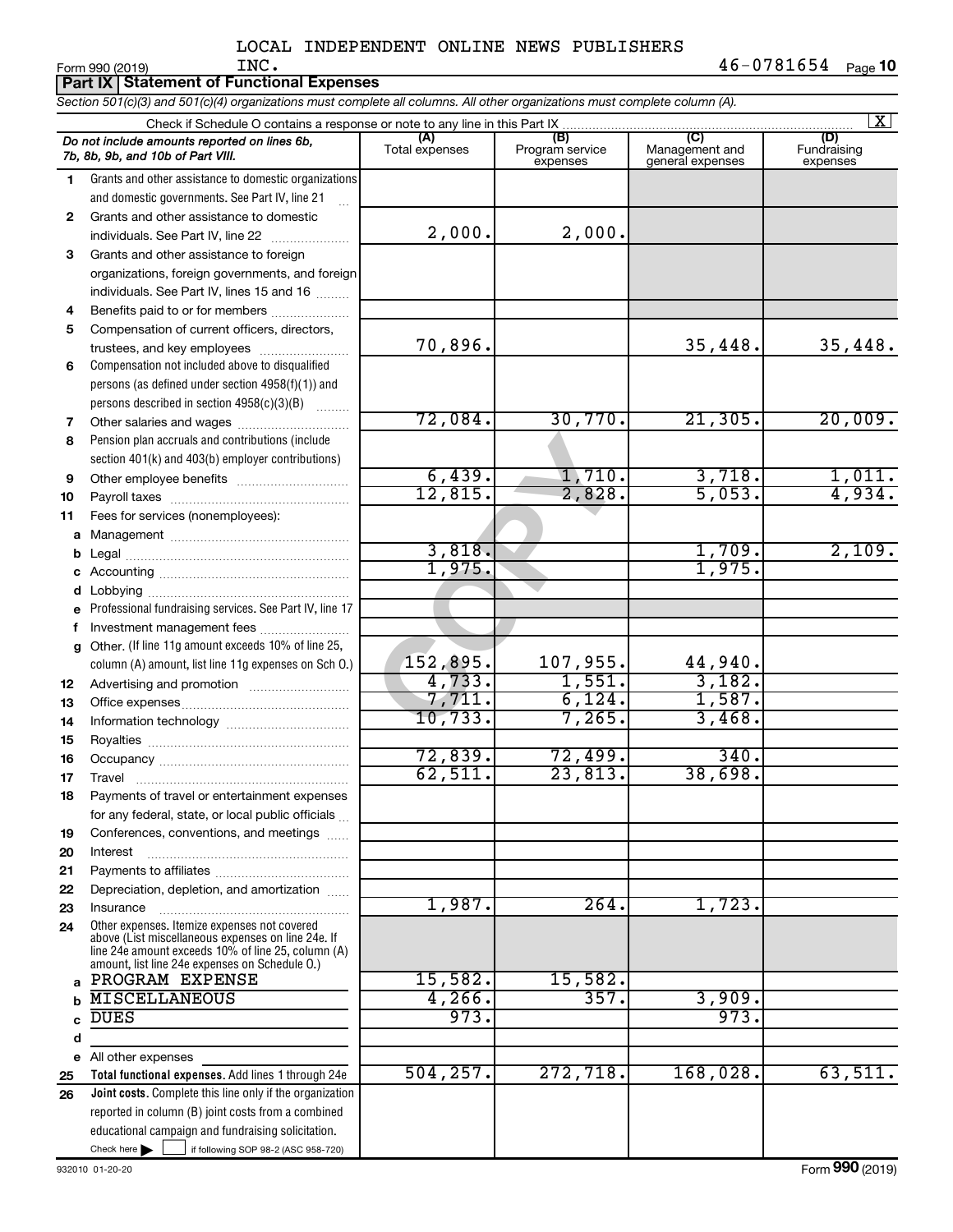| (A)<br>(B)<br>Beginning of year<br>End of year<br>220, 132.<br>1<br>1<br>36,983.<br>$\mathbf{2}$<br>$\mathbf{2}$<br>150,000.<br>3<br>З<br>12,500.<br>4<br>4<br>5<br>Loans and other receivables from any current or former officer, director,<br>trustee, key employee, creator or founder, substantial contributor, or 35%<br>5<br>Loans and other receivables from other disqualified persons (as defined<br>6<br>under section 4958(f)(1)), and persons described in section 4958(c)(3)(B)<br>6<br>$\overline{7}$<br>7<br>Assets<br>8<br>8<br>8,618.<br>9<br>9<br><b>10a</b> Land, buildings, and equipment: cost or other<br>basis. Complete Part VI of Schedule D    10a<br>10c<br>11<br>11<br>12<br>12<br>13<br>13<br>14<br>14<br>15<br>15<br>428, 233.<br>$\overline{0}$ .<br>16<br>16<br>28,041.<br>17<br>17<br>18<br>18<br>19<br>19<br>20<br>20<br>21<br>Escrow or custodial account liability. Complete Part IV of Schedule D /<br>21<br>22<br>Loans and other payables to any current or former officer, director,<br>Liabilities<br>trustee, key employee, creator or founder, substantial contributor, or 35%<br>controlled entity or family member of any of these persons <b>with an entity of family members</b><br>22<br>Secured mortgages and notes payable to unrelated third parties<br>23<br>23<br>Unsecured notes and loans payable to unrelated third parties<br>24<br>24<br>25<br>Other liabilities (including federal income tax, payables to related third<br>parties, and other liabilities not included on lines 17-24). Complete Part X<br>of Schedule D<br>25<br>28,041.<br>$\overline{0}$ .<br>26<br>Total liabilities. Add lines 17 through 25<br>26<br>Organizations that follow FASB ASC 958, check here $\blacktriangleright \lfloor \underline{X} \rfloor$<br>Net Assets or Fund Balances<br>and complete lines 27, 28, 32, and 33.<br>81,299.<br>27<br>27<br>28<br>28<br>Organizations that do not follow FASB ASC 958, check here $\blacktriangleright$<br>and complete lines 29 through 33.<br>29<br>29<br>Paid-in or capital surplus, or land, building, or equipment fund<br>30<br>30<br>Retained earnings, endowment, accumulated income, or other funds<br>31<br>31<br>О.<br>32<br>32<br>0.<br>33<br>33 |  | Part $X$ | <b>Balance Sheet</b> |  |                                  |
|----------------------------------------------------------------------------------------------------------------------------------------------------------------------------------------------------------------------------------------------------------------------------------------------------------------------------------------------------------------------------------------------------------------------------------------------------------------------------------------------------------------------------------------------------------------------------------------------------------------------------------------------------------------------------------------------------------------------------------------------------------------------------------------------------------------------------------------------------------------------------------------------------------------------------------------------------------------------------------------------------------------------------------------------------------------------------------------------------------------------------------------------------------------------------------------------------------------------------------------------------------------------------------------------------------------------------------------------------------------------------------------------------------------------------------------------------------------------------------------------------------------------------------------------------------------------------------------------------------------------------------------------------------------------------------------------------------------------------------------------------------------------------------------------------------------------------------------------------------------------------------------------------------------------------------------------------------------------------------------------------------------------------------------------------------------------------------------------------------------------------------------------------------------------------------------------------------------------------------------------------|--|----------|----------------------|--|----------------------------------|
|                                                                                                                                                                                                                                                                                                                                                                                                                                                                                                                                                                                                                                                                                                                                                                                                                                                                                                                                                                                                                                                                                                                                                                                                                                                                                                                                                                                                                                                                                                                                                                                                                                                                                                                                                                                                                                                                                                                                                                                                                                                                                                                                                                                                                                                    |  |          |                      |  |                                  |
|                                                                                                                                                                                                                                                                                                                                                                                                                                                                                                                                                                                                                                                                                                                                                                                                                                                                                                                                                                                                                                                                                                                                                                                                                                                                                                                                                                                                                                                                                                                                                                                                                                                                                                                                                                                                                                                                                                                                                                                                                                                                                                                                                                                                                                                    |  |          |                      |  |                                  |
|                                                                                                                                                                                                                                                                                                                                                                                                                                                                                                                                                                                                                                                                                                                                                                                                                                                                                                                                                                                                                                                                                                                                                                                                                                                                                                                                                                                                                                                                                                                                                                                                                                                                                                                                                                                                                                                                                                                                                                                                                                                                                                                                                                                                                                                    |  |          |                      |  |                                  |
|                                                                                                                                                                                                                                                                                                                                                                                                                                                                                                                                                                                                                                                                                                                                                                                                                                                                                                                                                                                                                                                                                                                                                                                                                                                                                                                                                                                                                                                                                                                                                                                                                                                                                                                                                                                                                                                                                                                                                                                                                                                                                                                                                                                                                                                    |  |          |                      |  |                                  |
|                                                                                                                                                                                                                                                                                                                                                                                                                                                                                                                                                                                                                                                                                                                                                                                                                                                                                                                                                                                                                                                                                                                                                                                                                                                                                                                                                                                                                                                                                                                                                                                                                                                                                                                                                                                                                                                                                                                                                                                                                                                                                                                                                                                                                                                    |  |          |                      |  |                                  |
|                                                                                                                                                                                                                                                                                                                                                                                                                                                                                                                                                                                                                                                                                                                                                                                                                                                                                                                                                                                                                                                                                                                                                                                                                                                                                                                                                                                                                                                                                                                                                                                                                                                                                                                                                                                                                                                                                                                                                                                                                                                                                                                                                                                                                                                    |  |          |                      |  |                                  |
|                                                                                                                                                                                                                                                                                                                                                                                                                                                                                                                                                                                                                                                                                                                                                                                                                                                                                                                                                                                                                                                                                                                                                                                                                                                                                                                                                                                                                                                                                                                                                                                                                                                                                                                                                                                                                                                                                                                                                                                                                                                                                                                                                                                                                                                    |  |          |                      |  |                                  |
|                                                                                                                                                                                                                                                                                                                                                                                                                                                                                                                                                                                                                                                                                                                                                                                                                                                                                                                                                                                                                                                                                                                                                                                                                                                                                                                                                                                                                                                                                                                                                                                                                                                                                                                                                                                                                                                                                                                                                                                                                                                                                                                                                                                                                                                    |  |          |                      |  |                                  |
|                                                                                                                                                                                                                                                                                                                                                                                                                                                                                                                                                                                                                                                                                                                                                                                                                                                                                                                                                                                                                                                                                                                                                                                                                                                                                                                                                                                                                                                                                                                                                                                                                                                                                                                                                                                                                                                                                                                                                                                                                                                                                                                                                                                                                                                    |  |          |                      |  |                                  |
|                                                                                                                                                                                                                                                                                                                                                                                                                                                                                                                                                                                                                                                                                                                                                                                                                                                                                                                                                                                                                                                                                                                                                                                                                                                                                                                                                                                                                                                                                                                                                                                                                                                                                                                                                                                                                                                                                                                                                                                                                                                                                                                                                                                                                                                    |  |          |                      |  |                                  |
|                                                                                                                                                                                                                                                                                                                                                                                                                                                                                                                                                                                                                                                                                                                                                                                                                                                                                                                                                                                                                                                                                                                                                                                                                                                                                                                                                                                                                                                                                                                                                                                                                                                                                                                                                                                                                                                                                                                                                                                                                                                                                                                                                                                                                                                    |  |          |                      |  |                                  |
|                                                                                                                                                                                                                                                                                                                                                                                                                                                                                                                                                                                                                                                                                                                                                                                                                                                                                                                                                                                                                                                                                                                                                                                                                                                                                                                                                                                                                                                                                                                                                                                                                                                                                                                                                                                                                                                                                                                                                                                                                                                                                                                                                                                                                                                    |  |          |                      |  |                                  |
|                                                                                                                                                                                                                                                                                                                                                                                                                                                                                                                                                                                                                                                                                                                                                                                                                                                                                                                                                                                                                                                                                                                                                                                                                                                                                                                                                                                                                                                                                                                                                                                                                                                                                                                                                                                                                                                                                                                                                                                                                                                                                                                                                                                                                                                    |  |          |                      |  |                                  |
|                                                                                                                                                                                                                                                                                                                                                                                                                                                                                                                                                                                                                                                                                                                                                                                                                                                                                                                                                                                                                                                                                                                                                                                                                                                                                                                                                                                                                                                                                                                                                                                                                                                                                                                                                                                                                                                                                                                                                                                                                                                                                                                                                                                                                                                    |  |          |                      |  |                                  |
|                                                                                                                                                                                                                                                                                                                                                                                                                                                                                                                                                                                                                                                                                                                                                                                                                                                                                                                                                                                                                                                                                                                                                                                                                                                                                                                                                                                                                                                                                                                                                                                                                                                                                                                                                                                                                                                                                                                                                                                                                                                                                                                                                                                                                                                    |  |          |                      |  |                                  |
|                                                                                                                                                                                                                                                                                                                                                                                                                                                                                                                                                                                                                                                                                                                                                                                                                                                                                                                                                                                                                                                                                                                                                                                                                                                                                                                                                                                                                                                                                                                                                                                                                                                                                                                                                                                                                                                                                                                                                                                                                                                                                                                                                                                                                                                    |  |          |                      |  |                                  |
|                                                                                                                                                                                                                                                                                                                                                                                                                                                                                                                                                                                                                                                                                                                                                                                                                                                                                                                                                                                                                                                                                                                                                                                                                                                                                                                                                                                                                                                                                                                                                                                                                                                                                                                                                                                                                                                                                                                                                                                                                                                                                                                                                                                                                                                    |  |          |                      |  |                                  |
|                                                                                                                                                                                                                                                                                                                                                                                                                                                                                                                                                                                                                                                                                                                                                                                                                                                                                                                                                                                                                                                                                                                                                                                                                                                                                                                                                                                                                                                                                                                                                                                                                                                                                                                                                                                                                                                                                                                                                                                                                                                                                                                                                                                                                                                    |  |          |                      |  |                                  |
|                                                                                                                                                                                                                                                                                                                                                                                                                                                                                                                                                                                                                                                                                                                                                                                                                                                                                                                                                                                                                                                                                                                                                                                                                                                                                                                                                                                                                                                                                                                                                                                                                                                                                                                                                                                                                                                                                                                                                                                                                                                                                                                                                                                                                                                    |  |          |                      |  |                                  |
|                                                                                                                                                                                                                                                                                                                                                                                                                                                                                                                                                                                                                                                                                                                                                                                                                                                                                                                                                                                                                                                                                                                                                                                                                                                                                                                                                                                                                                                                                                                                                                                                                                                                                                                                                                                                                                                                                                                                                                                                                                                                                                                                                                                                                                                    |  |          |                      |  |                                  |
|                                                                                                                                                                                                                                                                                                                                                                                                                                                                                                                                                                                                                                                                                                                                                                                                                                                                                                                                                                                                                                                                                                                                                                                                                                                                                                                                                                                                                                                                                                                                                                                                                                                                                                                                                                                                                                                                                                                                                                                                                                                                                                                                                                                                                                                    |  |          |                      |  |                                  |
|                                                                                                                                                                                                                                                                                                                                                                                                                                                                                                                                                                                                                                                                                                                                                                                                                                                                                                                                                                                                                                                                                                                                                                                                                                                                                                                                                                                                                                                                                                                                                                                                                                                                                                                                                                                                                                                                                                                                                                                                                                                                                                                                                                                                                                                    |  |          |                      |  |                                  |
|                                                                                                                                                                                                                                                                                                                                                                                                                                                                                                                                                                                                                                                                                                                                                                                                                                                                                                                                                                                                                                                                                                                                                                                                                                                                                                                                                                                                                                                                                                                                                                                                                                                                                                                                                                                                                                                                                                                                                                                                                                                                                                                                                                                                                                                    |  |          |                      |  |                                  |
|                                                                                                                                                                                                                                                                                                                                                                                                                                                                                                                                                                                                                                                                                                                                                                                                                                                                                                                                                                                                                                                                                                                                                                                                                                                                                                                                                                                                                                                                                                                                                                                                                                                                                                                                                                                                                                                                                                                                                                                                                                                                                                                                                                                                                                                    |  |          |                      |  |                                  |
|                                                                                                                                                                                                                                                                                                                                                                                                                                                                                                                                                                                                                                                                                                                                                                                                                                                                                                                                                                                                                                                                                                                                                                                                                                                                                                                                                                                                                                                                                                                                                                                                                                                                                                                                                                                                                                                                                                                                                                                                                                                                                                                                                                                                                                                    |  |          |                      |  |                                  |
|                                                                                                                                                                                                                                                                                                                                                                                                                                                                                                                                                                                                                                                                                                                                                                                                                                                                                                                                                                                                                                                                                                                                                                                                                                                                                                                                                                                                                                                                                                                                                                                                                                                                                                                                                                                                                                                                                                                                                                                                                                                                                                                                                                                                                                                    |  |          |                      |  |                                  |
|                                                                                                                                                                                                                                                                                                                                                                                                                                                                                                                                                                                                                                                                                                                                                                                                                                                                                                                                                                                                                                                                                                                                                                                                                                                                                                                                                                                                                                                                                                                                                                                                                                                                                                                                                                                                                                                                                                                                                                                                                                                                                                                                                                                                                                                    |  |          |                      |  |                                  |
|                                                                                                                                                                                                                                                                                                                                                                                                                                                                                                                                                                                                                                                                                                                                                                                                                                                                                                                                                                                                                                                                                                                                                                                                                                                                                                                                                                                                                                                                                                                                                                                                                                                                                                                                                                                                                                                                                                                                                                                                                                                                                                                                                                                                                                                    |  |          |                      |  |                                  |
|                                                                                                                                                                                                                                                                                                                                                                                                                                                                                                                                                                                                                                                                                                                                                                                                                                                                                                                                                                                                                                                                                                                                                                                                                                                                                                                                                                                                                                                                                                                                                                                                                                                                                                                                                                                                                                                                                                                                                                                                                                                                                                                                                                                                                                                    |  |          |                      |  |                                  |
|                                                                                                                                                                                                                                                                                                                                                                                                                                                                                                                                                                                                                                                                                                                                                                                                                                                                                                                                                                                                                                                                                                                                                                                                                                                                                                                                                                                                                                                                                                                                                                                                                                                                                                                                                                                                                                                                                                                                                                                                                                                                                                                                                                                                                                                    |  |          |                      |  |                                  |
|                                                                                                                                                                                                                                                                                                                                                                                                                                                                                                                                                                                                                                                                                                                                                                                                                                                                                                                                                                                                                                                                                                                                                                                                                                                                                                                                                                                                                                                                                                                                                                                                                                                                                                                                                                                                                                                                                                                                                                                                                                                                                                                                                                                                                                                    |  |          |                      |  |                                  |
|                                                                                                                                                                                                                                                                                                                                                                                                                                                                                                                                                                                                                                                                                                                                                                                                                                                                                                                                                                                                                                                                                                                                                                                                                                                                                                                                                                                                                                                                                                                                                                                                                                                                                                                                                                                                                                                                                                                                                                                                                                                                                                                                                                                                                                                    |  |          |                      |  |                                  |
|                                                                                                                                                                                                                                                                                                                                                                                                                                                                                                                                                                                                                                                                                                                                                                                                                                                                                                                                                                                                                                                                                                                                                                                                                                                                                                                                                                                                                                                                                                                                                                                                                                                                                                                                                                                                                                                                                                                                                                                                                                                                                                                                                                                                                                                    |  |          |                      |  |                                  |
|                                                                                                                                                                                                                                                                                                                                                                                                                                                                                                                                                                                                                                                                                                                                                                                                                                                                                                                                                                                                                                                                                                                                                                                                                                                                                                                                                                                                                                                                                                                                                                                                                                                                                                                                                                                                                                                                                                                                                                                                                                                                                                                                                                                                                                                    |  |          |                      |  |                                  |
|                                                                                                                                                                                                                                                                                                                                                                                                                                                                                                                                                                                                                                                                                                                                                                                                                                                                                                                                                                                                                                                                                                                                                                                                                                                                                                                                                                                                                                                                                                                                                                                                                                                                                                                                                                                                                                                                                                                                                                                                                                                                                                                                                                                                                                                    |  |          |                      |  |                                  |
|                                                                                                                                                                                                                                                                                                                                                                                                                                                                                                                                                                                                                                                                                                                                                                                                                                                                                                                                                                                                                                                                                                                                                                                                                                                                                                                                                                                                                                                                                                                                                                                                                                                                                                                                                                                                                                                                                                                                                                                                                                                                                                                                                                                                                                                    |  |          |                      |  |                                  |
|                                                                                                                                                                                                                                                                                                                                                                                                                                                                                                                                                                                                                                                                                                                                                                                                                                                                                                                                                                                                                                                                                                                                                                                                                                                                                                                                                                                                                                                                                                                                                                                                                                                                                                                                                                                                                                                                                                                                                                                                                                                                                                                                                                                                                                                    |  |          |                      |  |                                  |
|                                                                                                                                                                                                                                                                                                                                                                                                                                                                                                                                                                                                                                                                                                                                                                                                                                                                                                                                                                                                                                                                                                                                                                                                                                                                                                                                                                                                                                                                                                                                                                                                                                                                                                                                                                                                                                                                                                                                                                                                                                                                                                                                                                                                                                                    |  |          |                      |  |                                  |
|                                                                                                                                                                                                                                                                                                                                                                                                                                                                                                                                                                                                                                                                                                                                                                                                                                                                                                                                                                                                                                                                                                                                                                                                                                                                                                                                                                                                                                                                                                                                                                                                                                                                                                                                                                                                                                                                                                                                                                                                                                                                                                                                                                                                                                                    |  |          |                      |  |                                  |
|                                                                                                                                                                                                                                                                                                                                                                                                                                                                                                                                                                                                                                                                                                                                                                                                                                                                                                                                                                                                                                                                                                                                                                                                                                                                                                                                                                                                                                                                                                                                                                                                                                                                                                                                                                                                                                                                                                                                                                                                                                                                                                                                                                                                                                                    |  |          |                      |  | 318,893.                         |
|                                                                                                                                                                                                                                                                                                                                                                                                                                                                                                                                                                                                                                                                                                                                                                                                                                                                                                                                                                                                                                                                                                                                                                                                                                                                                                                                                                                                                                                                                                                                                                                                                                                                                                                                                                                                                                                                                                                                                                                                                                                                                                                                                                                                                                                    |  |          |                      |  |                                  |
|                                                                                                                                                                                                                                                                                                                                                                                                                                                                                                                                                                                                                                                                                                                                                                                                                                                                                                                                                                                                                                                                                                                                                                                                                                                                                                                                                                                                                                                                                                                                                                                                                                                                                                                                                                                                                                                                                                                                                                                                                                                                                                                                                                                                                                                    |  |          |                      |  |                                  |
|                                                                                                                                                                                                                                                                                                                                                                                                                                                                                                                                                                                                                                                                                                                                                                                                                                                                                                                                                                                                                                                                                                                                                                                                                                                                                                                                                                                                                                                                                                                                                                                                                                                                                                                                                                                                                                                                                                                                                                                                                                                                                                                                                                                                                                                    |  |          |                      |  |                                  |
|                                                                                                                                                                                                                                                                                                                                                                                                                                                                                                                                                                                                                                                                                                                                                                                                                                                                                                                                                                                                                                                                                                                                                                                                                                                                                                                                                                                                                                                                                                                                                                                                                                                                                                                                                                                                                                                                                                                                                                                                                                                                                                                                                                                                                                                    |  |          |                      |  |                                  |
|                                                                                                                                                                                                                                                                                                                                                                                                                                                                                                                                                                                                                                                                                                                                                                                                                                                                                                                                                                                                                                                                                                                                                                                                                                                                                                                                                                                                                                                                                                                                                                                                                                                                                                                                                                                                                                                                                                                                                                                                                                                                                                                                                                                                                                                    |  |          |                      |  |                                  |
|                                                                                                                                                                                                                                                                                                                                                                                                                                                                                                                                                                                                                                                                                                                                                                                                                                                                                                                                                                                                                                                                                                                                                                                                                                                                                                                                                                                                                                                                                                                                                                                                                                                                                                                                                                                                                                                                                                                                                                                                                                                                                                                                                                                                                                                    |  |          |                      |  | 400, 192.                        |
|                                                                                                                                                                                                                                                                                                                                                                                                                                                                                                                                                                                                                                                                                                                                                                                                                                                                                                                                                                                                                                                                                                                                                                                                                                                                                                                                                                                                                                                                                                                                                                                                                                                                                                                                                                                                                                                                                                                                                                                                                                                                                                                                                                                                                                                    |  |          |                      |  | 428,233.<br>$000 \times 10^{-1}$ |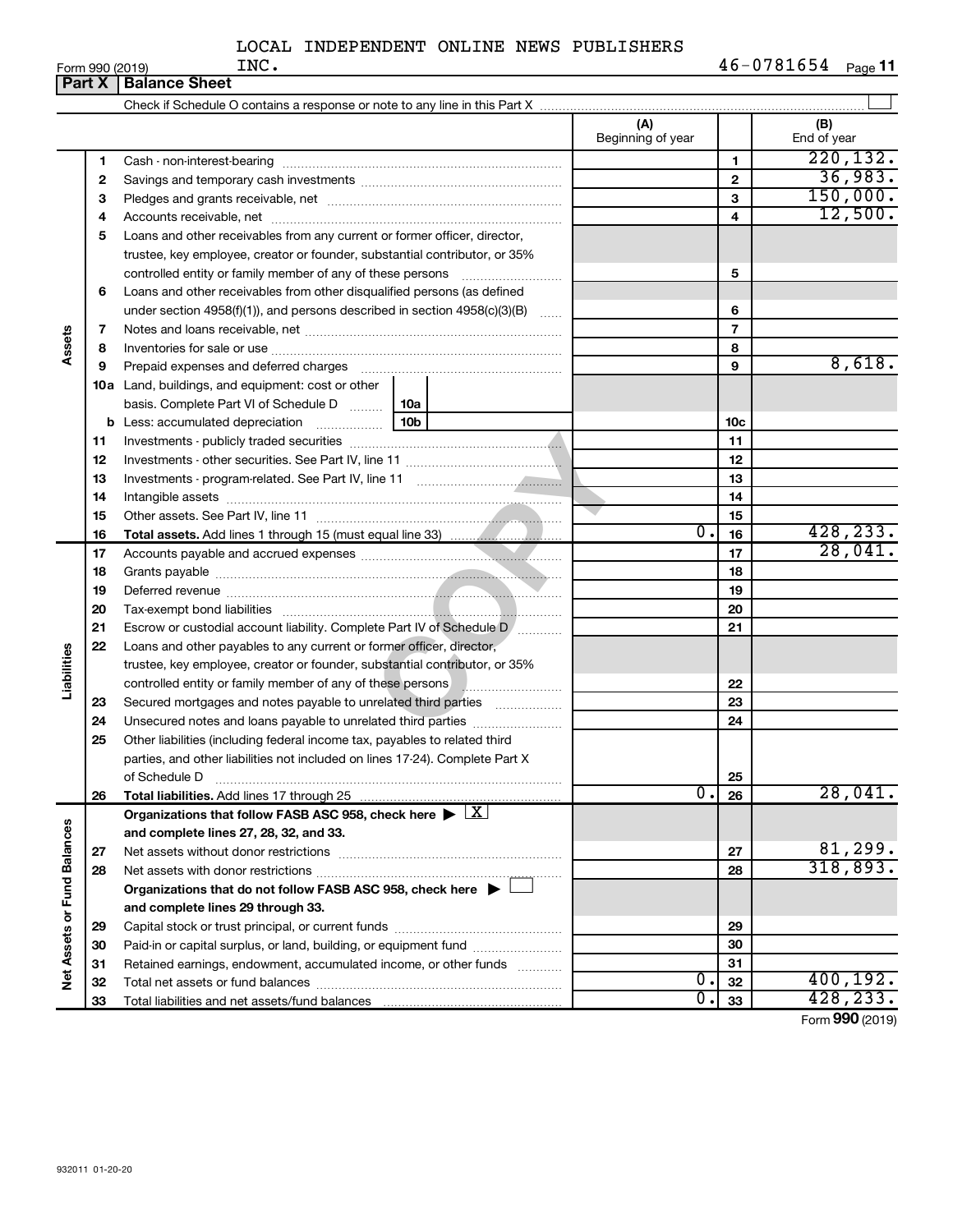| LOCAL INDEPENDENT ONLINE NEWS PUBLISHERS |  |  |
|------------------------------------------|--|--|
|------------------------------------------|--|--|

|    | INC.<br>Form 990 (2019)                                                                                                                                                                                                        | 46-0781654     |                |          | Page 12            |
|----|--------------------------------------------------------------------------------------------------------------------------------------------------------------------------------------------------------------------------------|----------------|----------------|----------|--------------------|
|    | Part XI Reconciliation of Net Assets                                                                                                                                                                                           |                |                |          |                    |
|    |                                                                                                                                                                                                                                |                |                |          | $\boxed{\text{X}}$ |
|    |                                                                                                                                                                                                                                |                |                |          |                    |
| 1  |                                                                                                                                                                                                                                | $\mathbf 1$    |                |          | 685,224.           |
| 2  |                                                                                                                                                                                                                                | $\mathbf{2}$   |                |          | 504, 257.          |
| З  | Revenue less expenses. Subtract line 2 from line 1                                                                                                                                                                             | 3              |                |          | 180, 967.          |
| 4  |                                                                                                                                                                                                                                | $\overline{4}$ |                |          | $\overline{0}$ .   |
| 5  | Net unrealized gains (losses) on investments [11] matter in the content of the state of the state of the state of the state of the state of the state of the state of the state of the state of the state of the state of the  | 5              |                |          |                    |
| 6  |                                                                                                                                                                                                                                | 6              |                |          |                    |
| 7  | Investment expenses with an annual contract of the state of the state of the state of the state of the state of the state of the state of the state of the state of the state of the state of the state of the state of the st | $\overline{7}$ |                |          |                    |
| 8  | Prior period adjustments www.communication.communication.communication.com/                                                                                                                                                    | 8              |                |          |                    |
| 9  | Other changes in net assets or fund balances (explain on Schedule O)                                                                                                                                                           | 9              |                |          | 219,225.           |
| 10 | Net assets or fund balances at end of year. Combine lines 3 through 9 (must equal Part X, line 32,                                                                                                                             |                |                |          |                    |
|    |                                                                                                                                                                                                                                | 10             |                | 400,192. |                    |
|    | Part XII Financial Statements and Reporting                                                                                                                                                                                    |                |                |          |                    |
|    |                                                                                                                                                                                                                                |                |                |          | $ {\bf x} $        |
|    |                                                                                                                                                                                                                                |                |                | Yes      | No                 |
| 1  | $\boxed{\text{X}}$ Accrual<br>Accounting method used to prepare the Form 990: $\Box$ Cash<br>Other                                                                                                                             |                |                |          |                    |
|    | If the organization changed its method of accounting from a prior year or checked "Other," explain in Schedule O.                                                                                                              |                |                |          |                    |
|    |                                                                                                                                                                                                                                |                | 2a             |          | x                  |
|    | If "Yes," check a box below to indicate whether the financial statements for the year were compiled or reviewed on a                                                                                                           |                |                |          |                    |
|    | separate basis, consolidated basis, or both:                                                                                                                                                                                   |                |                |          |                    |
|    | Separate basis<br><b>Consolidated basis</b><br>Both consolidated and separate basis                                                                                                                                            |                |                |          |                    |
|    |                                                                                                                                                                                                                                |                | 2 <sub>b</sub> | x        |                    |
|    | If "Yes," check a box below to indicate whether the financial statements for the year were audited on a separate basis,                                                                                                        |                |                |          |                    |
|    | consolidated basis, or both:                                                                                                                                                                                                   |                |                |          |                    |
|    | $\lfloor x \rfloor$ Separate basis<br><b>Consolidated basis</b><br>Both consolidated and separate basis                                                                                                                        |                |                |          |                    |
|    | c If "Yes" to line 2a or 2b, does the organization have a committee that assumes responsibility for oversight of the audit,                                                                                                    |                |                |          |                    |
|    |                                                                                                                                                                                                                                |                | 2c             | х        |                    |
|    | If the organization changed either its oversight process or selection process during the tax year, explain on Schedule O.                                                                                                      |                |                |          |                    |
|    | 3a As a result of a federal award, was the organization required to undergo an audit or audits as set forth in the Single Audit                                                                                                |                |                |          |                    |
|    |                                                                                                                                                                                                                                |                | За             |          | х                  |
|    | b If "Yes," did the organization undergo the required audit or audits? If the organization did not undergo the required audit                                                                                                  |                |                |          |                    |
|    |                                                                                                                                                                                                                                |                | 3 <sub>b</sub> |          |                    |
|    |                                                                                                                                                                                                                                |                |                |          | Form 990 (2019)    |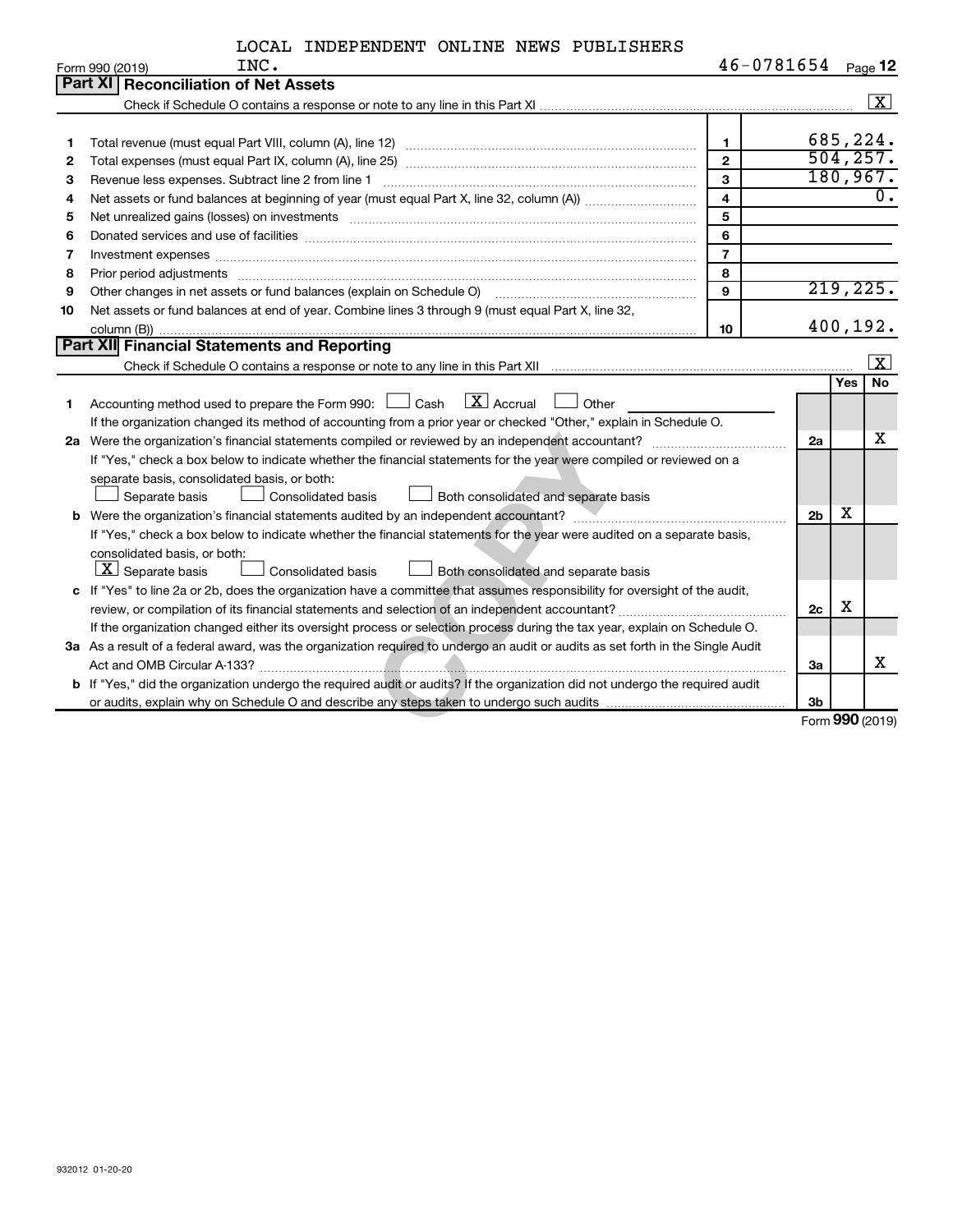|        |              | <b>SCHEDULE A</b><br>(Form 990 or 990-EZ)<br>Department of the Treasury |      | <b>Public Charity Status and Public Support</b><br>Complete if the organization is a section 501(c)(3) organization or a section<br>4947(a)(1) nonexempt charitable trust.<br>Attach to Form 990 or Form 990-EZ. |                                                                                                                                               |                                 |    |                                                      |  |                                                     |
|--------|--------------|-------------------------------------------------------------------------|------|------------------------------------------------------------------------------------------------------------------------------------------------------------------------------------------------------------------|-----------------------------------------------------------------------------------------------------------------------------------------------|---------------------------------|----|------------------------------------------------------|--|-----------------------------------------------------|
|        |              | Internal Revenue Service                                                |      |                                                                                                                                                                                                                  | Go to www.irs.gov/Form990 for instructions and the latest information.                                                                        |                                 |    |                                                      |  | Inspection                                          |
|        |              | Name of the organization                                                | INC. |                                                                                                                                                                                                                  | LOCAL INDEPENDENT ONLINE NEWS PUBLISHERS                                                                                                      |                                 |    |                                                      |  | <b>Employer identification number</b><br>46-0781654 |
| Part I |              |                                                                         |      |                                                                                                                                                                                                                  | Reason for Public Charity Status (All organizations must complete this part.) See instructions.                                               |                                 |    |                                                      |  |                                                     |
|        |              |                                                                         |      |                                                                                                                                                                                                                  | The organization is not a private foundation because it is: (For lines 1 through 12, check only one box.)                                     |                                 |    |                                                      |  |                                                     |
| 1      |              |                                                                         |      |                                                                                                                                                                                                                  | A church, convention of churches, or association of churches described in section 170(b)(1)(A)(i).                                            |                                 |    |                                                      |  |                                                     |
| 2      |              |                                                                         |      |                                                                                                                                                                                                                  | A school described in section 170(b)(1)(A)(ii). (Attach Schedule E (Form 990 or 990-EZ).)                                                     |                                 |    |                                                      |  |                                                     |
| 3      |              |                                                                         |      |                                                                                                                                                                                                                  | A hospital or a cooperative hospital service organization described in section 170(b)(1)(A)(iii).                                             |                                 |    |                                                      |  |                                                     |
| 4      |              |                                                                         |      |                                                                                                                                                                                                                  | A medical research organization operated in conjunction with a hospital described in section 170(b)(1)(A)(iii). Enter the hospital's name,    |                                 |    |                                                      |  |                                                     |
|        |              | city, and state:                                                        |      |                                                                                                                                                                                                                  |                                                                                                                                               |                                 |    |                                                      |  |                                                     |
| 5      |              |                                                                         |      |                                                                                                                                                                                                                  | An organization operated for the benefit of a college or university owned or operated by a governmental unit described in                     |                                 |    |                                                      |  |                                                     |
|        |              |                                                                         |      | section 170(b)(1)(A)(iv). (Complete Part II.)                                                                                                                                                                    |                                                                                                                                               |                                 |    |                                                      |  |                                                     |
| 6      |              |                                                                         |      |                                                                                                                                                                                                                  | A federal, state, or local government or governmental unit described in section 170(b)(1)(A)(v).                                              |                                 |    |                                                      |  |                                                     |
| 7      | $\mathbf{X}$ |                                                                         |      |                                                                                                                                                                                                                  | An organization that normally receives a substantial part of its support from a governmental unit or from the general public described in     |                                 |    |                                                      |  |                                                     |
|        |              |                                                                         |      | section 170(b)(1)(A)(vi). (Complete Part II.)                                                                                                                                                                    |                                                                                                                                               |                                 |    |                                                      |  |                                                     |
| 8      |              |                                                                         |      |                                                                                                                                                                                                                  | A community trust described in section 170(b)(1)(A)(vi). (Complete Part II.)                                                                  |                                 |    |                                                      |  |                                                     |
| 9      |              |                                                                         |      |                                                                                                                                                                                                                  | An agricultural research organization described in section 170(b)(1)(A)(ix) operated in conjunction with a land-grant college                 |                                 |    |                                                      |  |                                                     |
|        |              | university:                                                             |      |                                                                                                                                                                                                                  | or university or a non-land-grant college of agriculture (see instructions). Enter the name, city, and state of the college or                |                                 |    |                                                      |  |                                                     |
| 10     |              |                                                                         |      |                                                                                                                                                                                                                  | An organization that normally receives: (1) more than 33 1/3% of its support from contributions, membership fees, and gross receipts from     |                                 |    |                                                      |  |                                                     |
|        |              |                                                                         |      |                                                                                                                                                                                                                  | activities related to its exempt functions - subject to certain exceptions, and (2) no more than 33 1/3% of its support from gross investment |                                 |    |                                                      |  |                                                     |
|        |              |                                                                         |      |                                                                                                                                                                                                                  | income and unrelated business taxable income (less section 511 tax) from businesses acquired by the organization after June 30, 1975.         |                                 |    |                                                      |  |                                                     |
|        |              |                                                                         |      | See section 509(a)(2). (Complete Part III.)                                                                                                                                                                      |                                                                                                                                               |                                 |    |                                                      |  |                                                     |
| 11     |              |                                                                         |      |                                                                                                                                                                                                                  | An organization organized and operated exclusively to test for public safety. See section 509(a)(4).                                          |                                 |    |                                                      |  |                                                     |
| 12     |              |                                                                         |      |                                                                                                                                                                                                                  | An organization organized and operated exclusively for the benefit of, to perform the functions of, or to carry out the purposes of one or    |                                 |    |                                                      |  |                                                     |
|        |              |                                                                         |      |                                                                                                                                                                                                                  | more publicly supported organizations described in section 509(a)(1) or section 509(a)(2). See section 509(a)(3). Check the box in            |                                 |    |                                                      |  |                                                     |
|        |              |                                                                         |      |                                                                                                                                                                                                                  | lines 12a through 12d that describes the type of supporting organization and complete lines 12e, 12f, and 12g.                                |                                 |    |                                                      |  |                                                     |
| а      |              |                                                                         |      |                                                                                                                                                                                                                  | Type I. A supporting organization operated, supervised, or controlled by its supported organization(s), typically by giving                   |                                 |    |                                                      |  |                                                     |
|        |              |                                                                         |      |                                                                                                                                                                                                                  | the supported organization(s) the power to regularly appoint or elect a majority of the directors or trustees of the supporting               |                                 |    |                                                      |  |                                                     |
|        |              |                                                                         |      | organization. You must complete Part IV, Sections A and B.                                                                                                                                                       |                                                                                                                                               |                                 |    |                                                      |  |                                                     |
| b      |              |                                                                         |      |                                                                                                                                                                                                                  | Type II. A supporting organization supervised or controlled in connection with its supported organization(s), by having                       |                                 |    |                                                      |  |                                                     |
|        |              |                                                                         |      |                                                                                                                                                                                                                  | control or management of the supporting organization vested in the same persons that control or manage the supported                          |                                 |    |                                                      |  |                                                     |
| c      |              |                                                                         |      | organization(s). You must complete Part IV, Sections A and C.                                                                                                                                                    | Type III functionally integrated. A supporting organization operated in connection with, and functionally integrated with,                    |                                 |    |                                                      |  |                                                     |
|        |              |                                                                         |      |                                                                                                                                                                                                                  | its supported organization(s) (see instructions). You must complete Part IV, Sections A, D, and E.                                            |                                 |    |                                                      |  |                                                     |
| d      |              |                                                                         |      |                                                                                                                                                                                                                  | Type III non-functionally integrated. A supporting organization operated in connection with its supported organization(s)                     |                                 |    |                                                      |  |                                                     |
|        |              |                                                                         |      |                                                                                                                                                                                                                  | that is not functionally integrated. The organization generally must satisfy a distribution requirement and an attentiveness                  |                                 |    |                                                      |  |                                                     |
|        |              |                                                                         |      |                                                                                                                                                                                                                  | requirement (see instructions). You must complete Part IV, Sections A and D, and Part V.                                                      |                                 |    |                                                      |  |                                                     |
| е      |              |                                                                         |      |                                                                                                                                                                                                                  | Check this box if the organization received a written determination from the IRS that it is a Type I, Type II, Type III                       |                                 |    |                                                      |  |                                                     |
|        |              |                                                                         |      |                                                                                                                                                                                                                  | functionally integrated, or Type III non-functionally integrated supporting organization.                                                     |                                 |    |                                                      |  |                                                     |
|        |              | f Enter the number of supported organizations                           |      |                                                                                                                                                                                                                  |                                                                                                                                               |                                 |    |                                                      |  |                                                     |
|        |              |                                                                         |      | g Provide the following information about the supported organization(s).                                                                                                                                         |                                                                                                                                               | (iv) Is the organization listed |    |                                                      |  |                                                     |
|        |              | (i) Name of supported<br>organization                                   |      | (ii) EIN                                                                                                                                                                                                         | (iii) Type of organization<br>(described on lines 1-10                                                                                        | in your governing document?     |    | (v) Amount of monetary<br>support (see instructions) |  | (vi) Amount of other<br>support (see instructions)  |
|        |              |                                                                         |      |                                                                                                                                                                                                                  | above (see instructions))                                                                                                                     | Yes                             | No |                                                      |  |                                                     |
|        |              |                                                                         |      |                                                                                                                                                                                                                  |                                                                                                                                               |                                 |    |                                                      |  |                                                     |
|        |              |                                                                         |      |                                                                                                                                                                                                                  |                                                                                                                                               |                                 |    |                                                      |  |                                                     |
|        |              |                                                                         |      |                                                                                                                                                                                                                  |                                                                                                                                               |                                 |    |                                                      |  |                                                     |
|        |              |                                                                         |      |                                                                                                                                                                                                                  |                                                                                                                                               |                                 |    |                                                      |  |                                                     |
|        |              |                                                                         |      |                                                                                                                                                                                                                  |                                                                                                                                               |                                 |    |                                                      |  |                                                     |
|        |              |                                                                         |      |                                                                                                                                                                                                                  |                                                                                                                                               |                                 |    |                                                      |  |                                                     |
|        |              |                                                                         |      |                                                                                                                                                                                                                  |                                                                                                                                               |                                 |    |                                                      |  |                                                     |
|        |              |                                                                         |      |                                                                                                                                                                                                                  |                                                                                                                                               |                                 |    |                                                      |  |                                                     |
|        |              |                                                                         |      |                                                                                                                                                                                                                  |                                                                                                                                               |                                 |    |                                                      |  |                                                     |
| Total  |              |                                                                         |      |                                                                                                                                                                                                                  |                                                                                                                                               |                                 |    |                                                      |  |                                                     |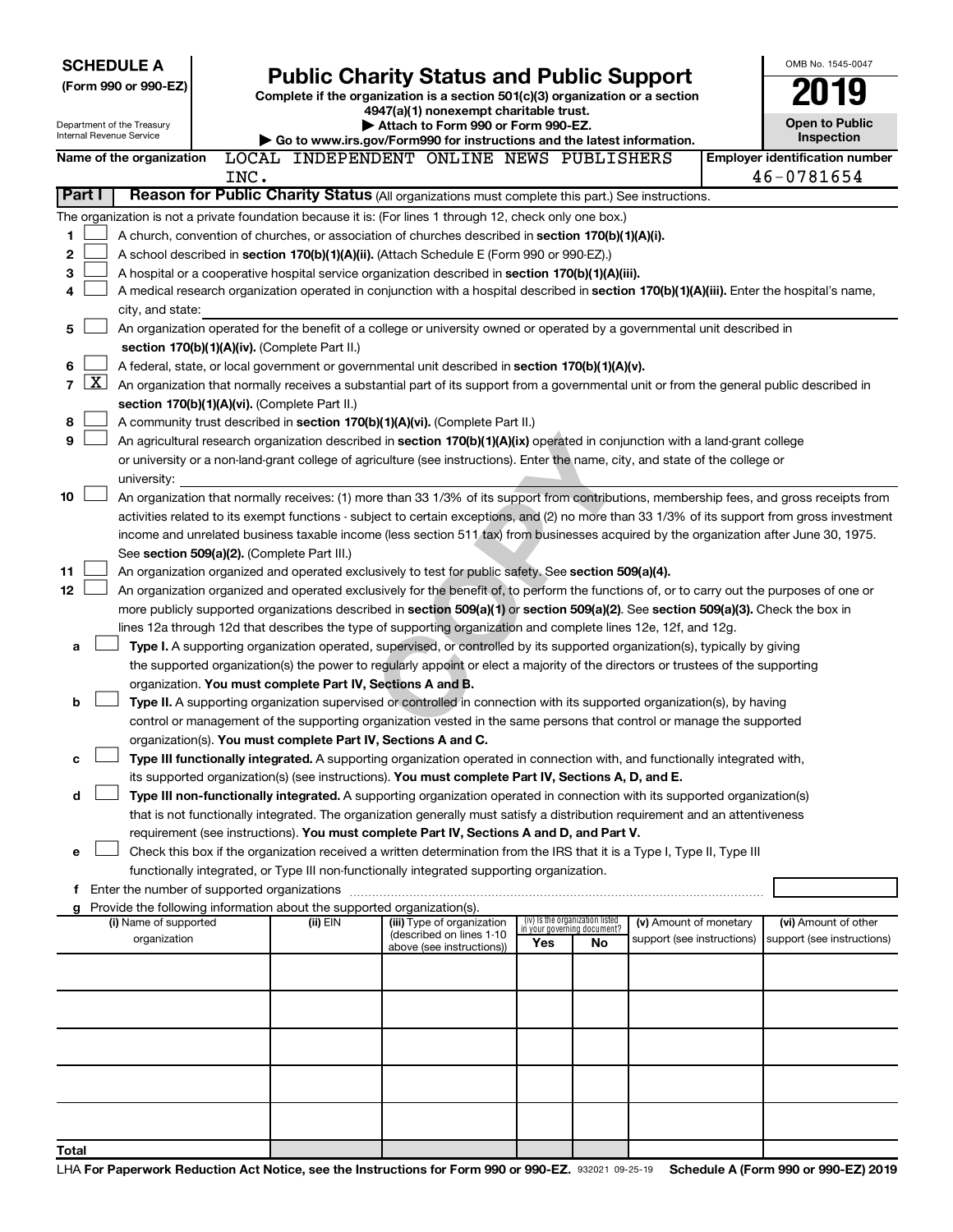|  | Schedule A (Form 990 or 990-EZ) 2019 $~\rm{INC}$ . |  | $46 - 0781654$ Page |  |  |
|--|----------------------------------------------------|--|---------------------|--|--|
|--|----------------------------------------------------|--|---------------------|--|--|

**2** INC. 46-0781654

(Complete only if you checked the box on line 5, 7, or 8 of Part I or if the organization failed to qualify under Part III. If the organization fails to qualify under the tests listed below, please complete Part III.) **Part II Support Schedule for Organizations Described in Sections 170(b)(1)(A)(iv) and 170(b)(1)(A)(vi)**

| <b>Section A. Public Support</b>                                                                                                                                                                                               |          |          |            |            |                      |                                          |
|--------------------------------------------------------------------------------------------------------------------------------------------------------------------------------------------------------------------------------|----------|----------|------------|------------|----------------------|------------------------------------------|
| Calendar year (or fiscal year beginning in)                                                                                                                                                                                    | (a) 2015 | (b) 2016 | $(c)$ 2017 | $(d)$ 2018 | (e) 2019             | (f) Total                                |
| 1 Gifts, grants, contributions, and                                                                                                                                                                                            |          |          |            |            |                      |                                          |
| membership fees received. (Do not                                                                                                                                                                                              |          |          |            |            |                      |                                          |
| include any "unusual grants.")                                                                                                                                                                                                 |          |          |            |            | 500,000.             | 500,000.                                 |
| 2 Tax revenues levied for the organ-                                                                                                                                                                                           |          |          |            |            |                      |                                          |
| ization's benefit and either paid to                                                                                                                                                                                           |          |          |            |            |                      |                                          |
| or expended on its behalf                                                                                                                                                                                                      |          |          |            |            |                      |                                          |
| 3 The value of services or facilities                                                                                                                                                                                          |          |          |            |            |                      |                                          |
| furnished by a governmental unit to                                                                                                                                                                                            |          |          |            |            |                      |                                          |
| the organization without charge                                                                                                                                                                                                |          |          |            |            |                      |                                          |
| 4 Total. Add lines 1 through 3                                                                                                                                                                                                 |          |          |            |            | 500,000.             | 500,000.                                 |
| 5 The portion of total contributions                                                                                                                                                                                           |          |          |            |            |                      |                                          |
| by each person (other than a                                                                                                                                                                                                   |          |          |            |            |                      |                                          |
| governmental unit or publicly                                                                                                                                                                                                  |          |          |            |            |                      |                                          |
| supported organization) included                                                                                                                                                                                               |          |          |            |            |                      |                                          |
| on line 1 that exceeds 2% of the                                                                                                                                                                                               |          |          |            |            |                      |                                          |
| amount shown on line 11,                                                                                                                                                                                                       |          |          |            |            |                      |                                          |
| column (f)                                                                                                                                                                                                                     |          |          |            |            |                      | 479,948.                                 |
| 6 Public support. Subtract line 5 from line 4.                                                                                                                                                                                 |          |          |            |            |                      | 20,052.                                  |
| <b>Section B. Total Support</b>                                                                                                                                                                                                |          |          |            |            |                      |                                          |
| Calendar year (or fiscal year beginning in)                                                                                                                                                                                    | (a) 2015 | (b) 2016 | $(c)$ 2017 | $(d)$ 2018 | (e) 2019             | (f) Total                                |
| 7 Amounts from line 4                                                                                                                                                                                                          |          |          |            |            | $\overline{500,000}$ | $\frac{1}{500}$ , 000.                   |
| 8 Gross income from interest,                                                                                                                                                                                                  |          |          |            |            |                      |                                          |
| dividends, payments received on                                                                                                                                                                                                |          |          |            |            |                      |                                          |
| securities loans, rents, royalties,                                                                                                                                                                                            |          |          |            |            |                      |                                          |
| and income from similar sources                                                                                                                                                                                                |          |          |            |            | 1,303.               | 1,303.                                   |
| <b>9</b> Net income from unrelated business                                                                                                                                                                                    |          |          |            |            |                      |                                          |
| activities, whether or not the                                                                                                                                                                                                 |          |          |            |            |                      |                                          |
| business is regularly carried on                                                                                                                                                                                               |          |          |            |            |                      |                                          |
| 10 Other income. Do not include gain                                                                                                                                                                                           |          |          |            |            |                      |                                          |
| or loss from the sale of capital                                                                                                                                                                                               |          |          |            |            |                      |                                          |
| assets (Explain in Part VI.)                                                                                                                                                                                                   |          |          |            |            |                      |                                          |
| 11 Total support. Add lines 7 through 10                                                                                                                                                                                       |          |          |            |            |                      | 501, 303.                                |
| <b>12</b> Gross receipts from related activities, etc. (see instructions)                                                                                                                                                      |          |          |            |            | 12                   | 183,921.                                 |
| 13 First five years. If the Form 990 is for the organization's first, second, third, fourth, or fifth tax year as a section 501(c)(3)                                                                                          |          |          |            |            |                      |                                          |
| organization, check this box and stop here                                                                                                                                                                                     |          |          |            |            |                      | $\blacktriangleright$ $\boxed{\text{X}}$ |
| Section C. Computation of Public Support Percentage                                                                                                                                                                            |          |          |            |            |                      |                                          |
|                                                                                                                                                                                                                                |          |          |            |            | 14                   | %                                        |
|                                                                                                                                                                                                                                |          |          |            |            | 15                   | %                                        |
| 16a 33 1/3% support test - 2019. If the organization did not check the box on line 13, and line 14 is 33 1/3% or more, check this box and                                                                                      |          |          |            |            |                      |                                          |
| stop here. The organization qualifies as a publicly supported organization [11] manuscription [11] manuscription [11] manuscription [11] manuscription [11] manuscription [11] manuscription [11] manuscription [11] manuscrip |          |          |            |            |                      |                                          |
| b 33 1/3% support test - 2018. If the organization did not check a box on line 13 or 16a, and line 15 is 33 1/3% or more, check this box                                                                                       |          |          |            |            |                      |                                          |
|                                                                                                                                                                                                                                |          |          |            |            |                      |                                          |
| 17a 10% -facts-and-circumstances test - 2019. If the organization did not check a box on line 13, 16a, or 16b, and line 14 is 10% or more,                                                                                     |          |          |            |            |                      |                                          |
| and if the organization meets the "facts-and-circumstances" test, check this box and stop here. Explain in Part VI how the organization                                                                                        |          |          |            |            |                      |                                          |
|                                                                                                                                                                                                                                |          |          |            |            |                      |                                          |
| b 10% -facts-and-circumstances test - 2018. If the organization did not check a box on line 13, 16a, 16b, or 17a, and line 15 is 10% or                                                                                        |          |          |            |            |                      |                                          |
| more, and if the organization meets the "facts-and-circumstances" test, check this box and stop here. Explain in Part VI how the                                                                                               |          |          |            |            |                      |                                          |
| organization meets the "facts-and-circumstances" test. The organization qualifies as a publicly supported organization                                                                                                         |          |          |            |            |                      |                                          |
| 18 Private foundation. If the organization did not check a box on line 13, 16a, 16b, 17a, or 17b, check this box and see instructions                                                                                          |          |          |            |            |                      |                                          |

**Schedule A (Form 990 or 990-EZ) 2019**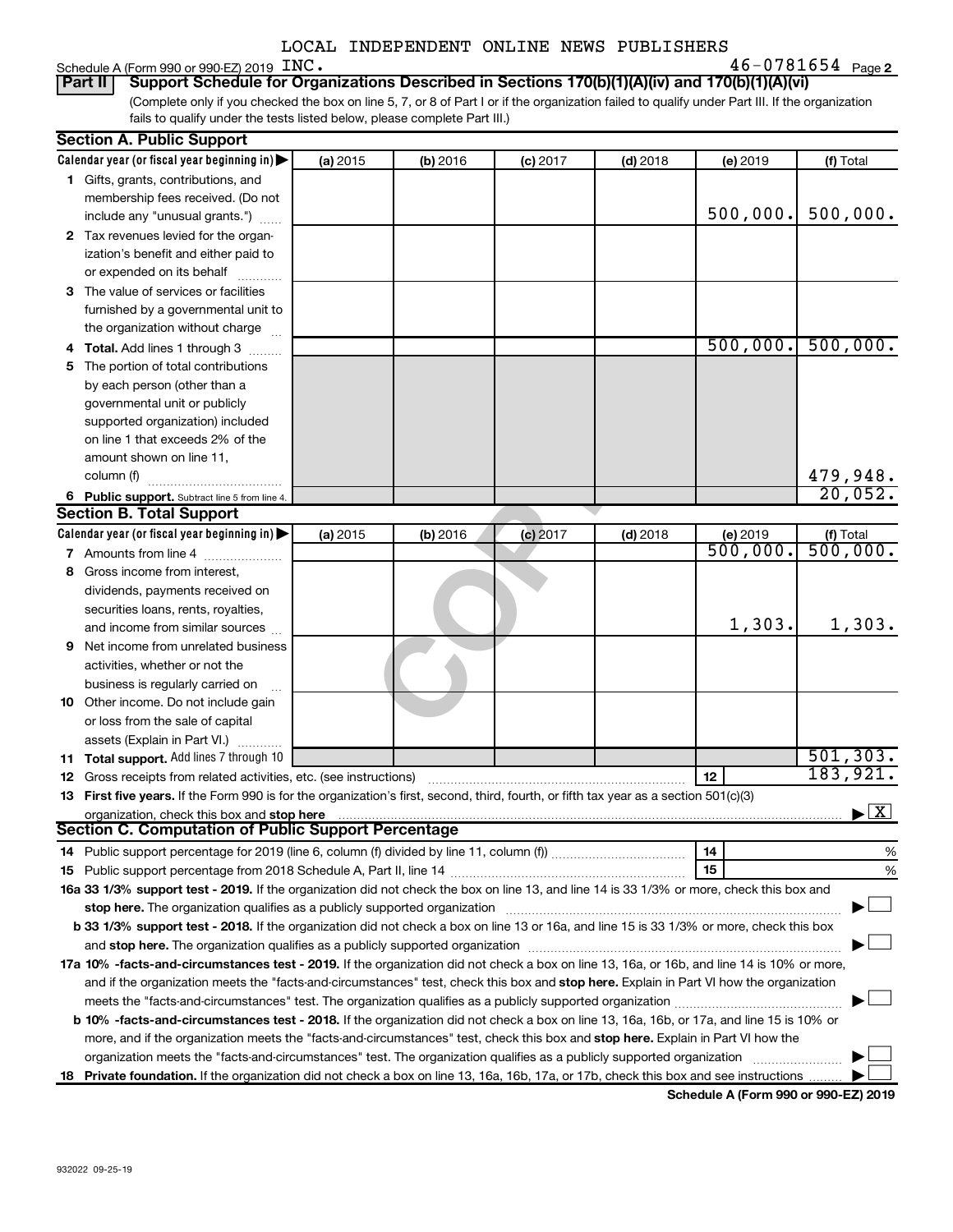|  | Schedule A (Form 990 or 990-EZ) 2019 $\,$ $\rm{INC}$ . |  | $46 - 0781654$ Page |  |  |
|--|--------------------------------------------------------|--|---------------------|--|--|
|--|--------------------------------------------------------|--|---------------------|--|--|

#### **Part III Support Schedule for Organizations Described in Section 509(a)(2)**

(Complete only if you checked the box on line 10 of Part I or if the organization failed to qualify under Part II. If the organization fails to qualify under the tests listed below, please complete Part II.)

|    | <b>Section A. Public Support</b>                                                                                                                                                                                              |          |          |            |            |          |           |
|----|-------------------------------------------------------------------------------------------------------------------------------------------------------------------------------------------------------------------------------|----------|----------|------------|------------|----------|-----------|
|    | Calendar year (or fiscal year beginning in)                                                                                                                                                                                   | (a) 2015 | (b) 2016 | $(c)$ 2017 | $(d)$ 2018 | (e) 2019 | (f) Total |
|    | 1 Gifts, grants, contributions, and                                                                                                                                                                                           |          |          |            |            |          |           |
|    | membership fees received. (Do not                                                                                                                                                                                             |          |          |            |            |          |           |
|    | include any "unusual grants.")                                                                                                                                                                                                |          |          |            |            |          |           |
|    | 2 Gross receipts from admissions,                                                                                                                                                                                             |          |          |            |            |          |           |
|    | merchandise sold or services per-                                                                                                                                                                                             |          |          |            |            |          |           |
|    | formed, or facilities furnished in                                                                                                                                                                                            |          |          |            |            |          |           |
|    | any activity that is related to the<br>organization's tax-exempt purpose                                                                                                                                                      |          |          |            |            |          |           |
|    | 3 Gross receipts from activities that                                                                                                                                                                                         |          |          |            |            |          |           |
|    | are not an unrelated trade or bus-                                                                                                                                                                                            |          |          |            |            |          |           |
|    | iness under section 513                                                                                                                                                                                                       |          |          |            |            |          |           |
|    | 4 Tax revenues levied for the organ-                                                                                                                                                                                          |          |          |            |            |          |           |
|    | ization's benefit and either paid to                                                                                                                                                                                          |          |          |            |            |          |           |
|    | or expended on its behalf<br>.                                                                                                                                                                                                |          |          |            |            |          |           |
|    | 5 The value of services or facilities                                                                                                                                                                                         |          |          |            |            |          |           |
|    | furnished by a governmental unit to                                                                                                                                                                                           |          |          |            |            |          |           |
|    | the organization without charge                                                                                                                                                                                               |          |          |            |            |          |           |
|    | 6 Total. Add lines 1 through 5                                                                                                                                                                                                |          |          |            |            |          |           |
|    | 7a Amounts included on lines 1, 2, and                                                                                                                                                                                        |          |          |            |            |          |           |
|    |                                                                                                                                                                                                                               |          |          |            |            |          |           |
|    | 3 received from disqualified persons<br><b>b</b> Amounts included on lines 2 and 3 received                                                                                                                                   |          |          |            |            |          |           |
|    | from other than disqualified persons that                                                                                                                                                                                     |          |          |            |            |          |           |
|    | exceed the greater of \$5,000 or 1% of the                                                                                                                                                                                    |          |          |            |            |          |           |
|    | amount on line 13 for the year                                                                                                                                                                                                |          |          |            |            |          |           |
|    | c Add lines 7a and 7b                                                                                                                                                                                                         |          |          |            |            |          |           |
|    | 8 Public support. (Subtract line 7c from line 6.)<br><b>Section B. Total Support</b>                                                                                                                                          |          |          |            |            |          |           |
|    |                                                                                                                                                                                                                               |          |          |            |            |          |           |
|    | Calendar year (or fiscal year beginning in)                                                                                                                                                                                   | (a) 2015 | (b) 2016 | $(c)$ 2017 | $(d)$ 2018 | (e) 2019 | (f) Total |
|    | <b>9</b> Amounts from line 6<br><b>10a</b> Gross income from interest,                                                                                                                                                        |          |          |            |            |          |           |
|    | dividends, payments received on                                                                                                                                                                                               |          |          |            |            |          |           |
|    | securities loans, rents, royalties,                                                                                                                                                                                           |          |          |            |            |          |           |
|    | and income from similar sources                                                                                                                                                                                               |          |          |            |            |          |           |
|    | <b>b</b> Unrelated business taxable income                                                                                                                                                                                    |          |          |            |            |          |           |
|    | (less section 511 taxes) from businesses                                                                                                                                                                                      |          |          |            |            |          |           |
|    | acquired after June 30, 1975                                                                                                                                                                                                  |          |          |            |            |          |           |
|    | c Add lines 10a and 10b                                                                                                                                                                                                       |          |          |            |            |          |           |
| 11 | Net income from unrelated business<br>activities not included in line 10b.                                                                                                                                                    |          |          |            |            |          |           |
|    | whether or not the business is                                                                                                                                                                                                |          |          |            |            |          |           |
|    | regularly carried on                                                                                                                                                                                                          |          |          |            |            |          |           |
|    | <b>12</b> Other income. Do not include gain                                                                                                                                                                                   |          |          |            |            |          |           |
|    | or loss from the sale of capital<br>assets (Explain in Part VI.)                                                                                                                                                              |          |          |            |            |          |           |
|    | <b>13</b> Total support. (Add lines 9, 10c, 11, and 12.)                                                                                                                                                                      |          |          |            |            |          |           |
|    | 14 First five years. If the Form 990 is for the organization's first, second, third, fourth, or fifth tax year as a section 501(c)(3) organization,                                                                           |          |          |            |            |          |           |
|    | check this box and stop here manufactured and stop here and stop here are manufactured and stop here and stop here and stop here and stop here and stop here and stop here and stop here and stop here and stop here and stop |          |          |            |            |          |           |
|    | Section C. Computation of Public Support Percentage                                                                                                                                                                           |          |          |            |            |          |           |
|    | 15 Public support percentage for 2019 (line 8, column (f), divided by line 13, column (f) <i>manumeronominimi</i> ng.                                                                                                         |          |          |            |            | 15       | ℅         |
|    | 16 Public support percentage from 2018 Schedule A, Part III, line 15                                                                                                                                                          |          |          |            |            | 16       | %         |
|    | Section D. Computation of Investment Income Percentage                                                                                                                                                                        |          |          |            |            |          |           |
|    |                                                                                                                                                                                                                               |          |          |            |            | 17       | %         |
|    | 18 Investment income percentage from 2018 Schedule A, Part III, line 17                                                                                                                                                       |          |          |            |            | 18       | %         |
|    | 19a 33 1/3% support tests - 2019. If the organization did not check the box on line 14, and line 15 is more than 33 1/3%, and line 17 is not                                                                                  |          |          |            |            |          |           |
|    | more than 33 1/3%, check this box and stop here. The organization qualifies as a publicly supported organization                                                                                                              |          |          |            |            |          |           |
|    | b 33 1/3% support tests - 2018. If the organization did not check a box on line 14 or line 19a, and line 16 is more than 33 1/3%, and                                                                                         |          |          |            |            |          |           |
|    | line 18 is not more than 33 1/3%, check this box and stop here. The organization qualifies as a publicly supported organization                                                                                               |          |          |            |            |          |           |
|    |                                                                                                                                                                                                                               |          |          |            |            |          |           |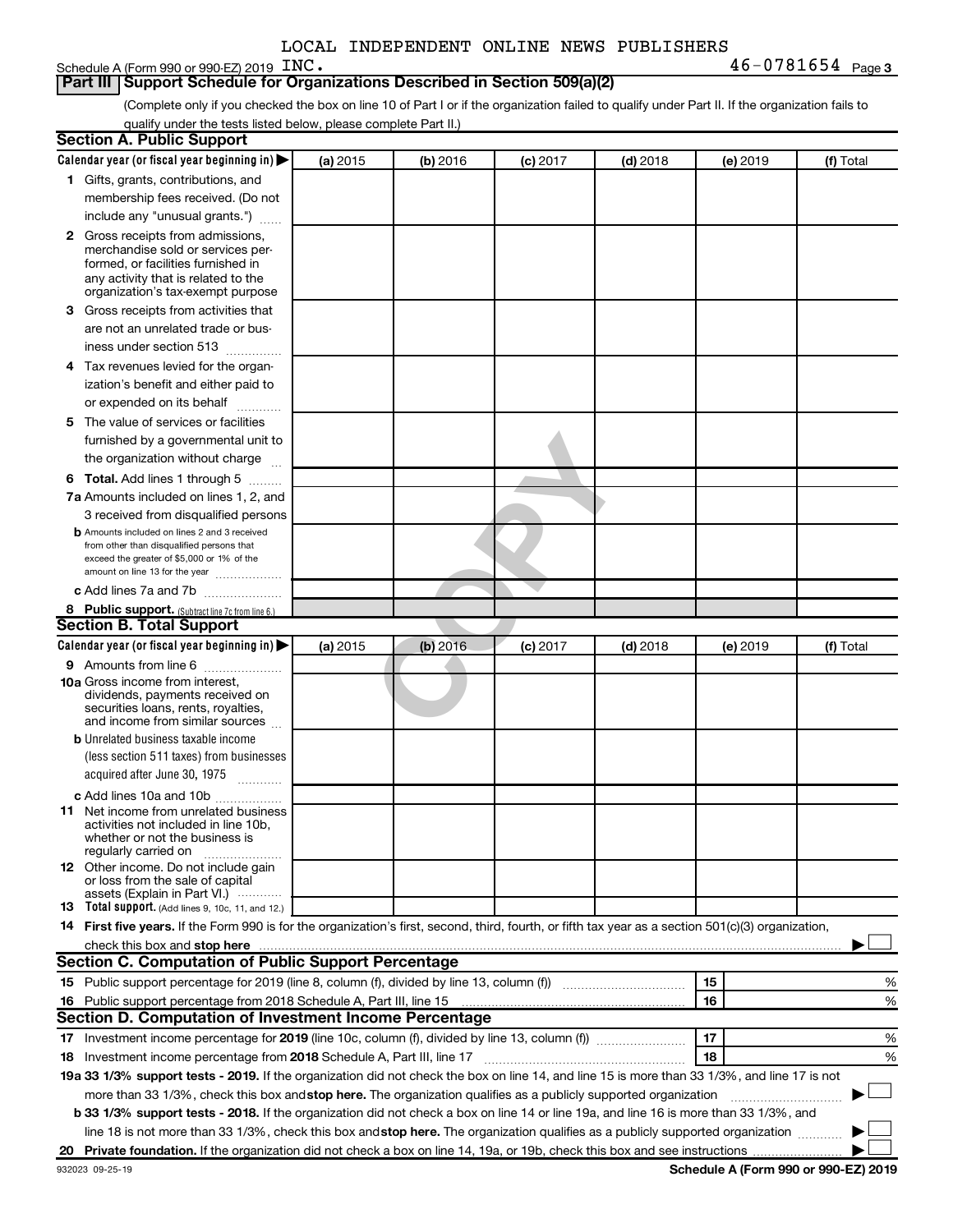## Schedule A (Form 990 or 990-EZ) 2019  $\text{INC}$ . **Part IV Supporting Organizations**

(Complete only if you checked a box in line 12 on Part I. If you checked 12a of Part I, complete Sections A and B. If you checked 12b of Part I, complete Sections A and C. If you checked 12c of Part I, complete Sections A, D, and E. If you checked 12d of Part I, complete Sections A and D, and complete Part V.)

#### **Section A. All Supporting Organizations**

- **1** Are all of the organization's supported organizations listed by name in the organization's governing documents? If "No," describe in Part VI how the supported organizations are designated. If designated by *class or purpose, describe the designation. If historic and continuing relationship, explain.*
- **2** Did the organization have any supported organization that does not have an IRS determination of status under section 509(a)(1) or (2)? If "Yes," explain in Part **VI** how the organization determined that the supported *organization was described in section 509(a)(1) or (2).*
- **3a** Did the organization have a supported organization described in section 501(c)(4), (5), or (6)? If "Yes," answer *(b) and (c) below.*
- **b** Did the organization confirm that each supported organization qualified under section 501(c)(4), (5), or (6) and satisfied the public support tests under section 509(a)(2)? If "Yes," describe in Part VI when and how the *organization made the determination.*
- **c** Did the organization ensure that all support to such organizations was used exclusively for section 170(c)(2)(B) purposes? If "Yes," explain in Part VI what controls the organization put in place to ensure such use.
- **4 a** *If* Was any supported organization not organized in the United States ("foreign supported organization")? *"Yes," and if you checked 12a or 12b in Part I, answer (b) and (c) below.*
- **b** Did the organization have ultimate control and discretion in deciding whether to make grants to the foreign supported organization? If "Yes," describe in Part VI how the organization had such control and discretion *despite being controlled or supervised by or in connection with its supported organizations.*
- **c** Did the organization support any foreign supported organization that does not have an IRS determination under sections 501(c)(3) and 509(a)(1) or (2)? If "Yes," explain in Part VI what controls the organization used *to ensure that all support to the foreign supported organization was used exclusively for section 170(c)(2)(B) purposes.*
- the United States ("foreign supported organization")? *I*<br>wer (b) and (c) below.<br>Correction in deciding whether to make grants to the foreignal to the foreign whether to make grants to the foreign<br>**VI** how the organization **5a** Did the organization add, substitute, or remove any supported organizations during the tax year? If "Yes," answer (b) and (c) below (if applicable). Also, provide detail in **Part VI,** including (i) the names and EIN *numbers of the supported organizations added, substituted, or removed; (ii) the reasons for each such action; (iii) the authority under the organization's organizing document authorizing such action; and (iv) how the action was accomplished (such as by amendment to the organizing document).*
- **b** Type I or Type II only. Was any added or substituted supported organization part of a class already designated in the organization's organizing document?
- **c Substitutions only.**  Was the substitution the result of an event beyond the organization's control?
- **6** Did the organization provide support (whether in the form of grants or the provision of services or facilities) to **Part VI.** support or benefit one or more of the filing organization's supported organizations? If "Yes," provide detail in anyone other than (i) its supported organizations, (ii) individuals that are part of the charitable class benefited by one or more of its supported organizations, or (iii) other supporting organizations that also
- **7** Did the organization provide a grant, loan, compensation, or other similar payment to a substantial contributor regard to a substantial contributor? If "Yes," complete Part I of Schedule L (Form 990 or 990-EZ). (as defined in section 4958(c)(3)(C)), a family member of a substantial contributor, or a 35% controlled entity with
- **8** Did the organization make a loan to a disqualified person (as defined in section 4958) not described in line 7? *If "Yes," complete Part I of Schedule L (Form 990 or 990-EZ).*
- **9 a** Was the organization controlled directly or indirectly at any time during the tax year by one or more in section 509(a)(1) or (2))? If "Yes," provide detail in **Part VI.** disqualified persons as defined in section 4946 (other than foundation managers and organizations described
- **b** Did one or more disqualified persons (as defined in line 9a) hold a controlling interest in any entity in which the supporting organization had an interest? If "Yes," provide detail in Part VI.
- **c** Did a disqualified person (as defined in line 9a) have an ownership interest in, or derive any personal benefit from, assets in which the supporting organization also had an interest? If "Yes," provide detail in Part VI.
- **10 a** Was the organization subject to the excess business holdings rules of section 4943 because of section supporting organizations)? If "Yes," answer 10b below. 4943(f) (regarding certain Type II supporting organizations, and all Type III non-functionally integrated
- **b** Did the organization have any excess business holdings in the tax year? (Use Schedule C, Form 4720, to *determine whether the organization had excess business holdings.)*

**Yes No 1 2 3a 3b 3c 4a 4b 4c 5a 5b 5c 6 7 8 9a 9b 9c 10a 10b**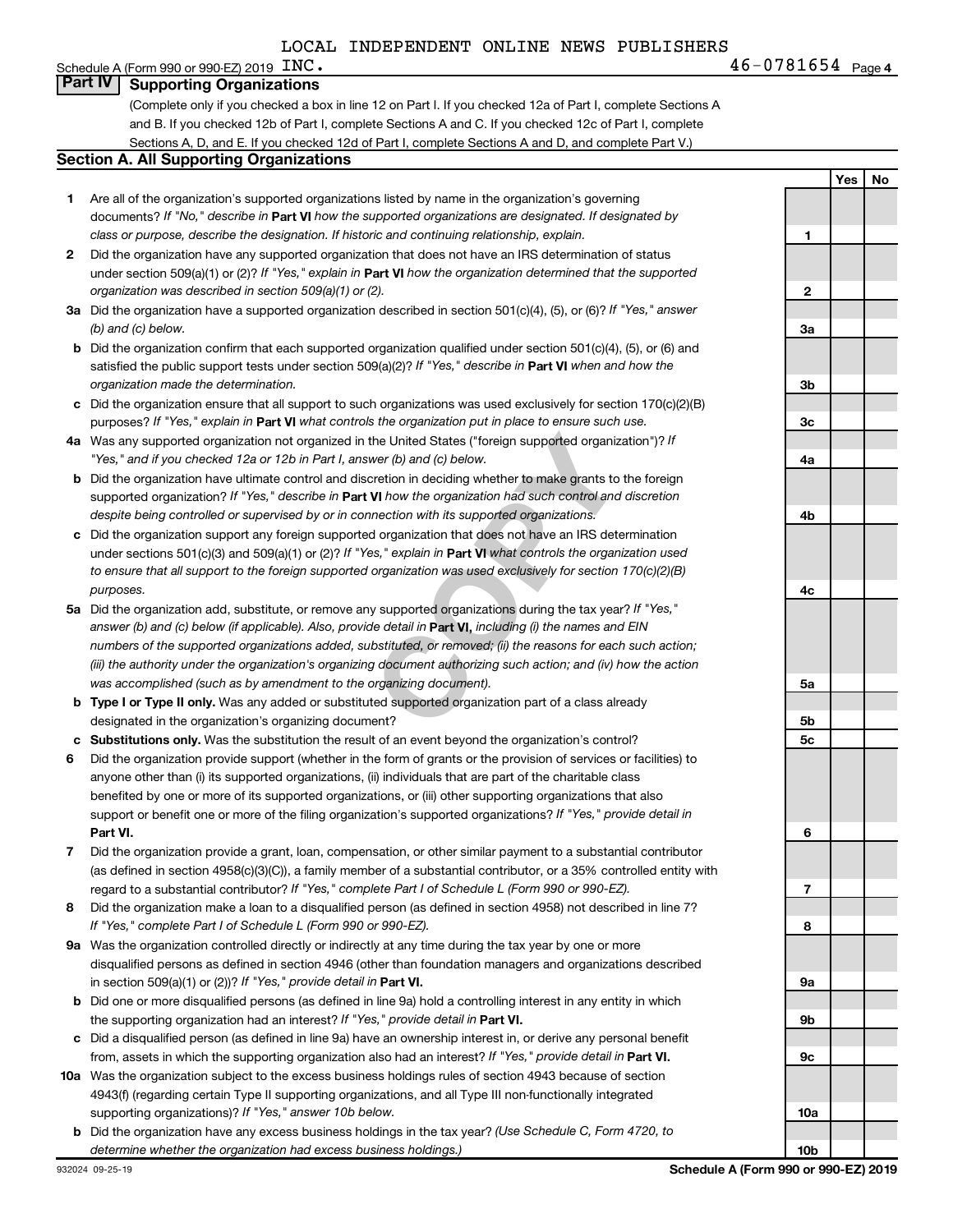|    | Schedule A (Form 990 or 990-EZ) 2019 INC.                                                                                                                                                                                                       | $46 - 0781654$ Page 5 |     |           |
|----|-------------------------------------------------------------------------------------------------------------------------------------------------------------------------------------------------------------------------------------------------|-----------------------|-----|-----------|
|    | <b>Part IV</b><br><b>Supporting Organizations (continued)</b>                                                                                                                                                                                   |                       |     |           |
|    |                                                                                                                                                                                                                                                 |                       | Yes | No        |
| 11 | Has the organization accepted a gift or contribution from any of the following persons?                                                                                                                                                         |                       |     |           |
|    | a A person who directly or indirectly controls, either alone or together with persons described in (b) and (c)                                                                                                                                  |                       |     |           |
|    | below, the governing body of a supported organization?                                                                                                                                                                                          | 11a                   |     |           |
|    | <b>b</b> A family member of a person described in (a) above?                                                                                                                                                                                    | 11b                   |     |           |
|    | c A 35% controlled entity of a person described in (a) or (b) above? If "Yes" to a, b, or c, provide detail in Part VI.                                                                                                                         | 11c                   |     |           |
|    | <b>Section B. Type I Supporting Organizations</b>                                                                                                                                                                                               |                       |     |           |
|    |                                                                                                                                                                                                                                                 |                       | Yes | No        |
| 1  | Did the directors, trustees, or membership of one or more supported organizations have the power to                                                                                                                                             |                       |     |           |
|    | regularly appoint or elect at least a majority of the organization's directors or trustees at all times during the                                                                                                                              |                       |     |           |
|    | tax year? If "No," describe in Part VI how the supported organization(s) effectively operated, supervised, or                                                                                                                                   |                       |     |           |
|    | controlled the organization's activities. If the organization had more than one supported organization,                                                                                                                                         |                       |     |           |
|    | describe how the powers to appoint and/or remove directors or trustees were allocated among the supported                                                                                                                                       |                       |     |           |
|    | organizations and what conditions or restrictions, if any, applied to such powers during the tax year.                                                                                                                                          | 1                     |     |           |
| 2  | Did the organization operate for the benefit of any supported organization other than the supported                                                                                                                                             |                       |     |           |
|    | organization(s) that operated, supervised, or controlled the supporting organization? If "Yes," explain in                                                                                                                                      |                       |     |           |
|    | Part VI how providing such benefit carried out the purposes of the supported organization(s) that operated,                                                                                                                                     |                       |     |           |
|    | supervised, or controlled the supporting organization.                                                                                                                                                                                          | 2                     |     |           |
|    | <b>Section C. Type II Supporting Organizations</b>                                                                                                                                                                                              |                       |     |           |
|    |                                                                                                                                                                                                                                                 |                       | Yes | No        |
| 1  | Were a majority of the organization's directors or trustees during the tax year also a majority of the directors                                                                                                                                |                       |     |           |
|    | or trustees of each of the organization's supported organization(s)? If "No," describe in Part VI how control                                                                                                                                   |                       |     |           |
|    | or management of the supporting organization was vested in the same persons that controlled or managed                                                                                                                                          |                       |     |           |
|    | the supported organization(s).                                                                                                                                                                                                                  | 1                     |     |           |
|    | <b>Section D. All Type III Supporting Organizations</b>                                                                                                                                                                                         |                       |     |           |
|    |                                                                                                                                                                                                                                                 |                       | Yes | No        |
| 1  | Did the organization provide to each of its supported organizations, by the last day of the fifth month of the                                                                                                                                  |                       |     |           |
|    | organization's tax year, (i) a written notice describing the type and amount of support provided during the prior tax<br>year, (ii) a copy of the Form 990 that was most recently filed as of the date of notification, and (iii) copies of the |                       |     |           |
|    | organization's governing documents in effect on the date of notification, to the extent not previously provided?                                                                                                                                | 1                     |     |           |
| 2  | Were any of the organization's officers, directors, or trustees either (i) appointed or elected by the supported                                                                                                                                |                       |     |           |
|    | organization(s) or (ii) serving on the governing body of a supported organization? If "No," explain in Part VI how                                                                                                                              |                       |     |           |
|    | the organization maintained a close and continuous working relationship with the supported organization(s).                                                                                                                                     | 2                     |     |           |
| З  | By reason of the relationship described in (2), did the organization's supported organizations have a                                                                                                                                           |                       |     |           |
|    | significant voice in the organization's investment policies and in directing the use of the organization's                                                                                                                                      |                       |     |           |
|    | income or assets at all times during the tax year? If "Yes," describe in Part VI the role the organization's                                                                                                                                    |                       |     |           |
|    | supported organizations played in this regard.                                                                                                                                                                                                  | З                     |     |           |
|    | Section E. Type III Functionally Integrated Supporting Organizations                                                                                                                                                                            |                       |     |           |
| 1  | Check the box next to the method that the organization used to satisfy the Integral Part Test during the yealsee instructions).                                                                                                                 |                       |     |           |
| a  | The organization satisfied the Activities Test. Complete line 2 below.                                                                                                                                                                          |                       |     |           |
| b  | The organization is the parent of each of its supported organizations. Complete line 3 below.                                                                                                                                                   |                       |     |           |
| c  | The organization supported a governmental entity. Describe in Part VI how you supported a government entity (see instructions).                                                                                                                 |                       |     |           |
| 2  | Activities Test. Answer (a) and (b) below.                                                                                                                                                                                                      |                       | Yes | <b>No</b> |
| a  | Did substantially all of the organization's activities during the tax year directly further the exempt purposes of                                                                                                                              |                       |     |           |
|    | the supported organization(s) to which the organization was responsive? If "Yes," then in Part VI identify                                                                                                                                      |                       |     |           |
|    | those supported organizations and explain how these activities directly furthered their exempt purposes,                                                                                                                                        |                       |     |           |
|    | how the organization was responsive to those supported organizations, and how the organization determined                                                                                                                                       |                       |     |           |
|    | that these activities constituted substantially all of its activities.                                                                                                                                                                          | 2a                    |     |           |
|    | <b>b</b> Did the activities described in (a) constitute activities that, but for the organization's involvement, one or more                                                                                                                    |                       |     |           |
|    | of the organization's supported organization(s) would have been engaged in? If "Yes," explain in Part VI the                                                                                                                                    |                       |     |           |
|    | reasons for the organization's position that its supported organization(s) would have engaged in these                                                                                                                                          |                       |     |           |
|    | activities but for the organization's involvement.                                                                                                                                                                                              | 2b                    |     |           |
| з  | Parent of Supported Organizations. Answer (a) and (b) below.                                                                                                                                                                                    |                       |     |           |
|    | a Did the organization have the power to regularly appoint or elect a majority of the officers, directors, or                                                                                                                                   |                       |     |           |
|    | trustees of each of the supported organizations? Provide details in Part VI.                                                                                                                                                                    | За                    |     |           |
|    | <b>b</b> Did the organization exercise a substantial degree of direction over the policies, programs, and activities of each                                                                                                                    |                       |     |           |
|    | of its supported organizations? If "Yes," describe in Part VI the role played by the organization in this regard.                                                                                                                               | 3b                    |     |           |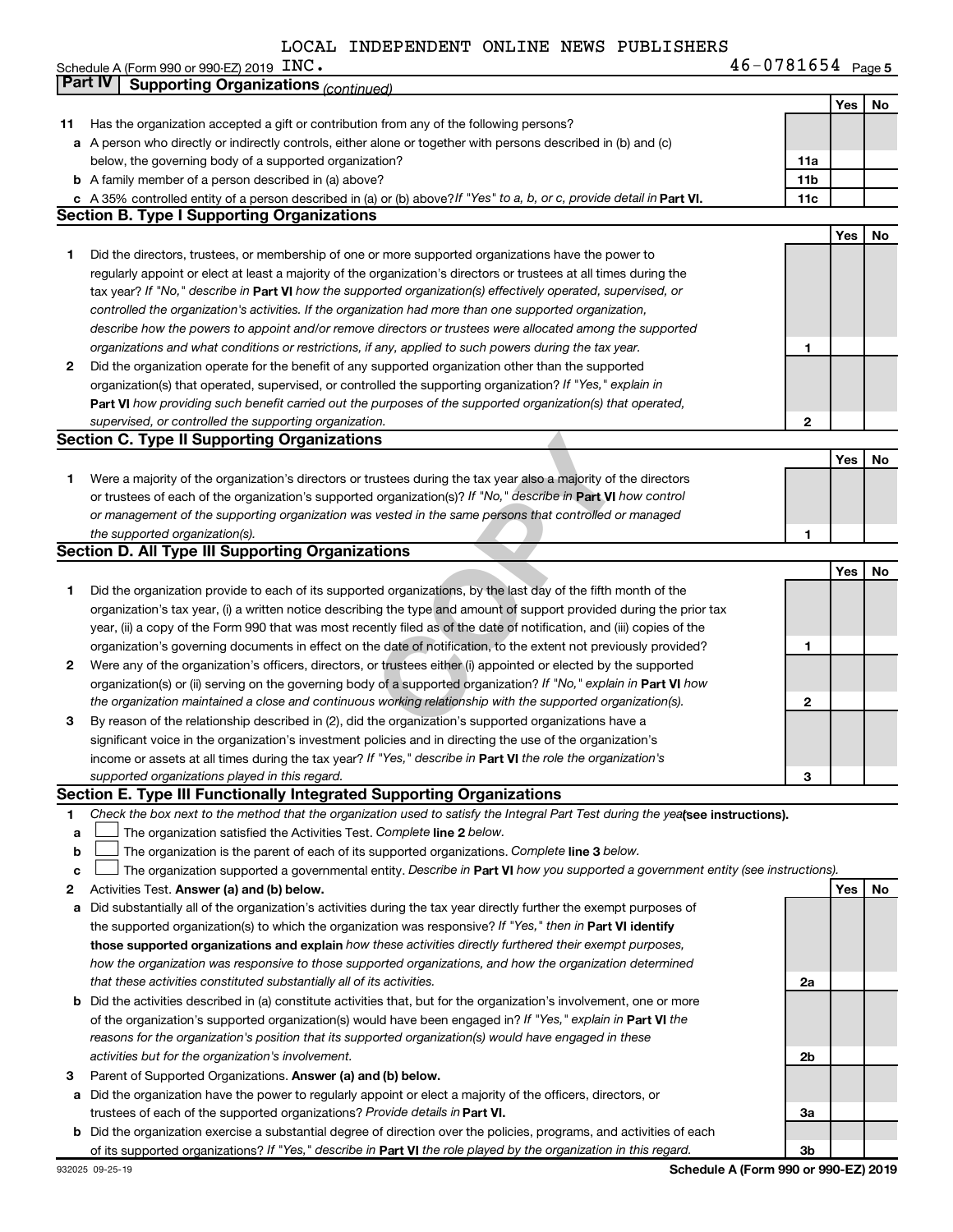|  |  | LOCAL INDEPENDENT ONLINE NEWS PUBLISHERS |  |  |  |
|--|--|------------------------------------------|--|--|--|
|--|--|------------------------------------------|--|--|--|

|   | Schedule A (Form 990 or 990-EZ) 2019 $\text{INC}$ .                                                                                                |                |                | $46 - 0781654$ Page 6          |
|---|----------------------------------------------------------------------------------------------------------------------------------------------------|----------------|----------------|--------------------------------|
|   | <b>Part V</b><br>Type III Non-Functionally Integrated 509(a)(3) Supporting Organizations                                                           |                |                |                                |
| 1 | Check here if the organization satisfied the Integral Part Test as a qualifying trust on Nov. 20, 1970 (explain in Part VI). See instructions. All |                |                |                                |
|   | other Type III non-functionally integrated supporting organizations must complete Sections A through E.                                            |                |                |                                |
|   | Section A - Adjusted Net Income                                                                                                                    |                | (A) Prior Year | (B) Current Year<br>(optional) |
| 1 | Net short-term capital gain                                                                                                                        | 1              |                |                                |
| 2 | Recoveries of prior-year distributions                                                                                                             | $\mathbf{2}$   |                |                                |
| З | Other gross income (see instructions)                                                                                                              | 3              |                |                                |
| 4 | Add lines 1 through 3.                                                                                                                             | 4              |                |                                |
| 5 | Depreciation and depletion                                                                                                                         | 5              |                |                                |
| 6 | Portion of operating expenses paid or incurred for production or                                                                                   |                |                |                                |
|   | collection of gross income or for management, conservation, or                                                                                     |                |                |                                |
|   | maintenance of property held for production of income (see instructions)                                                                           | 6              |                |                                |
| 7 | Other expenses (see instructions)                                                                                                                  | $\overline{7}$ |                |                                |
| 8 | Adjusted Net Income (subtract lines 5, 6, and 7 from line 4)                                                                                       | 8              |                |                                |
|   | <b>Section B - Minimum Asset Amount</b>                                                                                                            |                | (A) Prior Year | (B) Current Year<br>(optional) |
| 1 | Aggregate fair market value of all non-exempt-use assets (see                                                                                      |                |                |                                |
|   | instructions for short tax year or assets held for part of year):                                                                                  |                |                |                                |
|   | a Average monthly value of securities                                                                                                              | 1a             |                |                                |
|   | <b>b</b> Average monthly cash balances                                                                                                             | 1 <sub>b</sub> |                |                                |
|   | c Fair market value of other non-exempt-use assets                                                                                                 | 1 <sub>c</sub> |                |                                |
|   | d Total (add lines 1a, 1b, and 1c)                                                                                                                 | 1 <sub>d</sub> |                |                                |
|   | <b>e</b> Discount claimed for blockage or other                                                                                                    |                |                |                                |
|   | factors (explain in detail in <b>Part VI</b> ):                                                                                                    |                |                |                                |
| 2 | Acquisition indebtedness applicable to non-exempt-use assets                                                                                       | $\mathbf{2}$   |                |                                |
| з | Subtract line 2 from line 1d.                                                                                                                      | 3              |                |                                |
| 4 | Cash deemed held for exempt use. Enter 1-1/2% of line 3 (for greater amount,                                                                       |                |                |                                |
|   | see instructions).                                                                                                                                 | 4              |                |                                |
| 5 | Net value of non-exempt-use assets (subtract line 4 from line 3)                                                                                   | 5              |                |                                |
| 6 | Multiply line 5 by .035.                                                                                                                           | 6              |                |                                |
| 7 | Recoveries of prior-year distributions                                                                                                             | $\overline{7}$ |                |                                |
| 8 | <b>Minimum Asset Amount (add line 7 to line 6)</b>                                                                                                 | 8              |                |                                |
|   | <b>Section C - Distributable Amount</b>                                                                                                            |                |                | <b>Current Year</b>            |
| 1 | Adjusted net income for prior year (from Section A, line 8, Column A)                                                                              | 1              |                |                                |
| 2 | Enter 85% of line 1.                                                                                                                               | $\mathbf 2$    |                |                                |
| З | Minimum asset amount for prior year (from Section B, line 8, Column A)                                                                             | 3              |                |                                |
| 4 | Enter greater of line 2 or line 3.                                                                                                                 | 4              |                |                                |
| 5 | Income tax imposed in prior year                                                                                                                   | 5              |                |                                |
| 6 | <b>Distributable Amount.</b> Subtract line 5 from line 4, unless subject to                                                                        |                |                |                                |
|   | emergency temporary reduction (see instructions).                                                                                                  | 6              |                |                                |

**7** Check here if the current year is the organization's first as a non-functionally integrated Type III supporting organization (see † instructions).

**Schedule A (Form 990 or 990-EZ) 2019**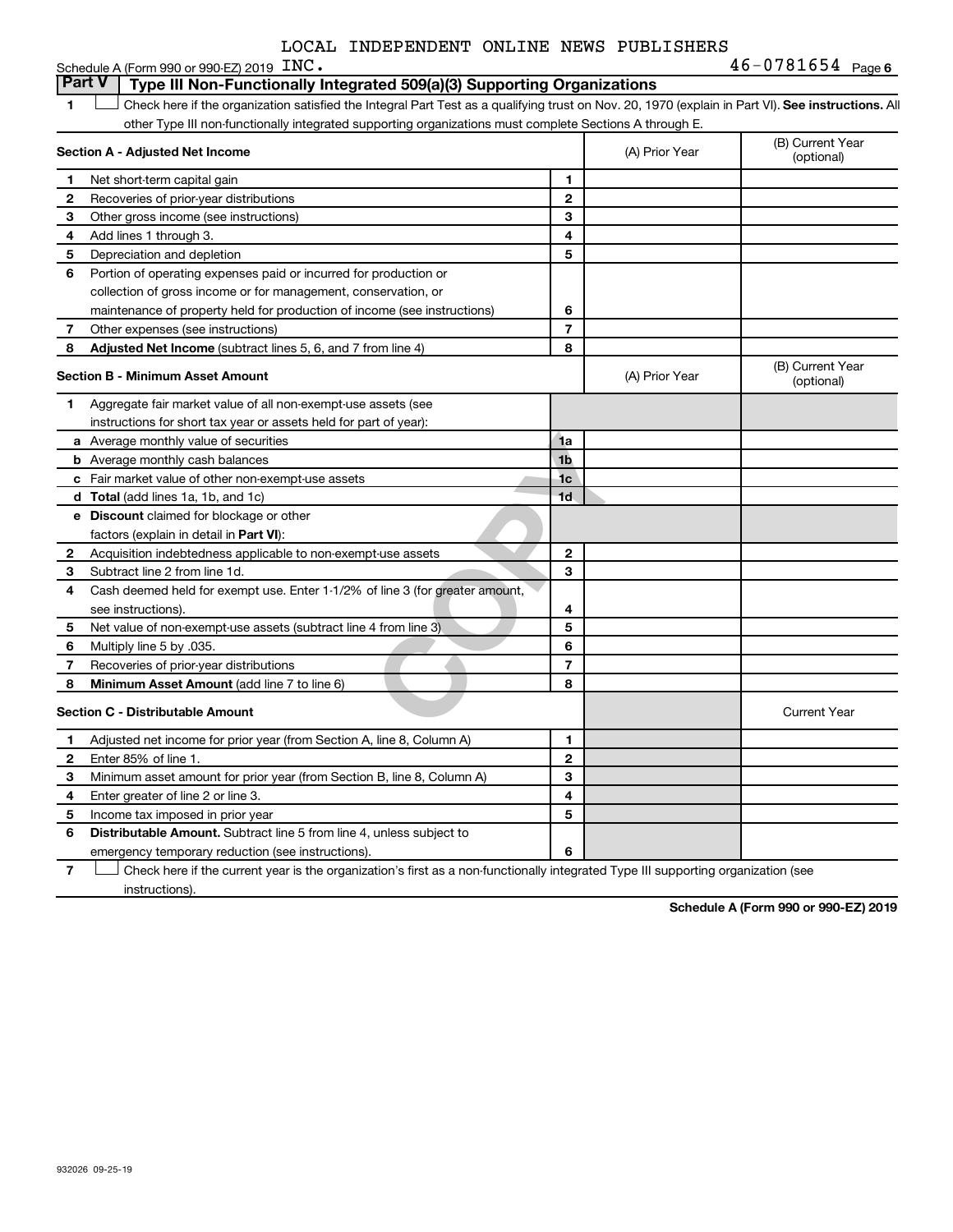| <b>Part V</b> | Schedule A (Form 990 or 990-EZ) 2019 INC.<br>Type III Non-Functionally Integrated 509(a)(3) Supporting Organizations (continued)         |                             |                                       | $46 - 0781654$ Page 7                   |
|---------------|------------------------------------------------------------------------------------------------------------------------------------------|-----------------------------|---------------------------------------|-----------------------------------------|
|               |                                                                                                                                          |                             |                                       |                                         |
|               | <b>Section D - Distributions</b>                                                                                                         |                             |                                       | <b>Current Year</b>                     |
| 1             | Amounts paid to supported organizations to accomplish exempt purposes                                                                    |                             |                                       |                                         |
| 2             | Amounts paid to perform activity that directly furthers exempt purposes of supported<br>organizations, in excess of income from activity |                             |                                       |                                         |
| 3             | Administrative expenses paid to accomplish exempt purposes of supported organizations                                                    |                             |                                       |                                         |
| 4             | Amounts paid to acquire exempt-use assets                                                                                                |                             |                                       |                                         |
| 5             | Qualified set-aside amounts (prior IRS approval required)                                                                                |                             |                                       |                                         |
| 6             | Other distributions (describe in Part VI). See instructions.                                                                             |                             |                                       |                                         |
| 7             | Total annual distributions. Add lines 1 through 6.                                                                                       |                             |                                       |                                         |
| 8             | Distributions to attentive supported organizations to which the organization is responsive                                               |                             |                                       |                                         |
|               | (provide details in Part VI). See instructions.                                                                                          |                             |                                       |                                         |
| 9             | Distributable amount for 2019 from Section C, line 6                                                                                     |                             |                                       |                                         |
| 10            | Line 8 amount divided by line 9 amount                                                                                                   |                             |                                       |                                         |
|               |                                                                                                                                          | (i)                         | (ii)                                  | (iii)                                   |
|               | <b>Section E - Distribution Allocations (see instructions)</b>                                                                           | <b>Excess Distributions</b> | <b>Underdistributions</b><br>Pre-2019 | <b>Distributable</b><br>Amount for 2019 |
| 1             | Distributable amount for 2019 from Section C, line 6                                                                                     |                             |                                       |                                         |
| 2             | Underdistributions, if any, for years prior to 2019 (reason-                                                                             |                             |                                       |                                         |
|               | able cause required-explain in Part VI). See instructions.                                                                               |                             |                                       |                                         |
| 3             | Excess distributions carryover, if any, to 2019                                                                                          |                             |                                       |                                         |
|               | <b>a</b> From 2014                                                                                                                       |                             |                                       |                                         |
|               | <b>b</b> From 2015                                                                                                                       |                             |                                       |                                         |
|               | $c$ From 2016                                                                                                                            |                             |                                       |                                         |
|               | <b>d</b> From 2017                                                                                                                       |                             |                                       |                                         |
|               | e From 2018                                                                                                                              |                             |                                       |                                         |
|               | f Total of lines 3a through e                                                                                                            |                             |                                       |                                         |
|               | g Applied to underdistributions of prior years                                                                                           |                             |                                       |                                         |
|               | <b>h</b> Applied to 2019 distributable amount                                                                                            |                             |                                       |                                         |
| i.            | Carryover from 2014 not applied (see instructions)                                                                                       |                             |                                       |                                         |
|               | Remainder. Subtract lines 3g, 3h, and 3i from 3f.                                                                                        |                             |                                       |                                         |
| 4             | Distributions for 2019 from Section D,                                                                                                   |                             |                                       |                                         |
|               | line $7:$<br>\$                                                                                                                          |                             |                                       |                                         |
|               | a Applied to underdistributions of prior years                                                                                           |                             |                                       |                                         |
|               | <b>b</b> Applied to 2019 distributable amount                                                                                            |                             |                                       |                                         |
|               | <b>c</b> Remainder. Subtract lines 4a and 4b from 4.                                                                                     |                             |                                       |                                         |
| 5             | Remaining underdistributions for years prior to 2019, if                                                                                 |                             |                                       |                                         |
|               | any. Subtract lines 3g and 4a from line 2. For result greater                                                                            |                             |                                       |                                         |
|               | than zero, explain in Part VI. See instructions.                                                                                         |                             |                                       |                                         |
| 6             | Remaining underdistributions for 2019. Subtract lines 3h                                                                                 |                             |                                       |                                         |
|               | and 4b from line 1. For result greater than zero, explain in                                                                             |                             |                                       |                                         |
|               | <b>Part VI.</b> See instructions.                                                                                                        |                             |                                       |                                         |
| 7             | Excess distributions carryover to 2020. Add lines 3j                                                                                     |                             |                                       |                                         |
|               | and 4c.                                                                                                                                  |                             |                                       |                                         |
| 8             | Breakdown of line 7:                                                                                                                     |                             |                                       |                                         |
|               | a Excess from 2015                                                                                                                       |                             |                                       |                                         |
|               | <b>b</b> Excess from 2016                                                                                                                |                             |                                       |                                         |
|               | c Excess from 2017                                                                                                                       |                             |                                       |                                         |
|               | d Excess from 2018                                                                                                                       |                             |                                       |                                         |
|               | e Excess from 2019                                                                                                                       |                             |                                       |                                         |

**Schedule A (Form 990 or 990-EZ) 2019**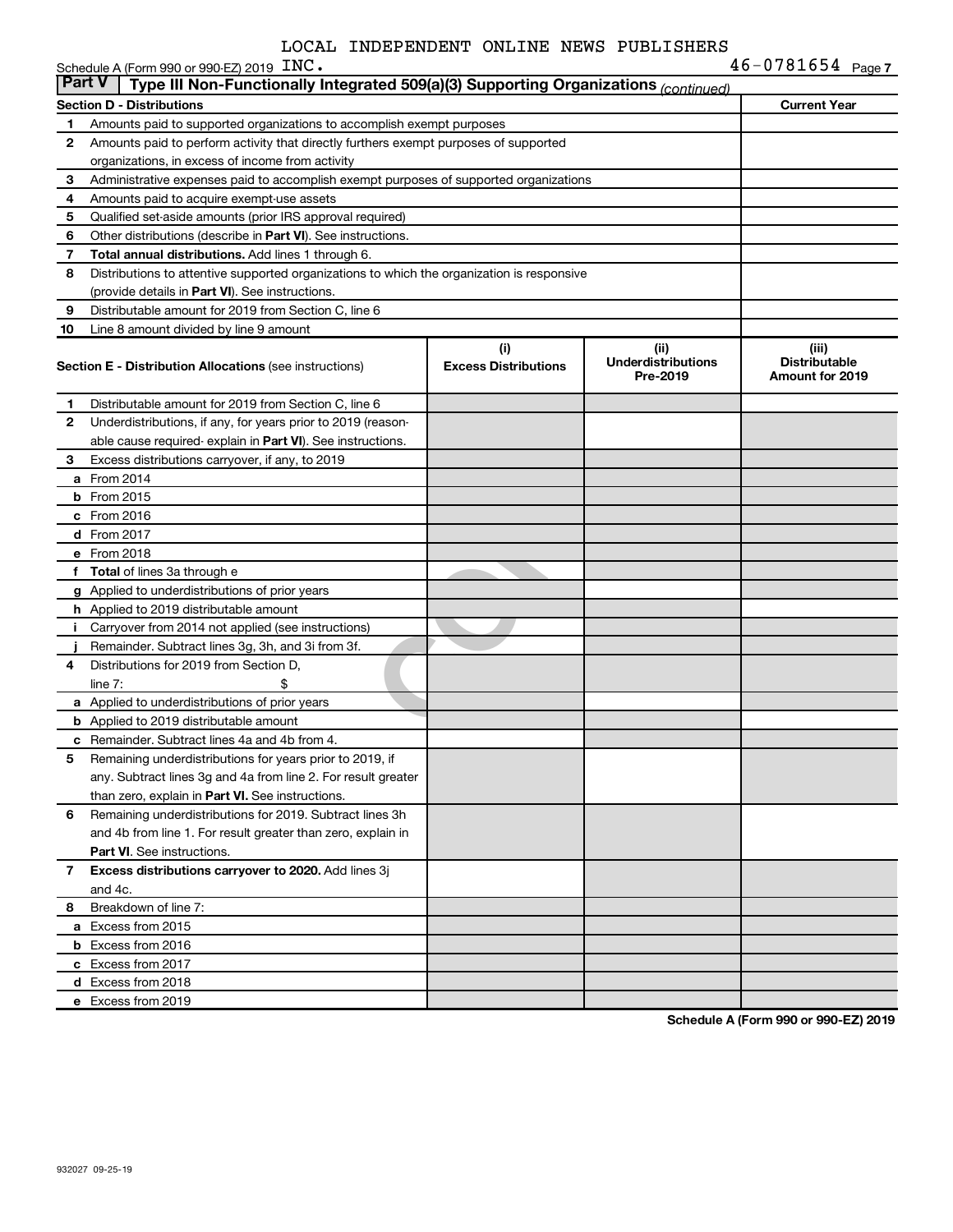| LOCAL INDEPENDENT ONLINE NEWS PUBLISHERS |  |  |
|------------------------------------------|--|--|
|------------------------------------------|--|--|

|                | LOCAL INDEPENDENT ONLINE NEWS PUBLISHERS                                                                                                                                                                                                                                                                                                                                                                                                                                                                                                                                                    |
|----------------|---------------------------------------------------------------------------------------------------------------------------------------------------------------------------------------------------------------------------------------------------------------------------------------------------------------------------------------------------------------------------------------------------------------------------------------------------------------------------------------------------------------------------------------------------------------------------------------------|
|                | $46 - 0781654$ Page 8<br>Schedule A (Form 990 or 990-EZ) 2019 INC.                                                                                                                                                                                                                                                                                                                                                                                                                                                                                                                          |
| <b>Part VI</b> | Supplemental Information. Provide the explanations required by Part II, line 10; Part II, line 17a or 17b; Part III, line 12;<br>Part IV, Section A, lines 1, 2, 3b, 3c, 4b, 4c, 5a, 6, 9a, 9b, 9c, 11a, 11b, and 11c; Part IV, Section B, lines 1 and 2; Part IV, Section C,<br>line 1; Part IV, Section D, lines 2 and 3; Part IV, Section E, lines 1c, 2a, 2b, 3a, and 3b; Part V, line 1; Part V, Section B, line 1e; Part V,<br>Section D, lines 5, 6, and 8; and Part V, Section E, lines 2, 5, and 6. Also complete this part for any additional information.<br>(See instructions.) |
|                |                                                                                                                                                                                                                                                                                                                                                                                                                                                                                                                                                                                             |
|                |                                                                                                                                                                                                                                                                                                                                                                                                                                                                                                                                                                                             |
|                |                                                                                                                                                                                                                                                                                                                                                                                                                                                                                                                                                                                             |
|                |                                                                                                                                                                                                                                                                                                                                                                                                                                                                                                                                                                                             |
|                |                                                                                                                                                                                                                                                                                                                                                                                                                                                                                                                                                                                             |
|                |                                                                                                                                                                                                                                                                                                                                                                                                                                                                                                                                                                                             |
|                |                                                                                                                                                                                                                                                                                                                                                                                                                                                                                                                                                                                             |
|                |                                                                                                                                                                                                                                                                                                                                                                                                                                                                                                                                                                                             |
|                |                                                                                                                                                                                                                                                                                                                                                                                                                                                                                                                                                                                             |
|                |                                                                                                                                                                                                                                                                                                                                                                                                                                                                                                                                                                                             |
|                |                                                                                                                                                                                                                                                                                                                                                                                                                                                                                                                                                                                             |
|                |                                                                                                                                                                                                                                                                                                                                                                                                                                                                                                                                                                                             |
|                |                                                                                                                                                                                                                                                                                                                                                                                                                                                                                                                                                                                             |
|                |                                                                                                                                                                                                                                                                                                                                                                                                                                                                                                                                                                                             |
|                |                                                                                                                                                                                                                                                                                                                                                                                                                                                                                                                                                                                             |
|                |                                                                                                                                                                                                                                                                                                                                                                                                                                                                                                                                                                                             |
|                |                                                                                                                                                                                                                                                                                                                                                                                                                                                                                                                                                                                             |
|                |                                                                                                                                                                                                                                                                                                                                                                                                                                                                                                                                                                                             |
|                |                                                                                                                                                                                                                                                                                                                                                                                                                                                                                                                                                                                             |
|                |                                                                                                                                                                                                                                                                                                                                                                                                                                                                                                                                                                                             |
|                |                                                                                                                                                                                                                                                                                                                                                                                                                                                                                                                                                                                             |
|                |                                                                                                                                                                                                                                                                                                                                                                                                                                                                                                                                                                                             |
|                |                                                                                                                                                                                                                                                                                                                                                                                                                                                                                                                                                                                             |
|                |                                                                                                                                                                                                                                                                                                                                                                                                                                                                                                                                                                                             |
|                |                                                                                                                                                                                                                                                                                                                                                                                                                                                                                                                                                                                             |
|                |                                                                                                                                                                                                                                                                                                                                                                                                                                                                                                                                                                                             |
|                |                                                                                                                                                                                                                                                                                                                                                                                                                                                                                                                                                                                             |
|                |                                                                                                                                                                                                                                                                                                                                                                                                                                                                                                                                                                                             |
|                |                                                                                                                                                                                                                                                                                                                                                                                                                                                                                                                                                                                             |
|                |                                                                                                                                                                                                                                                                                                                                                                                                                                                                                                                                                                                             |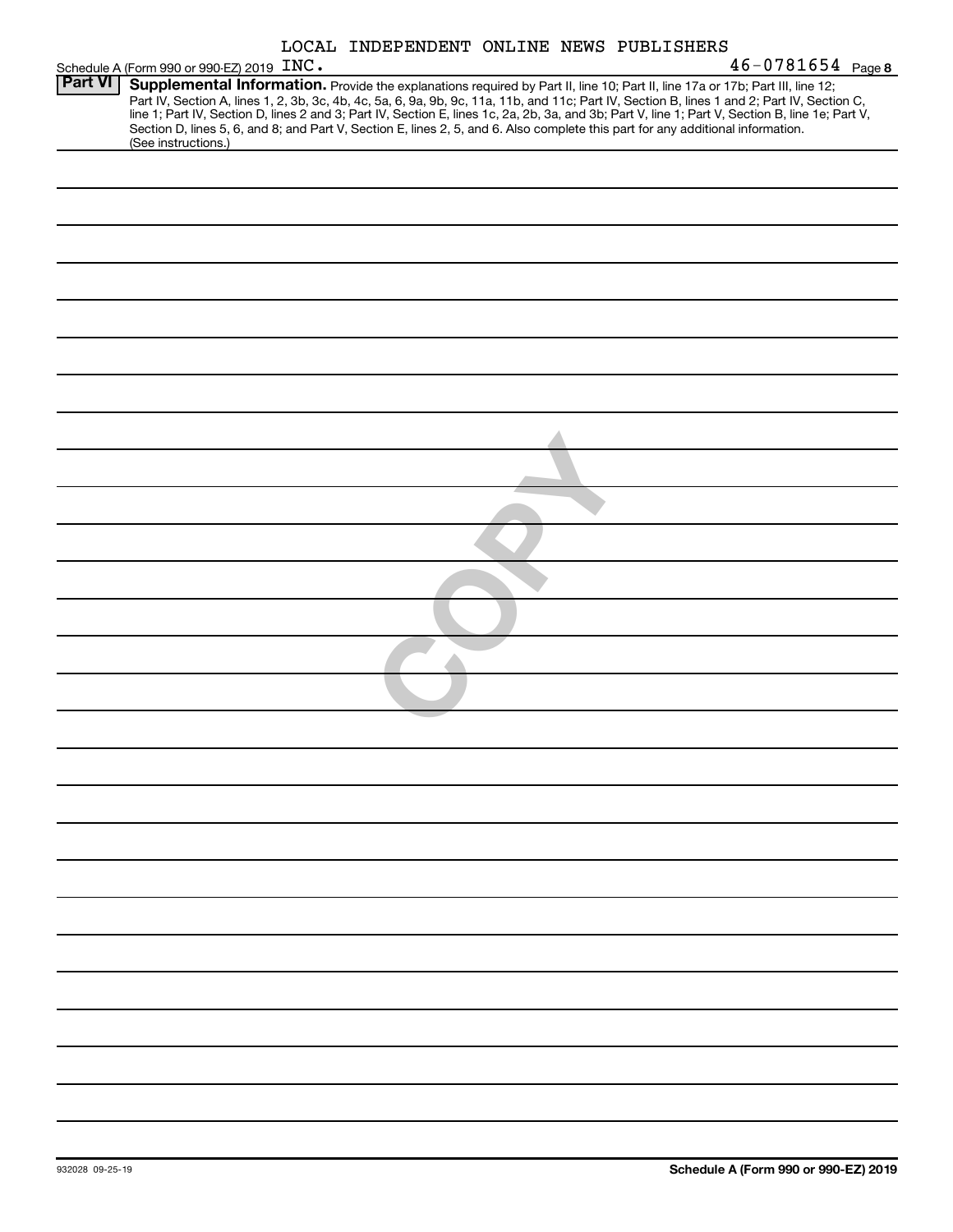|         | <b>SCHEDULE D</b>                                                                                                                                                                              |                               |                                                                                                                |                         |                                                                                                                                                |                |                                     | OMB No. 1545-0047                     |
|---------|------------------------------------------------------------------------------------------------------------------------------------------------------------------------------------------------|-------------------------------|----------------------------------------------------------------------------------------------------------------|-------------------------|------------------------------------------------------------------------------------------------------------------------------------------------|----------------|-------------------------------------|---------------------------------------|
|         | <b>Supplemental Financial Statements</b><br>Complete if the organization answered "Yes" on Form 990,<br>(Form 990)<br>Part IV, line 6, 7, 8, 9, 10, 11a, 11b, 11c, 11d, 11e, 11f, 12a, or 12b. |                               |                                                                                                                |                         |                                                                                                                                                |                |                                     |                                       |
|         | Attach to Form 990.<br>Department of the Treasury<br>Go to www.irs.gov/Form990 for instructions and the latest information.                                                                    |                               |                                                                                                                |                         |                                                                                                                                                |                | Open to Public<br><b>Inspection</b> |                                       |
|         | Internal Revenue Service<br>Name of the organization                                                                                                                                           |                               | LOCAL INDEPENDENT ONLINE NEWS PUBLISHERS                                                                       |                         |                                                                                                                                                |                |                                     | <b>Employer identification number</b> |
|         |                                                                                                                                                                                                | INC.                          |                                                                                                                |                         |                                                                                                                                                |                |                                     | 46-0781654                            |
| Part I  |                                                                                                                                                                                                |                               |                                                                                                                |                         | Organizations Maintaining Donor Advised Funds or Other Similar Funds or Accounts. Complete if the                                              |                |                                     |                                       |
|         |                                                                                                                                                                                                |                               | organization answered "Yes" on Form 990, Part IV, line 6.                                                      |                         |                                                                                                                                                |                |                                     |                                       |
|         |                                                                                                                                                                                                |                               |                                                                                                                | (a) Donor advised funds |                                                                                                                                                |                |                                     | (b) Funds and other accounts          |
| 1       |                                                                                                                                                                                                |                               |                                                                                                                |                         |                                                                                                                                                |                |                                     |                                       |
| 2       |                                                                                                                                                                                                |                               | Aggregate value of contributions to (during year)                                                              |                         |                                                                                                                                                |                |                                     |                                       |
| З       |                                                                                                                                                                                                |                               | Aggregate value of grants from (during year)                                                                   |                         |                                                                                                                                                |                |                                     |                                       |
| 4       |                                                                                                                                                                                                |                               |                                                                                                                |                         |                                                                                                                                                |                |                                     |                                       |
| 5       |                                                                                                                                                                                                |                               |                                                                                                                |                         | Did the organization inform all donors and donor advisors in writing that the assets held in donor advised funds                               |                |                                     |                                       |
|         |                                                                                                                                                                                                |                               |                                                                                                                |                         |                                                                                                                                                |                |                                     | <b>No</b><br>Yes                      |
| 6       |                                                                                                                                                                                                |                               |                                                                                                                |                         | Did the organization inform all grantees, donors, and donor advisors in writing that grant funds can be used only                              |                |                                     |                                       |
|         |                                                                                                                                                                                                |                               |                                                                                                                |                         | for charitable purposes and not for the benefit of the donor or donor advisor, or for any other purpose conferring                             |                |                                     |                                       |
|         | impermissible private benefit?                                                                                                                                                                 |                               |                                                                                                                |                         |                                                                                                                                                |                |                                     | Yes<br>No                             |
| Part II |                                                                                                                                                                                                |                               |                                                                                                                |                         | Conservation Easements. Complete if the organization answered "Yes" on Form 990, Part IV, line 7.                                              |                |                                     |                                       |
| 1       |                                                                                                                                                                                                |                               | Purpose(s) of conservation easements held by the organization (check all that apply).                          |                         |                                                                                                                                                |                |                                     |                                       |
|         |                                                                                                                                                                                                |                               | Preservation of land for public use (for example, recreation or education)                                     |                         | Preservation of a historically important land area                                                                                             |                |                                     |                                       |
|         |                                                                                                                                                                                                | Protection of natural habitat |                                                                                                                |                         | Preservation of a certified historic structure                                                                                                 |                |                                     |                                       |
|         |                                                                                                                                                                                                | Preservation of open space    |                                                                                                                |                         |                                                                                                                                                |                |                                     |                                       |
| 2       |                                                                                                                                                                                                |                               |                                                                                                                |                         | Complete lines 2a through 2d if the organization held a qualified conservation contribution in the form of a conservation easement on the last |                |                                     |                                       |
|         | day of the tax year.                                                                                                                                                                           |                               |                                                                                                                |                         |                                                                                                                                                |                |                                     | Held at the End of the Tax Year       |
| а       |                                                                                                                                                                                                |                               |                                                                                                                |                         |                                                                                                                                                | 2a             |                                     |                                       |
| b       |                                                                                                                                                                                                |                               |                                                                                                                |                         |                                                                                                                                                | 2 <sub>b</sub> |                                     |                                       |
| с       |                                                                                                                                                                                                |                               |                                                                                                                |                         |                                                                                                                                                | 2c             |                                     |                                       |
| d       |                                                                                                                                                                                                |                               | Number of conservation easements included in (c) acquired after 7/25/06, and not on a historic structure       |                         |                                                                                                                                                |                |                                     |                                       |
|         |                                                                                                                                                                                                |                               |                                                                                                                |                         |                                                                                                                                                | 2d             |                                     |                                       |
| 3       |                                                                                                                                                                                                |                               |                                                                                                                |                         | Number of conservation easements modified, transferred, released, extinguished, or terminated by the organization during the tax               |                |                                     |                                       |
|         | year                                                                                                                                                                                           |                               |                                                                                                                |                         |                                                                                                                                                |                |                                     |                                       |
| 4       |                                                                                                                                                                                                |                               | Number of states where property subject to conservation easement is located $\blacktriangleright$              |                         |                                                                                                                                                |                |                                     |                                       |
| 5       |                                                                                                                                                                                                |                               | Does the organization have a written policy regarding the periodic monitoring, inspection, handling of         |                         |                                                                                                                                                |                |                                     |                                       |
|         |                                                                                                                                                                                                |                               |                                                                                                                |                         |                                                                                                                                                |                |                                     | <b>No</b><br>Yes                      |
| 6       |                                                                                                                                                                                                |                               |                                                                                                                |                         | Staff and volunteer hours devoted to monitoring, inspecting, handling of violations, and enforcing conservation easements during the year      |                |                                     |                                       |
|         |                                                                                                                                                                                                |                               |                                                                                                                |                         |                                                                                                                                                |                |                                     |                                       |
| 7       |                                                                                                                                                                                                |                               |                                                                                                                |                         | Amount of expenses incurred in monitoring, inspecting, handling of violations, and enforcing conservation easements during the year            |                |                                     |                                       |
|         | $\blacktriangleright$ \$                                                                                                                                                                       |                               |                                                                                                                |                         |                                                                                                                                                |                |                                     |                                       |
| 8       |                                                                                                                                                                                                |                               |                                                                                                                |                         | Does each conservation easement reported on line 2(d) above satisfy the requirements of section 170(h)(4)(B)(i)                                |                |                                     |                                       |
|         |                                                                                                                                                                                                |                               |                                                                                                                |                         |                                                                                                                                                |                |                                     | No<br>Yes                             |
| 9       |                                                                                                                                                                                                |                               |                                                                                                                |                         | In Part XIII, describe how the organization reports conservation easements in its revenue and expense statement and                            |                |                                     |                                       |
|         |                                                                                                                                                                                                |                               |                                                                                                                |                         | balance sheet, and include, if applicable, the text of the footnote to the organization's financial statements that describes the              |                |                                     |                                       |
|         | Part III                                                                                                                                                                                       |                               | organization's accounting for conservation easements.                                                          |                         | Organizations Maintaining Collections of Art, Historical Treasures, or Other Similar Assets.                                                   |                |                                     |                                       |
|         |                                                                                                                                                                                                |                               | Complete if the organization answered "Yes" on Form 990, Part IV, line 8.                                      |                         |                                                                                                                                                |                |                                     |                                       |
|         |                                                                                                                                                                                                |                               |                                                                                                                |                         |                                                                                                                                                |                |                                     |                                       |
|         |                                                                                                                                                                                                |                               |                                                                                                                |                         | 1a If the organization elected, as permitted under FASB ASC 958, not to report in its revenue statement and balance sheet works                |                |                                     |                                       |
|         |                                                                                                                                                                                                |                               |                                                                                                                |                         | of art, historical treasures, or other similar assets held for public exhibition, education, or research in furtherance of public              |                |                                     |                                       |
|         |                                                                                                                                                                                                |                               | service, provide in Part XIII the text of the footnote to its financial statements that describes these items. |                         |                                                                                                                                                |                |                                     |                                       |
| b       |                                                                                                                                                                                                |                               |                                                                                                                |                         | If the organization elected, as permitted under FASB ASC 958, to report in its revenue statement and balance sheet works of                    |                |                                     |                                       |
|         |                                                                                                                                                                                                |                               |                                                                                                                |                         | art, historical treasures, or other similar assets held for public exhibition, education, or research in furtherance of public service,        |                |                                     |                                       |
|         |                                                                                                                                                                                                |                               | provide the following amounts relating to these items:                                                         |                         |                                                                                                                                                |                |                                     |                                       |
|         |                                                                                                                                                                                                |                               |                                                                                                                |                         |                                                                                                                                                |                | \$                                  |                                       |
|         | (ii) Assets included in Form 990, Part X                                                                                                                                                       |                               |                                                                                                                |                         |                                                                                                                                                |                | \$                                  |                                       |
| 2       |                                                                                                                                                                                                |                               |                                                                                                                |                         | If the organization received or held works of art, historical treasures, or other similar assets for financial gain, provide                   |                |                                     |                                       |
|         |                                                                                                                                                                                                |                               | the following amounts required to be reported under FASB ASC 958 relating to these items:                      |                         |                                                                                                                                                |                |                                     |                                       |
|         |                                                                                                                                                                                                |                               |                                                                                                                |                         |                                                                                                                                                | - \$           |                                     |                                       |
|         |                                                                                                                                                                                                |                               | For Denominaric Deduction Act Notice, and the Instructions for Form 000                                        |                         |                                                                                                                                                |                | \$                                  | Cabadula D (Faum 000) 0040            |

| LHA For Paperwork Reduction Act Notice, see the Instructions for Form 990. |
|----------------------------------------------------------------------------|
| 932051 10-02-19                                                            |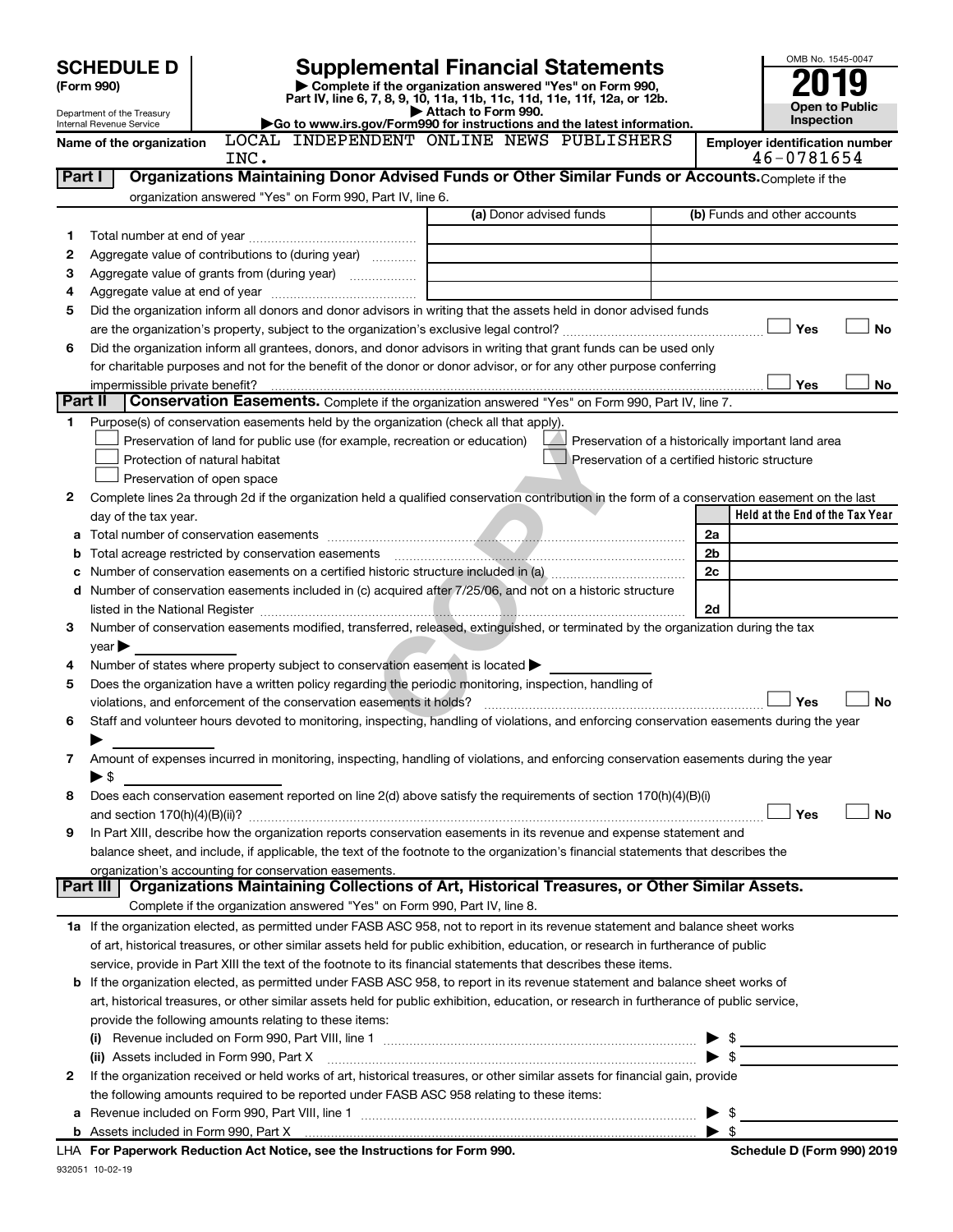| LOCAL INDEPENDENT ONLINE NEWS PUBLISHERS |  |  |
|------------------------------------------|--|--|
|                                          |  |  |

|               |                                                                                                                                                                                                                                | LOCAL INDEPENDENT ONLINE NEWS PUBLISHERS |                |                                                                                                                                                                                                                               |                 |                |                       |
|---------------|--------------------------------------------------------------------------------------------------------------------------------------------------------------------------------------------------------------------------------|------------------------------------------|----------------|-------------------------------------------------------------------------------------------------------------------------------------------------------------------------------------------------------------------------------|-----------------|----------------|-----------------------|
|               | INC.<br>Schedule D (Form 990) 2019                                                                                                                                                                                             |                                          |                |                                                                                                                                                                                                                               |                 |                | $46 - 0781654$ Page 2 |
|               | Part III<br>Organizations Maintaining Collections of Art, Historical Treasures, or Other Similar Assets(continued)                                                                                                             |                                          |                |                                                                                                                                                                                                                               |                 |                |                       |
| з             | Using the organization's acquisition, accession, and other records, check any of the following that make significant use of its                                                                                                |                                          |                |                                                                                                                                                                                                                               |                 |                |                       |
|               | collection items (check all that apply):                                                                                                                                                                                       |                                          |                |                                                                                                                                                                                                                               |                 |                |                       |
| a             | Public exhibition                                                                                                                                                                                                              | d                                        |                | Loan or exchange program                                                                                                                                                                                                      |                 |                |                       |
| b             | Scholarly research                                                                                                                                                                                                             | e                                        |                | Other and the contract of the contract of the contract of the contract of the contract of the contract of the contract of the contract of the contract of the contract of the contract of the contract of the contract of the |                 |                |                       |
| c             | Preservation for future generations                                                                                                                                                                                            |                                          |                |                                                                                                                                                                                                                               |                 |                |                       |
| 4             | Provide a description of the organization's collections and explain how they further the organization's exempt purpose in Part XIII.                                                                                           |                                          |                |                                                                                                                                                                                                                               |                 |                |                       |
| 5             | During the year, did the organization solicit or receive donations of art, historical treasures, or other similar assets                                                                                                       |                                          |                |                                                                                                                                                                                                                               |                 |                |                       |
|               |                                                                                                                                                                                                                                |                                          |                |                                                                                                                                                                                                                               |                 | Yes            | No                    |
|               | Part IV<br>Escrow and Custodial Arrangements. Complete if the organization answered "Yes" on Form 990, Part IV, line 9, or                                                                                                     |                                          |                |                                                                                                                                                                                                                               |                 |                |                       |
|               | reported an amount on Form 990, Part X, line 21.                                                                                                                                                                               |                                          |                |                                                                                                                                                                                                                               |                 |                |                       |
|               | 1a Is the organization an agent, trustee, custodian or other intermediary for contributions or other assets not included                                                                                                       |                                          |                |                                                                                                                                                                                                                               |                 |                |                       |
|               | on Form 990, Part X? [11] matter contracts and contracts and contracts are contracted as a function of the set of the set of the set of the set of the set of the set of the set of the set of the set of the set of the set o |                                          |                |                                                                                                                                                                                                                               |                 | Yes            | <b>No</b>             |
|               | b If "Yes," explain the arrangement in Part XIII and complete the following table:                                                                                                                                             |                                          |                |                                                                                                                                                                                                                               |                 |                |                       |
|               |                                                                                                                                                                                                                                |                                          |                |                                                                                                                                                                                                                               |                 | Amount         |                       |
| с             | Beginning balance                                                                                                                                                                                                              |                                          |                |                                                                                                                                                                                                                               | 1c              |                |                       |
| d             |                                                                                                                                                                                                                                |                                          |                |                                                                                                                                                                                                                               | 1d              |                |                       |
| е             | Distributions during the year manufactured and continuum control of the state of the control of the state of the state of the state of the state of the state of the state of the state of the state of the state of the state |                                          |                |                                                                                                                                                                                                                               | 1e              |                |                       |
| f.            |                                                                                                                                                                                                                                |                                          |                |                                                                                                                                                                                                                               | 1f              |                |                       |
| 2a            | Did the organization include an amount on Form 990, Part X, line 21, for escrow or custodial account liability?                                                                                                                |                                          |                |                                                                                                                                                                                                                               |                 | <b>Yes</b>     | <b>No</b>             |
|               | b If "Yes," explain the arrangement in Part XIII. Check here if the explanation has been provided on Part XIII                                                                                                                 |                                          |                |                                                                                                                                                                                                                               |                 |                |                       |
| <b>Part V</b> | <b>Endowment Funds.</b> Complete if the organization answered "Yes" on Form 990, Part IV, line 10.                                                                                                                             |                                          |                |                                                                                                                                                                                                                               |                 |                |                       |
|               |                                                                                                                                                                                                                                | (a) Current year                         | (b) Prior year | (c) Two years back $\vert$ (d) Three years back $\vert$ (e) Four years back                                                                                                                                                   |                 |                |                       |
|               | 1a Beginning of year balance                                                                                                                                                                                                   |                                          |                |                                                                                                                                                                                                                               |                 |                |                       |
| b             |                                                                                                                                                                                                                                |                                          |                |                                                                                                                                                                                                                               |                 |                |                       |
| с             | Net investment earnings, gains, and losses                                                                                                                                                                                     |                                          |                |                                                                                                                                                                                                                               |                 |                |                       |
| d             |                                                                                                                                                                                                                                |                                          |                |                                                                                                                                                                                                                               |                 |                |                       |
|               | e Other expenditures for facilities                                                                                                                                                                                            |                                          |                |                                                                                                                                                                                                                               |                 |                |                       |
|               | and programs                                                                                                                                                                                                                   |                                          |                |                                                                                                                                                                                                                               |                 |                |                       |
|               |                                                                                                                                                                                                                                |                                          |                |                                                                                                                                                                                                                               |                 |                |                       |
| g             |                                                                                                                                                                                                                                |                                          |                |                                                                                                                                                                                                                               |                 |                |                       |
| 2             | Provide the estimated percentage of the current year end balance (line 1g, column (a)) held as:                                                                                                                                |                                          |                |                                                                                                                                                                                                                               |                 |                |                       |
| а             | Board designated or quasi-endowment                                                                                                                                                                                            |                                          |                |                                                                                                                                                                                                                               |                 |                |                       |
| b             | Permanent endowment                                                                                                                                                                                                            | %                                        |                |                                                                                                                                                                                                                               |                 |                |                       |
| С             | Term endowment $\blacktriangleright$                                                                                                                                                                                           | %                                        |                |                                                                                                                                                                                                                               |                 |                |                       |
|               | The percentages on lines 2a, 2b, and 2c should equal 100%                                                                                                                                                                      |                                          |                |                                                                                                                                                                                                                               |                 |                |                       |
|               | 3a Are there endowment funds not in the possession of the organization that are held and administered for the organization                                                                                                     |                                          |                |                                                                                                                                                                                                                               |                 |                |                       |
|               | by:                                                                                                                                                                                                                            |                                          |                |                                                                                                                                                                                                                               |                 |                | Yes<br>No             |
|               | (i)                                                                                                                                                                                                                            |                                          |                |                                                                                                                                                                                                                               |                 | 3a(i)          |                       |
|               |                                                                                                                                                                                                                                |                                          |                |                                                                                                                                                                                                                               |                 | 3a(ii)         |                       |
|               |                                                                                                                                                                                                                                |                                          |                |                                                                                                                                                                                                                               |                 | 3b             |                       |
| 4             | Describe in Part XIII the intended uses of the organization's endowment funds.                                                                                                                                                 |                                          |                |                                                                                                                                                                                                                               |                 |                |                       |
|               | <b>Part VI</b><br>Land, Buildings, and Equipment.                                                                                                                                                                              |                                          |                |                                                                                                                                                                                                                               |                 |                |                       |
|               | Complete if the organization answered "Yes" on Form 990, Part IV, line 11a. See Form 990, Part X, line 10.                                                                                                                     |                                          |                |                                                                                                                                                                                                                               |                 |                |                       |
|               | Description of property                                                                                                                                                                                                        | (a) Cost or other                        |                | (b) Cost or other                                                                                                                                                                                                             | (c) Accumulated | (d) Book value |                       |
|               |                                                                                                                                                                                                                                | basis (investment)                       |                | basis (other)                                                                                                                                                                                                                 | depreciation    |                |                       |
|               |                                                                                                                                                                                                                                |                                          |                |                                                                                                                                                                                                                               |                 |                |                       |
| b             |                                                                                                                                                                                                                                |                                          |                |                                                                                                                                                                                                                               |                 |                |                       |
| c             | Leasehold improvements                                                                                                                                                                                                         |                                          |                |                                                                                                                                                                                                                               |                 |                |                       |
|               |                                                                                                                                                                                                                                |                                          |                |                                                                                                                                                                                                                               |                 |                |                       |
|               |                                                                                                                                                                                                                                |                                          |                |                                                                                                                                                                                                                               |                 |                |                       |
|               | Total. Add lines 1a through 1e. (Column (d) must equal Form 990, Part X, column (B), line 10c.)                                                                                                                                |                                          |                |                                                                                                                                                                                                                               |                 |                | $0$ .                 |

**Schedule D (Form 990) 2019**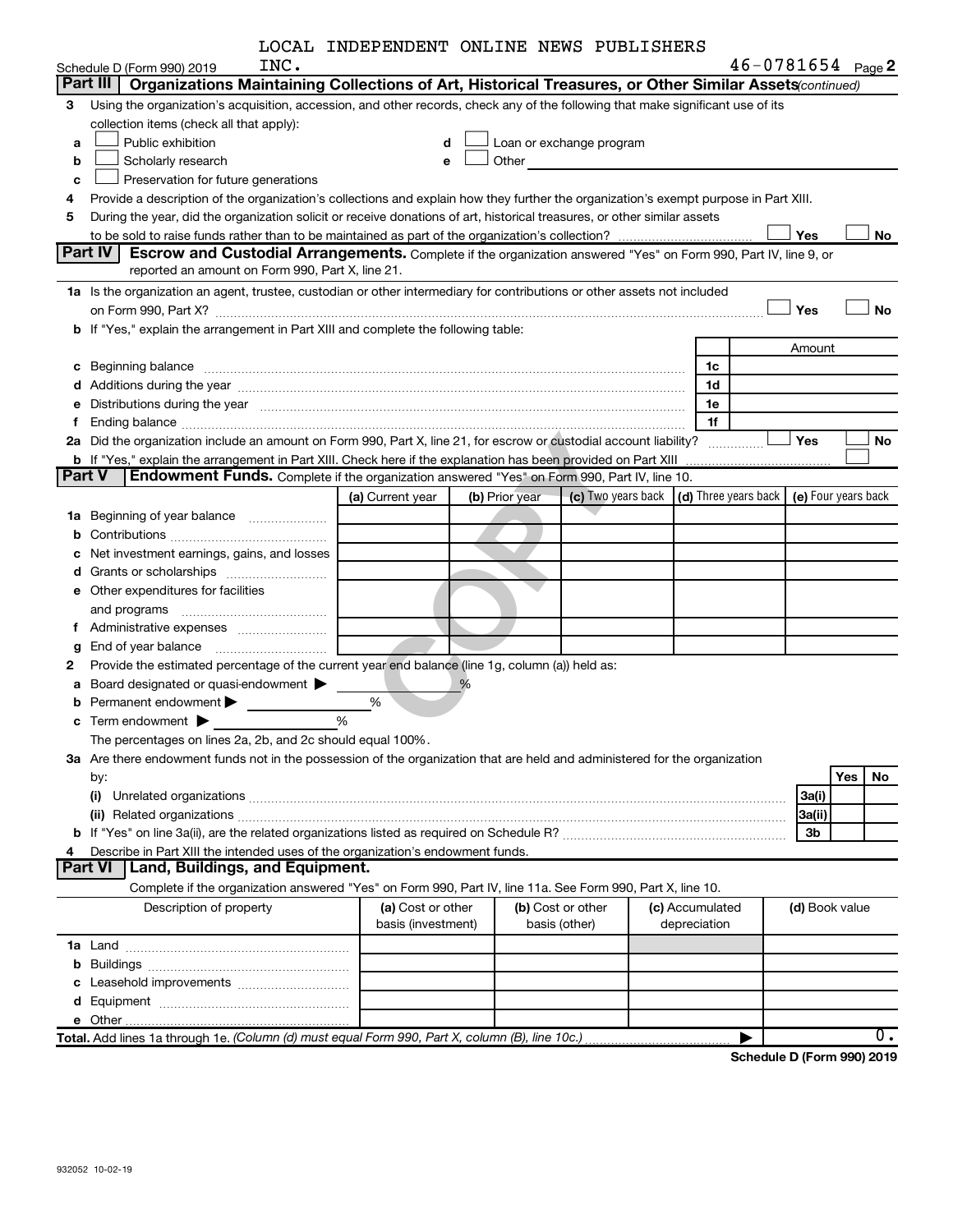| LOCAL INDEPENDENT ONLINE NEWS PUBLISHERS |  |  |  |  |  |
|------------------------------------------|--|--|--|--|--|
|------------------------------------------|--|--|--|--|--|

 $S$ chedule D (Form 990) 2019  $P$ 

| Schedule D (Form 990) 2019      | INC.                                                                                                       |                 |                                                                                                                   | $46 - 0781654$ Page 3 |
|---------------------------------|------------------------------------------------------------------------------------------------------------|-----------------|-------------------------------------------------------------------------------------------------------------------|-----------------------|
| <b>Part VIII</b>                | <b>Investments - Other Securities.</b>                                                                     |                 |                                                                                                                   |                       |
|                                 |                                                                                                            |                 | Complete if the organization answered "Yes" on Form 990, Part IV, line 11b. See Form 990, Part X, line 12.        |                       |
|                                 | (a) Description of security or category (including name of security)                                       | (b) Book value  | (c) Method of valuation: Cost or end-of-year market value                                                         |                       |
| (1) Financial derivatives       |                                                                                                            |                 |                                                                                                                   |                       |
|                                 |                                                                                                            |                 |                                                                                                                   |                       |
| $(3)$ Other                     |                                                                                                            |                 |                                                                                                                   |                       |
| (A)                             |                                                                                                            |                 |                                                                                                                   |                       |
| (B)                             |                                                                                                            |                 |                                                                                                                   |                       |
| (C)                             |                                                                                                            |                 |                                                                                                                   |                       |
| (D)                             |                                                                                                            |                 |                                                                                                                   |                       |
| (E)                             |                                                                                                            |                 |                                                                                                                   |                       |
| (F)                             |                                                                                                            |                 |                                                                                                                   |                       |
| (G)                             |                                                                                                            |                 |                                                                                                                   |                       |
| (H)                             |                                                                                                            |                 |                                                                                                                   |                       |
|                                 | Total. (Col. (b) must equal Form 990, Part X, col. (B) line 12.) $\blacktriangleright$                     |                 |                                                                                                                   |                       |
|                                 | Part VIII Investments - Program Related.                                                                   |                 |                                                                                                                   |                       |
|                                 | Complete if the organization answered "Yes" on Form 990, Part IV, line 11c. See Form 990, Part X, line 13. |                 |                                                                                                                   |                       |
|                                 | (a) Description of investment                                                                              | (b) Book value  | (c) Method of valuation: Cost or end-of-year market value                                                         |                       |
| (1)                             |                                                                                                            |                 |                                                                                                                   |                       |
| (2)                             |                                                                                                            |                 |                                                                                                                   |                       |
|                                 |                                                                                                            |                 |                                                                                                                   |                       |
| (3)                             |                                                                                                            |                 |                                                                                                                   |                       |
| (4)                             |                                                                                                            |                 |                                                                                                                   |                       |
| (5)                             |                                                                                                            |                 |                                                                                                                   |                       |
| (6)                             |                                                                                                            |                 |                                                                                                                   |                       |
| (7)                             |                                                                                                            |                 |                                                                                                                   |                       |
| (8)                             |                                                                                                            |                 |                                                                                                                   |                       |
| (9)                             |                                                                                                            |                 |                                                                                                                   |                       |
|                                 | Total. (Col. (b) must equal Form 990, Part X, col. (B) line 13.)                                           |                 |                                                                                                                   |                       |
| Part IX<br><b>Other Assets.</b> |                                                                                                            |                 |                                                                                                                   |                       |
|                                 |                                                                                                            |                 | Complete if the organization answered "Yes" on Form 990, Part IV, line 11d. See Form 990, Part X, line 15.        |                       |
|                                 |                                                                                                            | (a) Description |                                                                                                                   | (b) Book value        |
| (1)                             |                                                                                                            |                 |                                                                                                                   |                       |
| (2)                             |                                                                                                            |                 |                                                                                                                   |                       |
| (3)                             |                                                                                                            |                 |                                                                                                                   |                       |
| (4)                             |                                                                                                            |                 |                                                                                                                   |                       |
| (5)                             |                                                                                                            |                 |                                                                                                                   |                       |
| (6)                             |                                                                                                            |                 |                                                                                                                   |                       |
| (7)                             |                                                                                                            |                 |                                                                                                                   |                       |
| (8)                             |                                                                                                            |                 |                                                                                                                   |                       |
| (9)                             |                                                                                                            |                 |                                                                                                                   |                       |
|                                 | Total. (Column (b) must equal Form 990, Part X, col. (B) line 15.).                                        |                 |                                                                                                                   |                       |
| Part X                          | <b>Other Liabilities.</b>                                                                                  |                 |                                                                                                                   |                       |
|                                 |                                                                                                            |                 | Complete if the organization answered "Yes" on Form 990, Part IV, line 11e or 11f. See Form 990, Part X, line 25. |                       |
| 1.                              | (a) Description of liability                                                                               |                 |                                                                                                                   | (b) Book value        |
| (1)<br>Federal income taxes     |                                                                                                            |                 |                                                                                                                   |                       |
| (2)                             |                                                                                                            |                 |                                                                                                                   |                       |
| (3)                             |                                                                                                            |                 |                                                                                                                   |                       |
| (4)                             |                                                                                                            |                 |                                                                                                                   |                       |
| (5)                             |                                                                                                            |                 |                                                                                                                   |                       |
| (6)                             |                                                                                                            |                 |                                                                                                                   |                       |
| (7)                             |                                                                                                            |                 |                                                                                                                   |                       |
| (8)                             |                                                                                                            |                 |                                                                                                                   |                       |
| (9)                             |                                                                                                            |                 |                                                                                                                   |                       |
|                                 | Total. (Column (b) must equal Form 990, Part X, col. (B) line 25.)                                         |                 |                                                                                                                   |                       |
|                                 |                                                                                                            |                 |                                                                                                                   |                       |

**2.** Liability for uncertain tax positions. In Part XIII, provide the text of the footnote to the organization's financial statements that reports the organization's liability for uncertain tax positions under FASB ASC 740. Check here if the text of the footnote has been provided in Part XIII ...  $\fbox{\bf X}$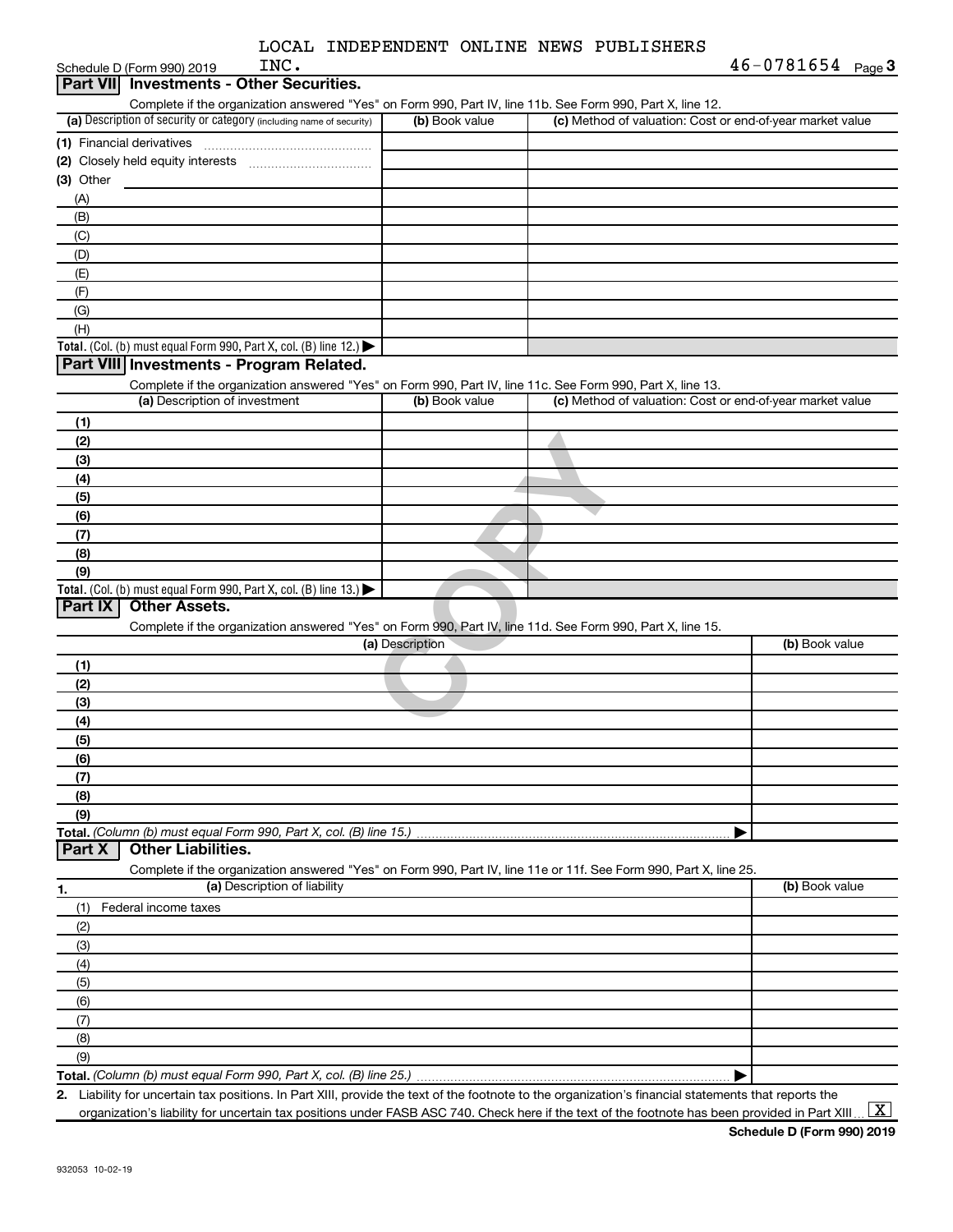| $46 - 0781654$ Page 4 |  |
|-----------------------|--|
|-----------------------|--|

|    | INC.<br>Schedule D (Form 990) 2019                                                                                                                                                                                                                                               |                |                | $46 - 0781654$ Page 4 |
|----|----------------------------------------------------------------------------------------------------------------------------------------------------------------------------------------------------------------------------------------------------------------------------------|----------------|----------------|-----------------------|
|    | Reconciliation of Revenue per Audited Financial Statements With Revenue per Return.<br>Part XI                                                                                                                                                                                   |                |                |                       |
|    | Complete if the organization answered "Yes" on Form 990, Part IV, line 12a.                                                                                                                                                                                                      |                |                |                       |
| 1  | Total revenue, gains, and other support per audited financial statements                                                                                                                                                                                                         |                | $\blacksquare$ | 685, 224.             |
| 2  | Amounts included on line 1 but not on Form 990, Part VIII, line 12:                                                                                                                                                                                                              |                |                |                       |
| a  |                                                                                                                                                                                                                                                                                  | 2a             |                |                       |
| b  |                                                                                                                                                                                                                                                                                  | 2 <sub>b</sub> |                |                       |
| с  |                                                                                                                                                                                                                                                                                  | 2c             |                |                       |
| d  | Other (Describe in Part XIII.)                                                                                                                                                                                                                                                   | 2d             |                |                       |
| е  | Add lines 2a through 2d                                                                                                                                                                                                                                                          |                | <b>2e</b>      |                       |
| 3  |                                                                                                                                                                                                                                                                                  |                | 3              | 685,224               |
| 4  | Amounts included on Form 990, Part VIII, line 12, but not on line 1:                                                                                                                                                                                                             |                |                |                       |
| a  |                                                                                                                                                                                                                                                                                  | 4a             |                |                       |
| b  | Other (Describe in Part XIII.)                                                                                                                                                                                                                                                   |                |                |                       |
| c. | Add lines 4a and 4b                                                                                                                                                                                                                                                              |                | 4с             | ο.                    |
|    | Total revenue. Add lines 3 and 4c. (This must equal Form 990, Part I, line 12.)                                                                                                                                                                                                  |                | 5              | 685,224.              |
|    | Part XII   Reconciliation of Expenses per Audited Financial Statements With Expenses per Return.                                                                                                                                                                                 |                |                |                       |
|    | Complete if the organization answered "Yes" on Form 990, Part IV, line 12a.                                                                                                                                                                                                      |                |                |                       |
| 1  |                                                                                                                                                                                                                                                                                  |                | $\blacksquare$ | 504, 257.             |
| 2  | Amounts included on line 1 but not on Form 990, Part IX, line 25:                                                                                                                                                                                                                |                |                |                       |
| a  |                                                                                                                                                                                                                                                                                  | 2a             |                |                       |
| b  | Prior year adjustments <i>www.www.www.www.www.www.www.www.www.</i> ww.                                                                                                                                                                                                           | 2 <sub>b</sub> |                |                       |
| c  |                                                                                                                                                                                                                                                                                  | 2c             |                |                       |
| d  |                                                                                                                                                                                                                                                                                  | 2d             |                |                       |
| е  | Add lines 2a through 2d <b>contained a contained a contact of the contact of the contact of the contact of the contact of the contact of the contact of the contact of the contact of the contact of the contact of the contact </b>                                             |                | <b>2e</b>      |                       |
| 3  |                                                                                                                                                                                                                                                                                  |                | 3              | 504, 257.             |
| 4  | Amounts included on Form 990, Part IX, line 25, but not on line 1:                                                                                                                                                                                                               |                |                |                       |
| a  |                                                                                                                                                                                                                                                                                  | 4a             |                |                       |
| b  | Other (Describe in Part XIII.) (2008) 2014 12:30 12:30 12:30 12:30 12:30 12:30 12:30 12:30 12:30 12:30 12:30 1                                                                                                                                                                   | 4 <sub>h</sub> |                |                       |
|    | Add lines 4a and 4b                                                                                                                                                                                                                                                              |                | 4с             | О.                    |
| 5  |                                                                                                                                                                                                                                                                                  |                | 5              | 504, 257.             |
|    | Part XIII Supplemental Information.                                                                                                                                                                                                                                              |                |                |                       |
|    | Provide the descriptions required for Part II, lines 3, 5, and 9; Part III, lines 1a and 4; Part IV, lines 1b and 2b; Part V, line 4; Part X, line 2; Part XI,<br>lines 2d and 4b; and Part XII, lines 2d and 4b. Also complete this part to provide any additional information. |                |                |                       |

PART X, LINE 2:

| LION ACCOUNTS FOR UNCERTAINTY IN INCOME TAXES IN ACCORDANCE WITH ASC     |  |  |  |  |  |  |
|--------------------------------------------------------------------------|--|--|--|--|--|--|
| TOPIC, INCOME TAXES. THIS STANDARD CLARIFIES THE ACCOUNTING FOR          |  |  |  |  |  |  |
| UNCERTAINTY IN TAX POSITIONS AND PRESCRIBES A RECOGNITION THRESHOLD AND  |  |  |  |  |  |  |
| MEASUREMENT ATTRIBUTE FOR THE FINANCIAL STATEMENTS REGARDING A TAX       |  |  |  |  |  |  |
| POSITION TAKEN OR EXPECTED TO BE TAKEN IN A TAX RETURN. LION HAS         |  |  |  |  |  |  |
| DETERMINED THAT THERE ARE NO UNCERTAIN TAX POSITIONS WHICH QUALIFY FOR   |  |  |  |  |  |  |
| EITHER RECOGNITION OR DISCLOSURE IN THE FINANCIAL STATEMENTS AT DECEMBER |  |  |  |  |  |  |
| 31, 2019. LION'S TAX RETURNS ARE SUBJECT TO EXAMINATION BY THE FEDERAL   |  |  |  |  |  |  |
| AND STATE JURISDICTIONS.                                                 |  |  |  |  |  |  |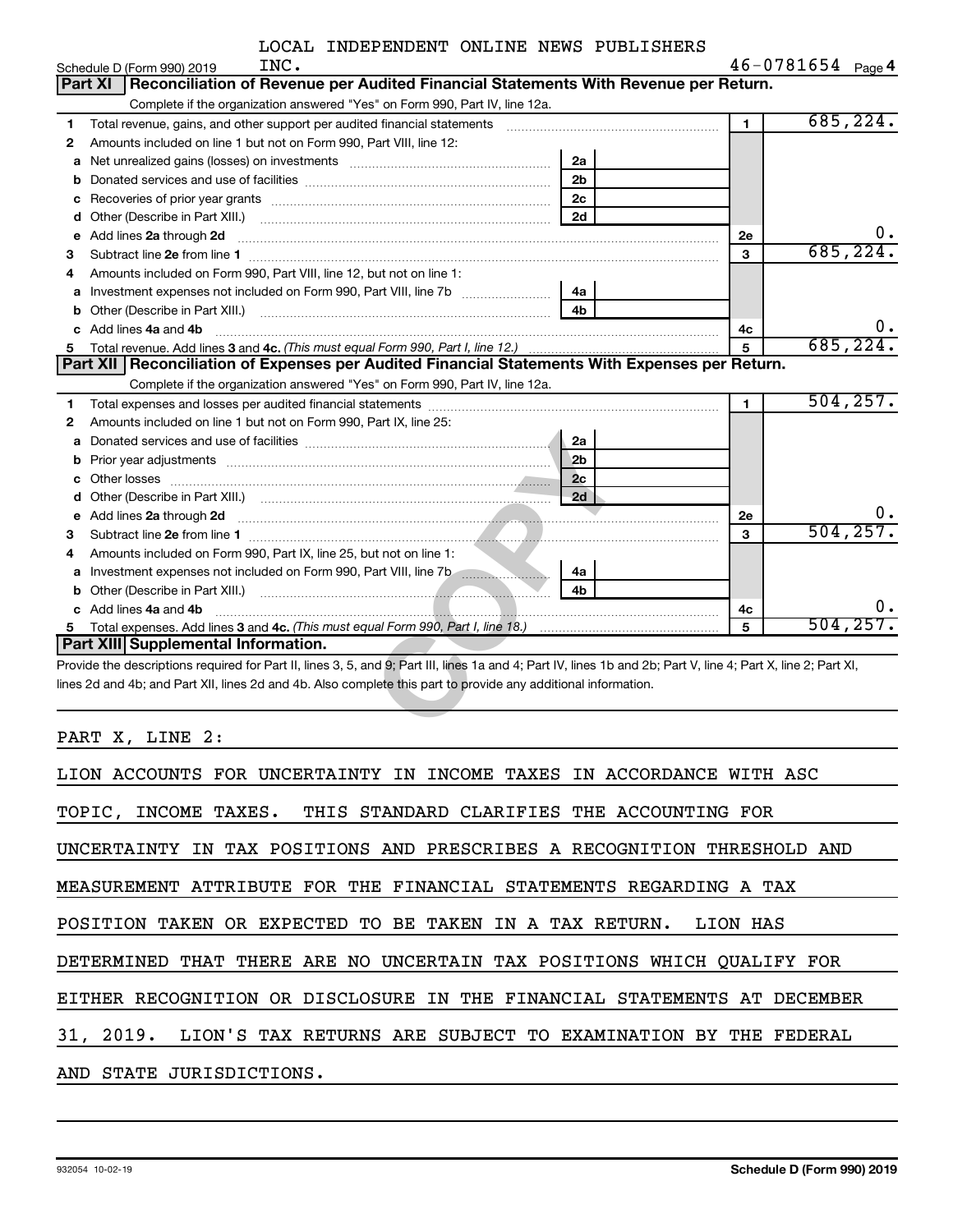| Schedule D (Form 990) 2019 INC.<br><b>Part XIII Supplemental Information</b> (continued) | INC. | LOCAL INDEPENDENT ONLINE NEWS PUBLISHERS | $46 - 0781654$ Page 5 |
|------------------------------------------------------------------------------------------|------|------------------------------------------|-----------------------|
|                                                                                          |      |                                          |                       |
|                                                                                          |      |                                          |                       |
|                                                                                          |      |                                          |                       |
|                                                                                          |      |                                          |                       |
|                                                                                          |      |                                          |                       |
|                                                                                          |      |                                          |                       |
|                                                                                          |      |                                          |                       |
|                                                                                          |      |                                          |                       |
|                                                                                          |      |                                          |                       |
|                                                                                          |      |                                          |                       |
|                                                                                          |      |                                          |                       |
|                                                                                          |      |                                          |                       |
|                                                                                          |      |                                          |                       |
|                                                                                          |      |                                          |                       |
|                                                                                          |      |                                          |                       |
|                                                                                          |      |                                          |                       |
|                                                                                          |      |                                          |                       |
|                                                                                          |      |                                          |                       |
|                                                                                          |      |                                          |                       |
|                                                                                          |      |                                          |                       |
|                                                                                          |      |                                          |                       |
|                                                                                          |      |                                          |                       |
|                                                                                          |      |                                          |                       |
|                                                                                          |      |                                          |                       |
|                                                                                          |      |                                          |                       |
|                                                                                          |      |                                          |                       |
|                                                                                          |      |                                          |                       |
|                                                                                          |      |                                          |                       |
|                                                                                          |      |                                          |                       |
|                                                                                          |      |                                          |                       |
|                                                                                          |      |                                          |                       |
|                                                                                          |      |                                          |                       |
|                                                                                          |      |                                          |                       |
|                                                                                          |      |                                          |                       |
|                                                                                          |      |                                          |                       |
|                                                                                          |      |                                          |                       |
|                                                                                          |      |                                          |                       |
|                                                                                          |      |                                          |                       |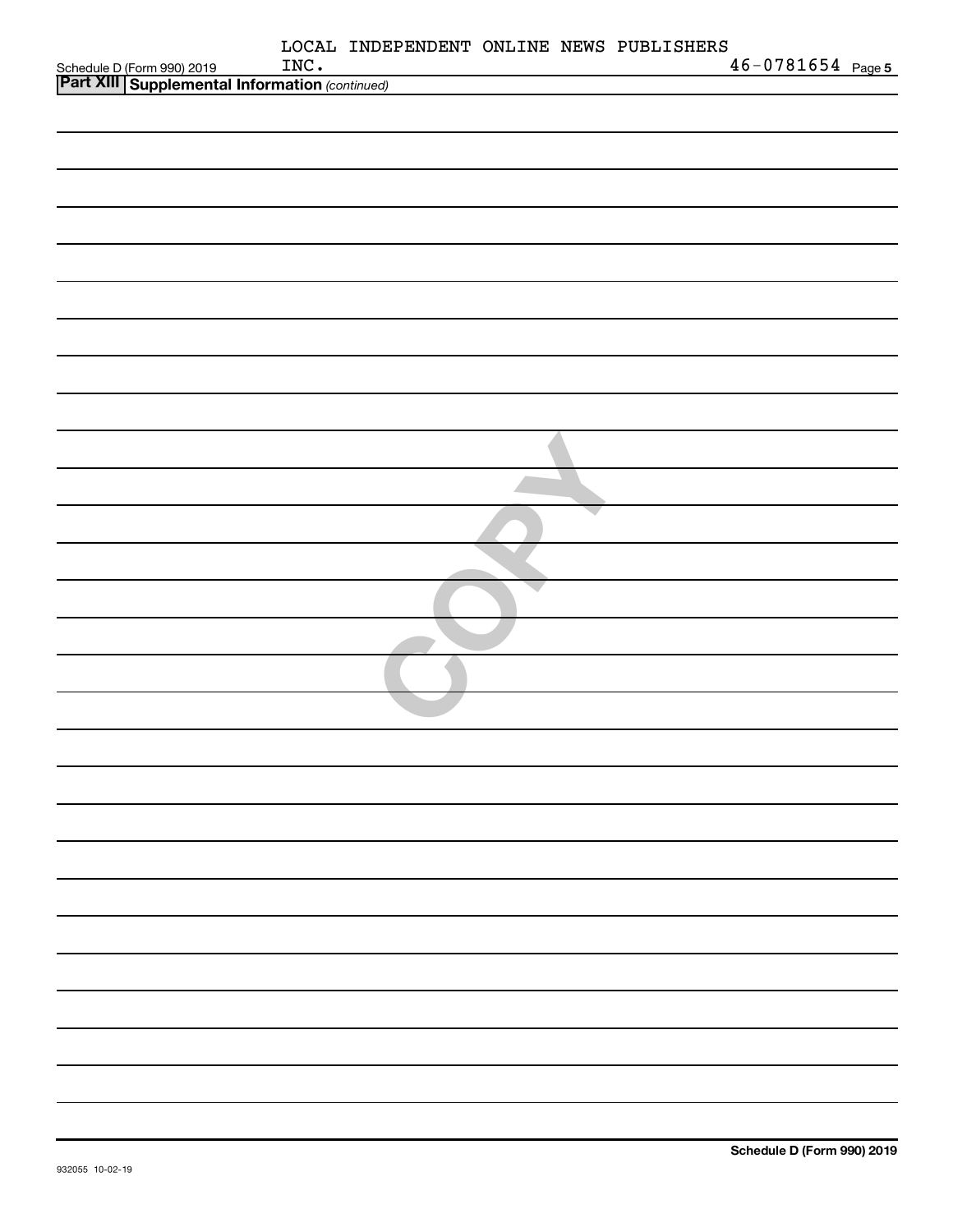**(Form 990 or 990-EZ)**

**Complete to provide information for responses to specific questions on Form 990 or 990-EZ or to provide any additional information. | Attach to Form 990 or 990-EZ. SCHEDULE O Supplemental Information to Form 990 or 990-EZ 2019**

Department of the Treasury Internal Revenue Service Name of the organization

**| Go to www.irs.gov/Form990 for the latest information.** LOCAL INDEPENDENT ONLINE NEWS PUBLISHERS

**Employer identification number** INC. 46-0781654

OMB No. 1545-0047

**Open to Public Inspection**

FORM 990, PART I, LINE 1, DESCRIPTION OF ORGANIZATION MISSION:

INDEPENDENT ONLINE NEWS ORGANIZATIONS AND CULTIVATE THEIR CONNECTIONS

TO THEIR COMMUNITIES THROUGH EDUCATION AND ACTION.

FORM 990, PART VI, SECTION B, LINE 11B:

PHAYVANH LUEKHAMHAN, DIRECTOR OF OPERATIONS AND CHRIS KREWSON, EXECUTIVE

DIRECTOR WILL REVIEW THE 990 BEFORE FILING, AS WELL AS DISTRIBUTE DRAFTS TO

THE BOARD OF DIRECTORS TO BE REVIEWED.

FORM 990, PART VI, SECTION B, LINE 12C:

LION REQUIRES ALL BOARD MEMBERS TO SIGN AND ACKNOWLEDGE THEY HAVE READ THE

REVIEWED.<br>
, LINE 12C:<br>
ERS TO SIGN AND ACKNOWLEDGE<br>
NG UP ANY ITEMS IN MEETINGS<br>
, LINE 15: COI POLICY AND REGULARLY BRING UP ANY ITEMS IN MEETINGS THAT MIGHT BE A COI CONCERN.

FORM 990, PART VI, SECTION B, LINE 15:

THE BOARD OF DIRECTORS REVIEWS THE EXECUTIVE DIRECTOR'S PERFORMANCE AND

SETS COMPENSATION(OR DELEGATES A COMMITTEE OF OFFICERS TO DO IT). THE

EXECUTIVE DIRECTOR REVIEWS AND NEGOTIATES COMPENSATION FOR THE DEPUTY

DIRECTOR AND DIRECTOR OF OPERATIONS.

FORM 990, PART VI, SECTION C, LINE 19:

THE MAJORITY OF GOVERNING DOCUMENTS ARE AVAILABLE ON THE WEBSITE. ANYTHING NOT ON THE WEBSITE IS AVAILABLE BY REQUEST.

FORM 990, PART IX, LINE 11G, OTHER FEES:

CONSULTANTS: